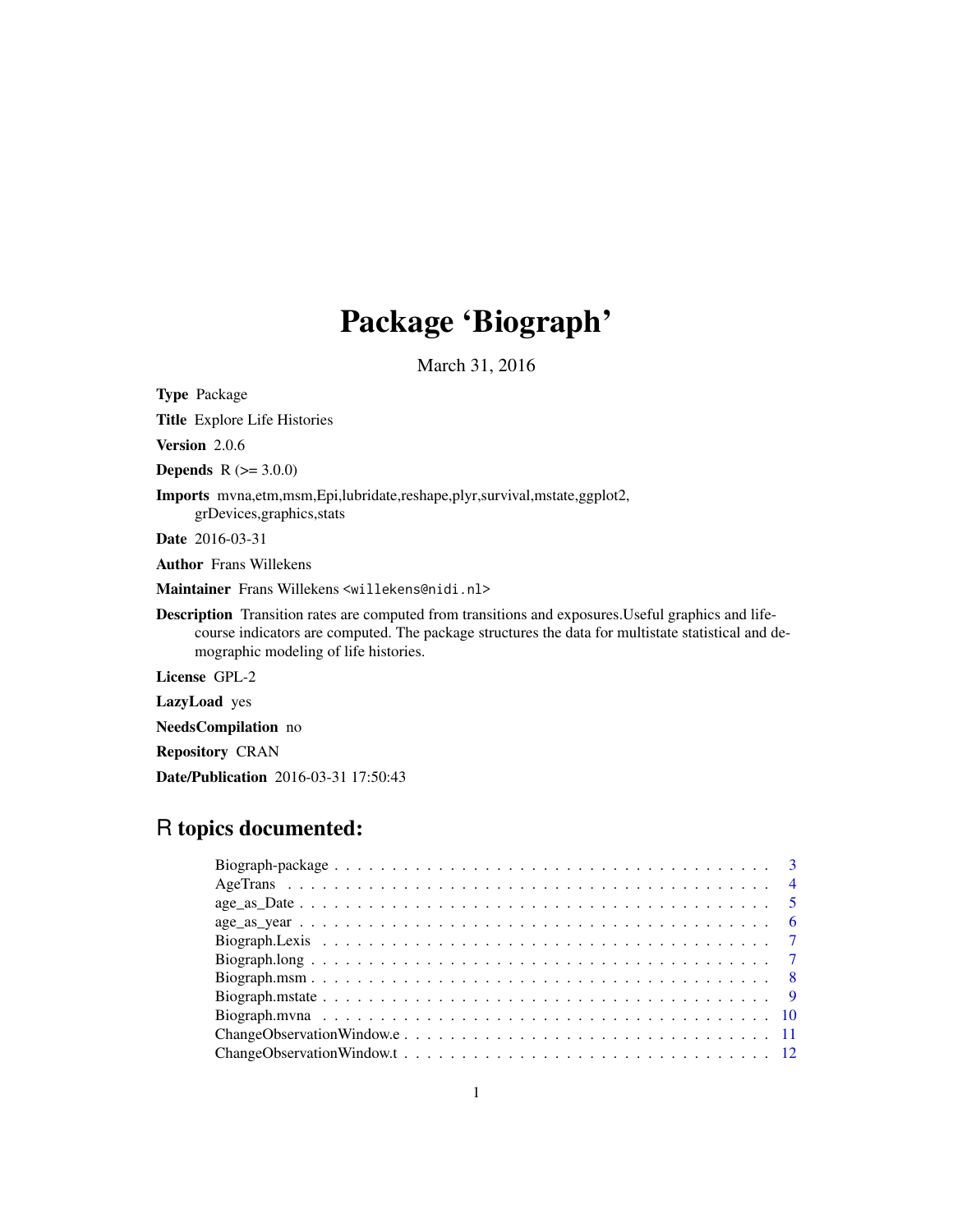|                   | 13 |
|-------------------|----|
|                   | 14 |
|                   | 14 |
|                   | 15 |
| <b>Cumrates</b>   | 16 |
|                   | 17 |
|                   | 18 |
|                   | 19 |
|                   | 19 |
|                   | 20 |
|                   | 21 |
|                   | 22 |
|                   | 23 |
|                   | 24 |
|                   | 25 |
|                   | 26 |
|                   | 28 |
|                   | 29 |
|                   | 30 |
|                   | 31 |
|                   | 33 |
|                   | 34 |
|                   | 35 |
|                   | 36 |
|                   | 37 |
|                   | 39 |
|                   | 40 |
|                   | 41 |
|                   | 42 |
|                   | 43 |
|                   | 44 |
|                   | 45 |
|                   | 46 |
|                   | 46 |
|                   | 47 |
|                   | 48 |
|                   | 49 |
|                   | 50 |
|                   | 51 |
| state age         | 52 |
|                   | 53 |
| string.blank.omit | 54 |
| stringf           | 54 |
| Trans             | 55 |
| TransitionAB      | 56 |
| transitions       | 57 |
| YearTrans         | 58 |
|                   | 59 |
|                   |    |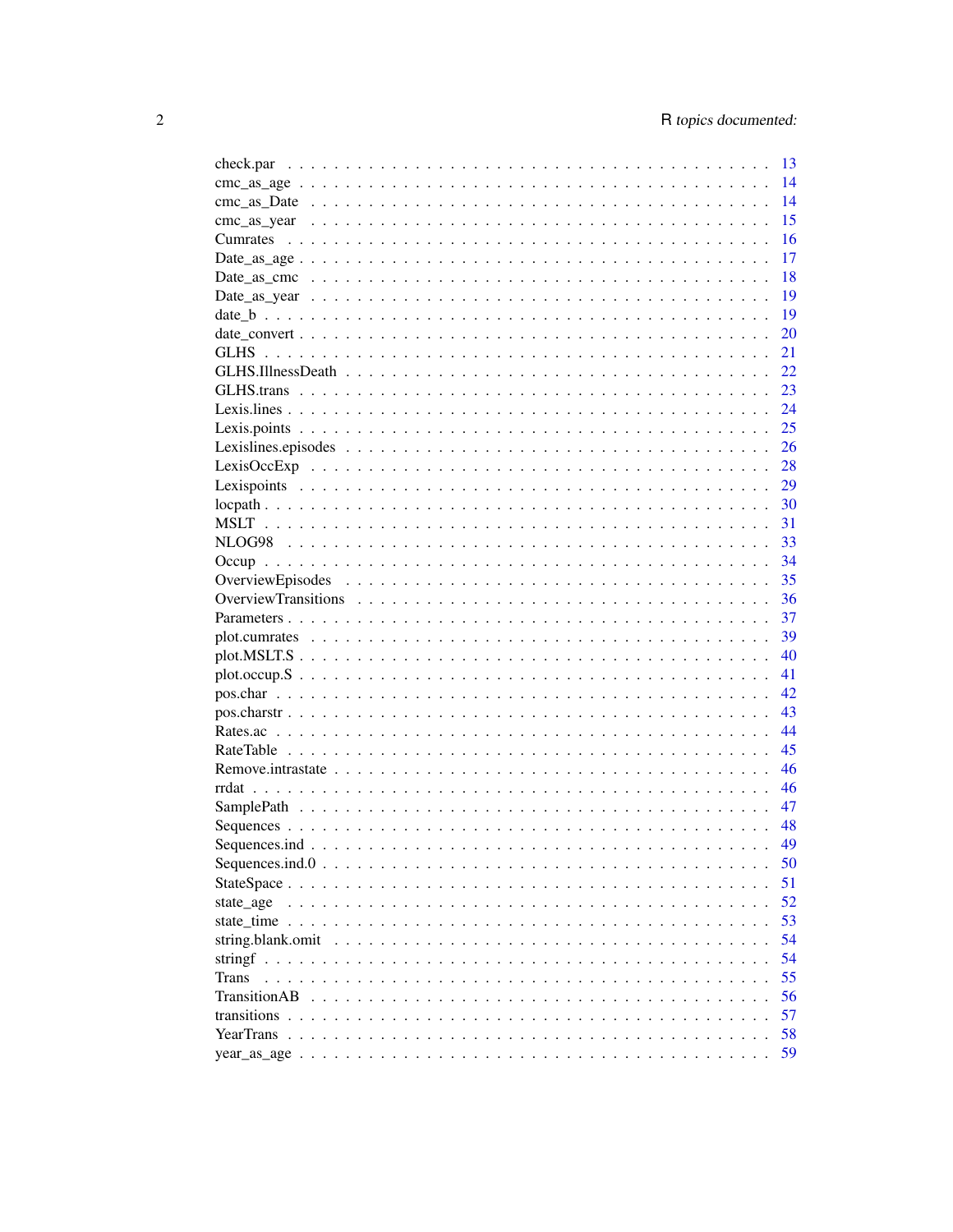# <span id="page-2-0"></span>Biograph-package 3

| Index |  |  |  |  |  |  |  |  |  |  |  |  |  |  |  |  |
|-------|--|--|--|--|--|--|--|--|--|--|--|--|--|--|--|--|

Biograph-package *Explore life histories (biographies, lifepaths)*

#### Description

Biograph is designed to facilitate the descriptive and statistical analysis of life histories. It follows a multistate perspective on the life course and conceptualizes the life course as a sequence of states and transitions between states (events). Transitions are governed by transition rates that depend on event counts and exposure times. Transition rates also depend on covariates.

Biograph produces useful life-course indicators for individuals and groups: (1) types of episodes (open, closed) and transitions (transient, absorbing), (2) states occupied at various ages, (3) sojourn times in different states and (4) state sequences (trajectories). Biograph estimates transition rates by age, origin and destination. Biograph also structures the data for multistate statistical and demographic modeling of life histories. Biograph accepts data in wide format. The user needs to create a Biograph object from original data. The object has a fixed data structure and is input to most functions. The Doc subdirectory of the package (inst/doc of the source package) contains a description of how to prepare Biograph objects. It includes illustrations and R code. It demonstrates the preparation of Biograph objects using hypothetical data and data from the German Life History Survey (GLHS) (used by Blossfeld and Rohwer in their book Techniques of Event History Modeling, 2002), the Netherlands Family and Fertility Survey (NLOG98), the Survey on Health, Ageing and Retirement in Europe (SHARE), the National Family Life Survey of India (NFHS) and data from the European Registry for Blood and Marrow Transplantation (EBMT) (included in the mstate package developed by Putter and colleagues).

Two time scales are considered: individual time (age) and calendar time.

#### Details

| Package:  | Biograph   |
|-----------|------------|
| Type:     | Package    |
| Version:  | 2.0.6      |
| Date:     | 2016-03-31 |
| License:  | $GPL-2$    |
| LazyLoad: | yes        |

Major functions of Biograph (for a complete list, see the INDEX file):

Parameters : extract information from data set

TransitionAB : extract from the raw data information on a selected transition (age profile)

Occup : determines state occupancies at each age and state-specific sojourn times in age interval

Sequences : shows the different state sequences (trajectories) in the sample data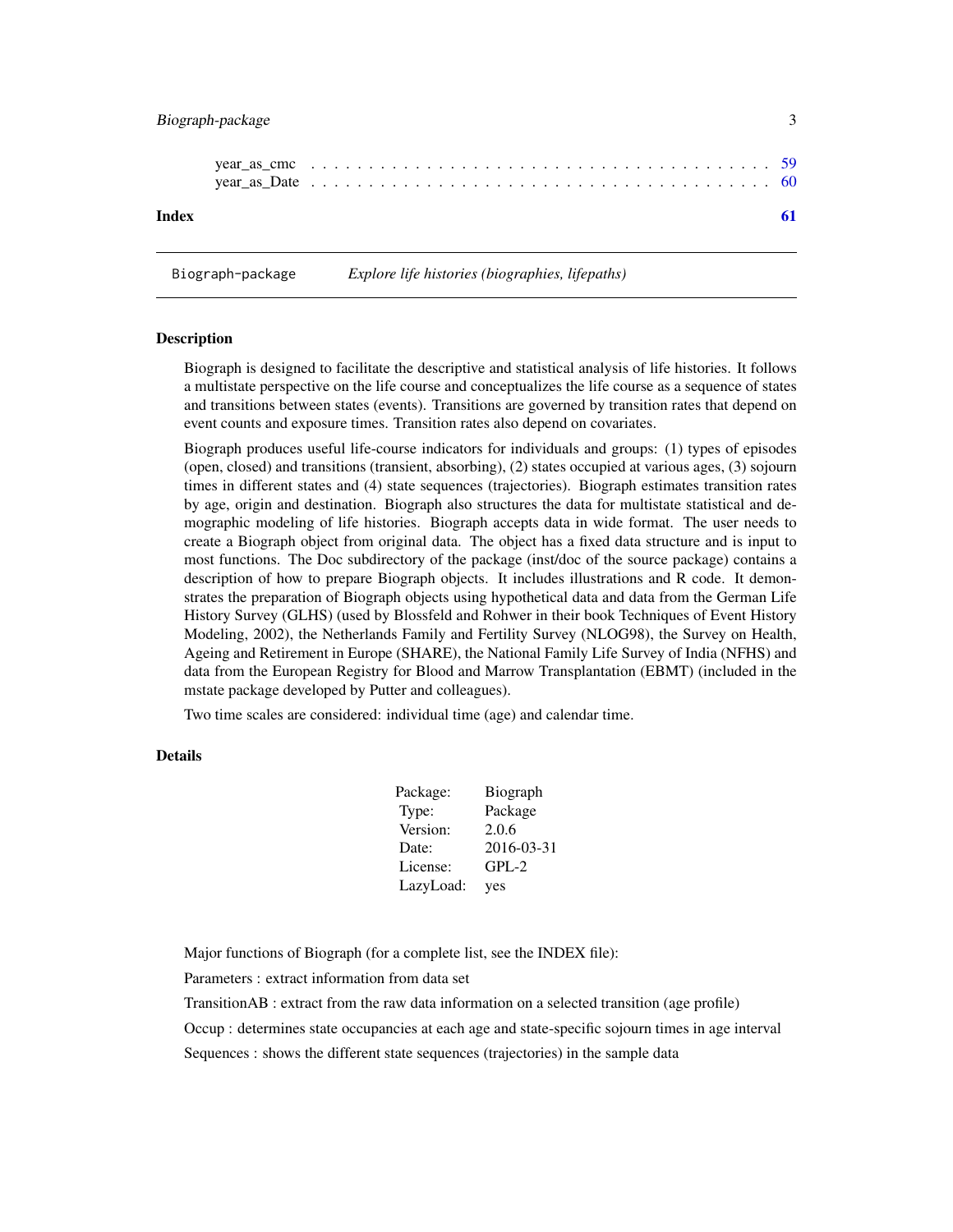<span id="page-3-0"></span>Rates.ac : computes transition rates by origin state and destination state, and by age (and covariates) by dividing occurrences and exposures.

Biograph.long : converts Biograph object to long format required by the survival and eha packages

Biograph.Lexis : converts Biograph object to Lexis object

Biograph.mstate : converts Biograpgh object to long format required by the mstate package

Biograph.msm : converts Biograph object to long format required by the msm package

Biograph.mvna : conferts Biograph object to long format required by the mvna package

Cumrates : produces (and plots) two types of estimates of cumulative transition rates: Nelson-Aalen estimators (using the mvna package) and occurrence-exposure rates. The latter are generally used in demography.

Lexispoints : produces a scatter plot of the age and time at selected transitions for a subsample of subjects with selected characteristics

Lexislines.episodes : draws lifelines for selected subjects

## Author(s)

Frans Willekens <willekens@demogr.mpg.de>

## References

Willekens, F. (2014) Biograph. Multistate analysis of life histories with R. Springer

AgeTrans *Ages at transition*

## **Description**

Converts dates at transition to ages at transition

#### Usage

```
AgeTrans(Bdata)
```
#### Arguments

Bdata Biograph object: data in Biograph format

#### Details

Ages are in years, even when dates are in CMC.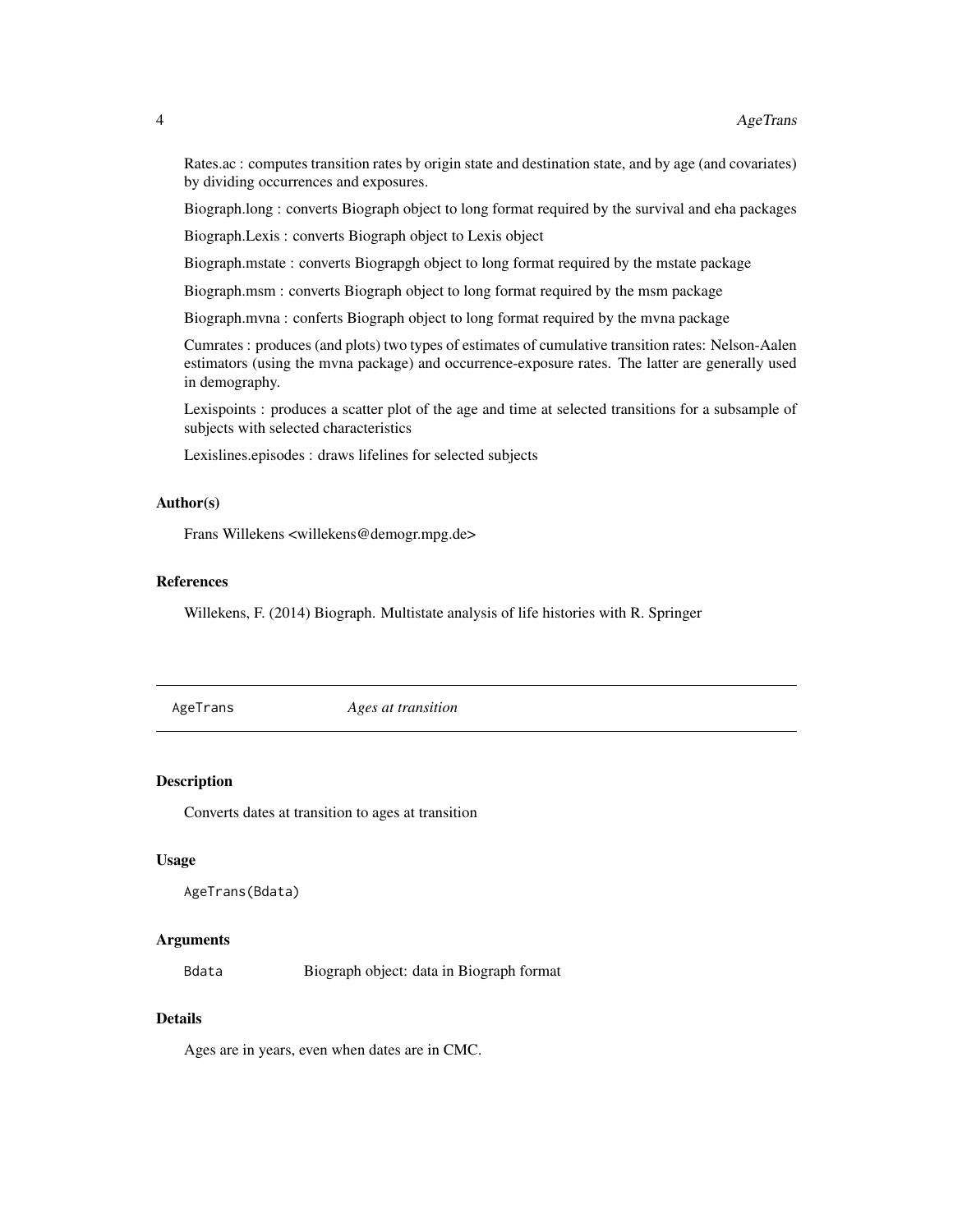# <span id="page-4-0"></span>age\_as\_Date 5

## Value

| ages         | ages at transition                        |
|--------------|-------------------------------------------|
| ageentry     | ages at entry into observation            |
| agecens      | ages at end of observation (censoring)    |
| st_entry     | states occupied at entry into observation |
| st_censoring | states occupied at censoring              |

# Note

The sequence of transitions in the component 'ages' is same as in the Biograph object

## Author(s)

Frans Willekens

## See Also

YearTrans

# Examples

data(GLHS) agetrans <- AgeTrans(Bdata=GLHS)

age\_as\_Date *Converts a vector of ages to object of class 'Date'.*

# Description

Converts vector of ages to object of class 'Date'.

## Usage

```
age_as_Date (x,born,format.born,format.out)
```
## Arguments

| X           | vector of ages           |
|-------------|--------------------------|
| born        | vector of dates of birth |
| format.born | Format of birth dates    |
| format.out  | Format of output dates   |

# Value

decimal year (year and fraction of year)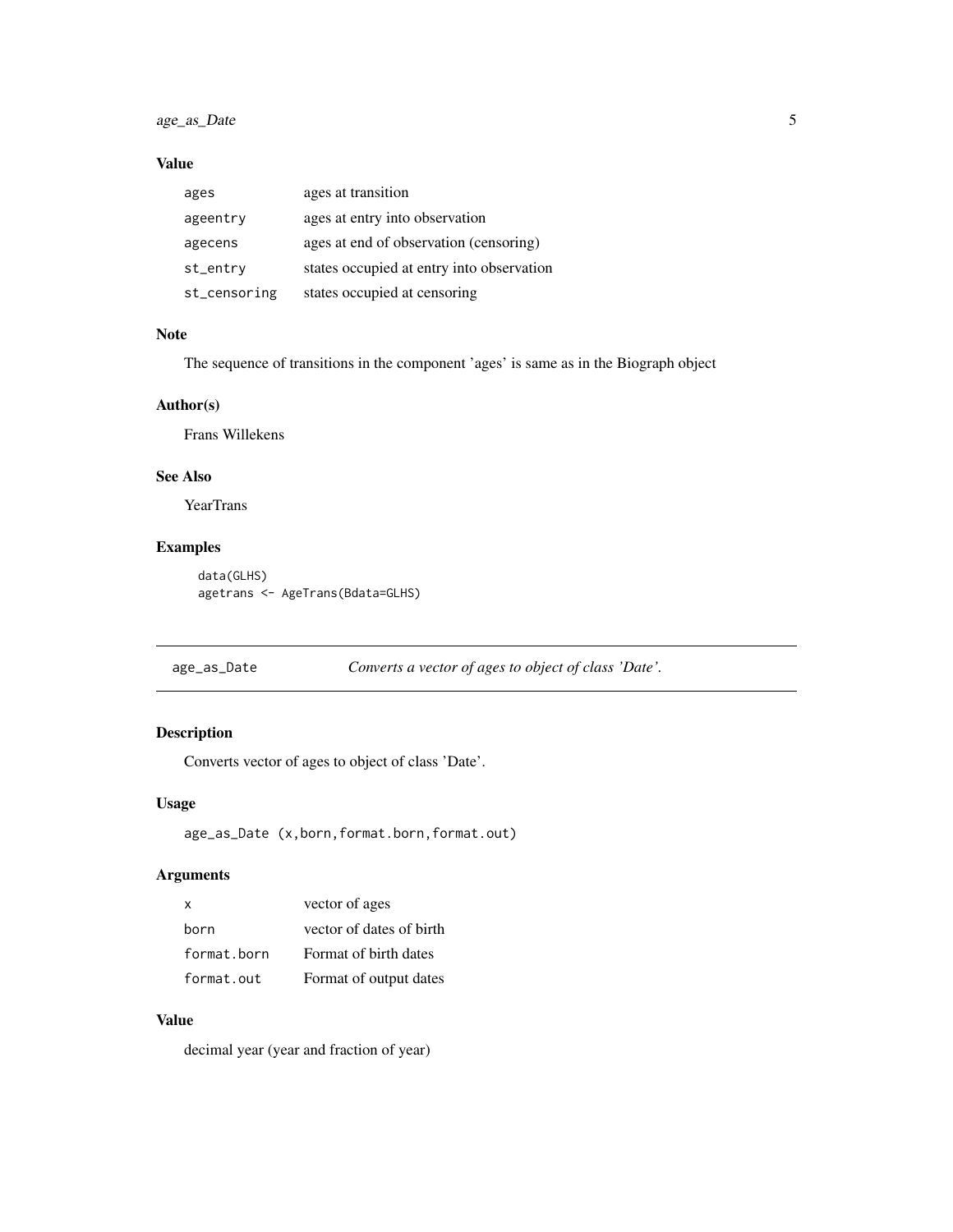# Author(s)

Frans Willekens

## Examples

```
age_as_Date (23.456,"1990-10-30","%Y-%m-%d")
# date is 14 April 2014
```

| age_as_year | Converts a vector of ages to decimal year (calendar year and fraction |
|-------------|-----------------------------------------------------------------------|
|             | of year).                                                             |

## Description

Converts a vector of ages (class 'numeric') to calendar years and fractions of year. The function needs dates of births.

## Usage

age\_as\_year(x,born,format.born)

## Arguments

| $\mathsf{x}$ | vector of ages                          |
|--------------|-----------------------------------------|
| born         | vector of dates of birth (class 'Date') |
| format.born  | format of birth dates                   |

## Value

```
year Calendar year and fraction of year
```
## Author(s)

Frans Willekens

# Examples

age\_as\_year(23,"1990-10-30","%Y-%m-%d")

<span id="page-5-0"></span>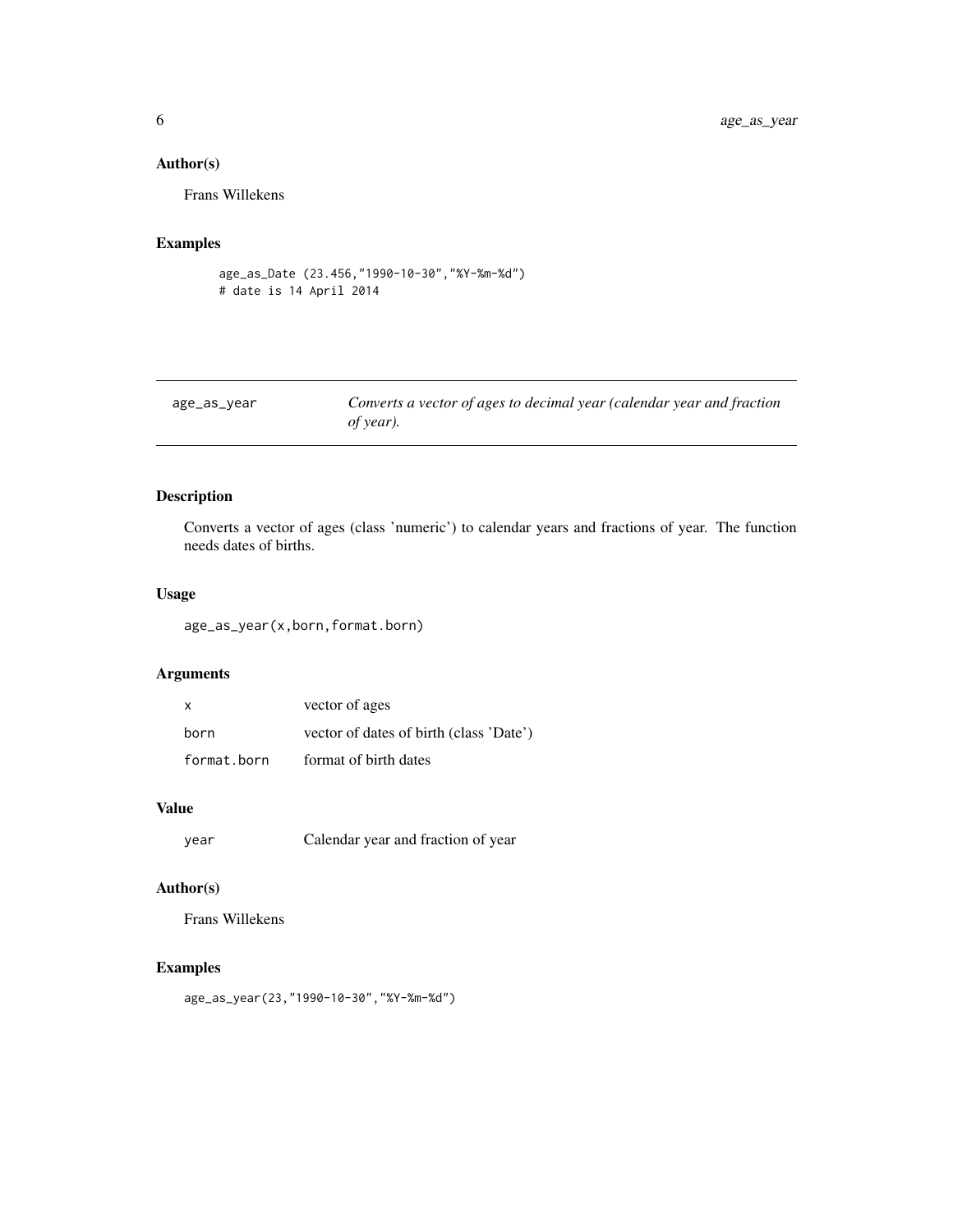<span id="page-6-0"></span>

Converts Biograph object to Lexis object.

# Usage

```
Biograph.Lexis(Bdata,Dlong)
```
## Arguments

| Bdata | Biograph object               |
|-------|-------------------------------|
| Dlong | Data in episode (long) format |

## Details

The argument Dlong is Dlong\$Depisode. If Dlong is missing, it is computed.

## Value

Lexis object. Time scale is age and time unit is year.

## Author(s)

Frans Willekens

## Examples

```
data (GLHS)
Dlongg <- Biograph.long (GLHS)
D <- Biograph.Lexis (GLHS,Dlongg$Depisode)
```
D<- Biograph.Lexis (GLHS)

Biograph.long *Converts Biograph object to long format*

## Description

Converts Biograph object to long format used by e.g. the survival and eha packages.

#### Usage

Biograph.long(Bdata)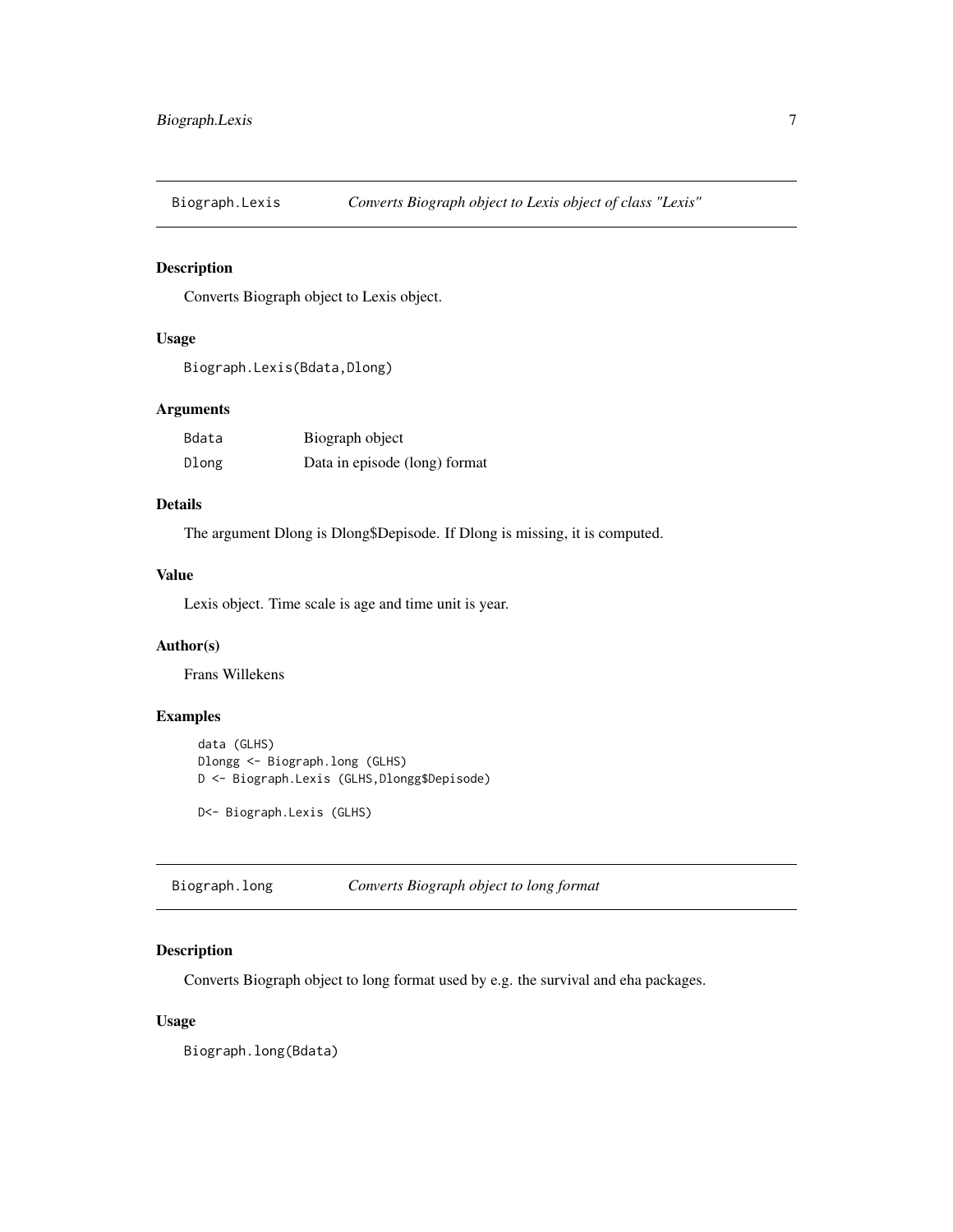#### <span id="page-7-0"></span>Arguments

Bdata Biograph object

# Details

The function firsts calls Parameters if that function was not called before. The long format is produced by the reshape function. A few variables are added. The long format produced by Biograph.long is used by the survival and eha packages. The mstate, mvna and msm packages require a different long format. Biograph.mstate, Biograph.mvna and Biograph.msm produce these formats.

#### Value

| Devent   | Data frame with event data: one record for each transition |
|----------|------------------------------------------------------------|
| Depisode | Data frame with episode data: one record for each episode  |

## Author(s)

Frans Willekens

## References

Willekens (2011)

## See Also

[Biograph.mstate](#page-8-1), [Biograph.mvna](#page-9-1), [Biograph.msm](#page-7-1)

#### Examples

data(GLHS) D <- Biograph.long (Bdata=GLHS)

<span id="page-7-1"></span>Biograph.msm *Biograph to msm format*

## Description

Converts Biograph object to input data for msm package (long format)

## Usage

Biograph.msm(Bdata)

## Arguments

Bdata Biography object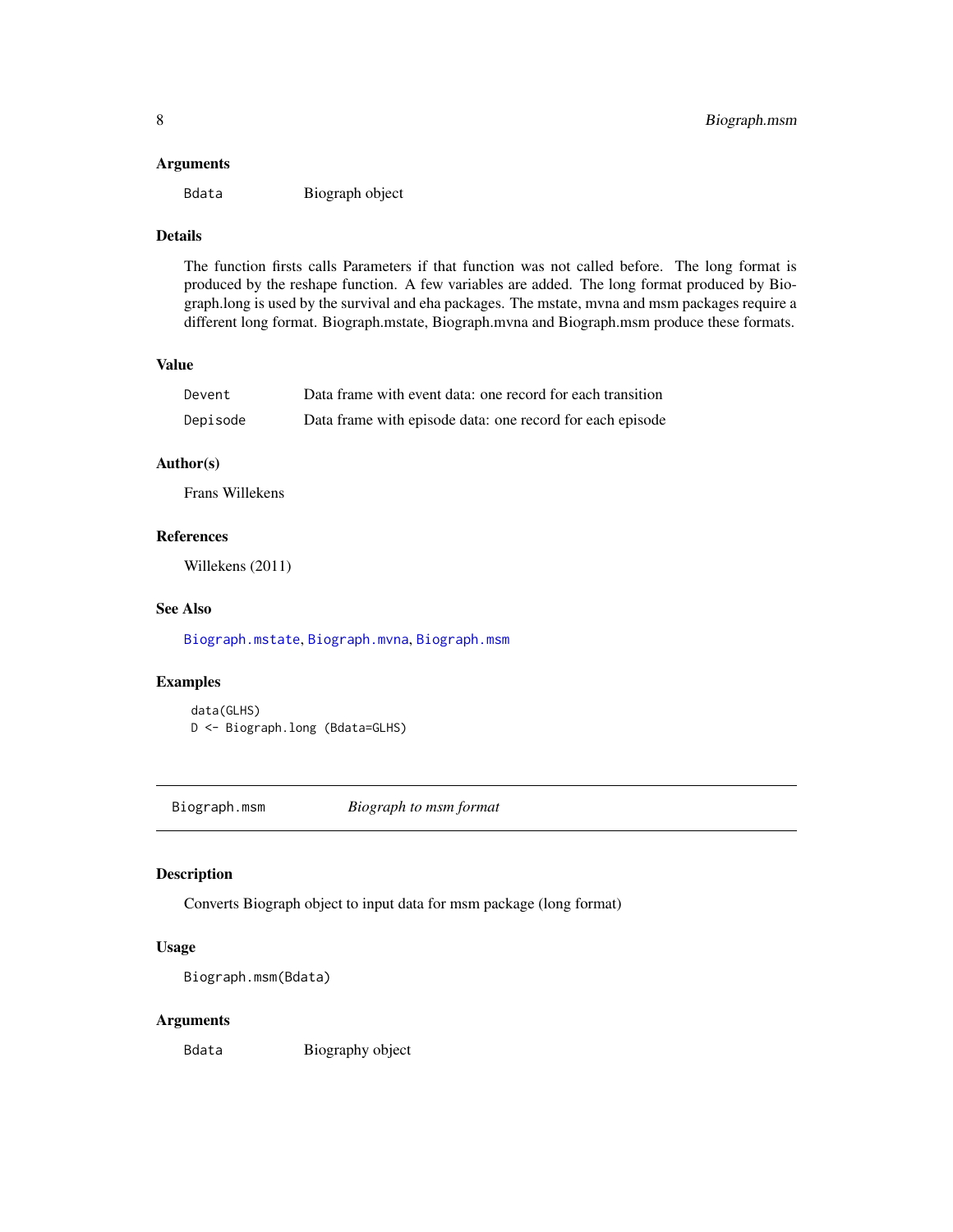## <span id="page-8-0"></span>Biograph.mstate 9

## Value

Data frame with data in msm format

#### Author(s)

Frans Willekens

#### References

Jackson, C. (2011). Multi-state models for panel data: the msm package for R. Journal of Statistical Software, 38(8), 28 pp.

Jackson, C. (2013). msm: Multi-state Markov and hidden Markov models in continuous time. Available at the CRAN repository.

#### Examples

```
data(GLHS)
D <- Biograph.msm (GLHS)
# Function statetable.msm of msm package
require(msm)
statetable.msm(state,ID,data=D)
```
<span id="page-8-1"></span>Biograph.mstate *Converts Biograph object to mstate object of class "msdata"*

#### Description

Converts Biograph object to input data for mstate package (long format).

#### Usage

```
Biograph.mstate(Bdata)
```
#### Arguments

Bdata Biograph object

## Details

The procedure consists of four steps:

a. Remove intra-state transitions. First the functions Parameters and Remove.intrastate are called.

b. Produce long format

c. Create object of class "msdata" (mstate format) from long format by producing one record of input data for each possible destination from a given origin and by adding the attribute "trans".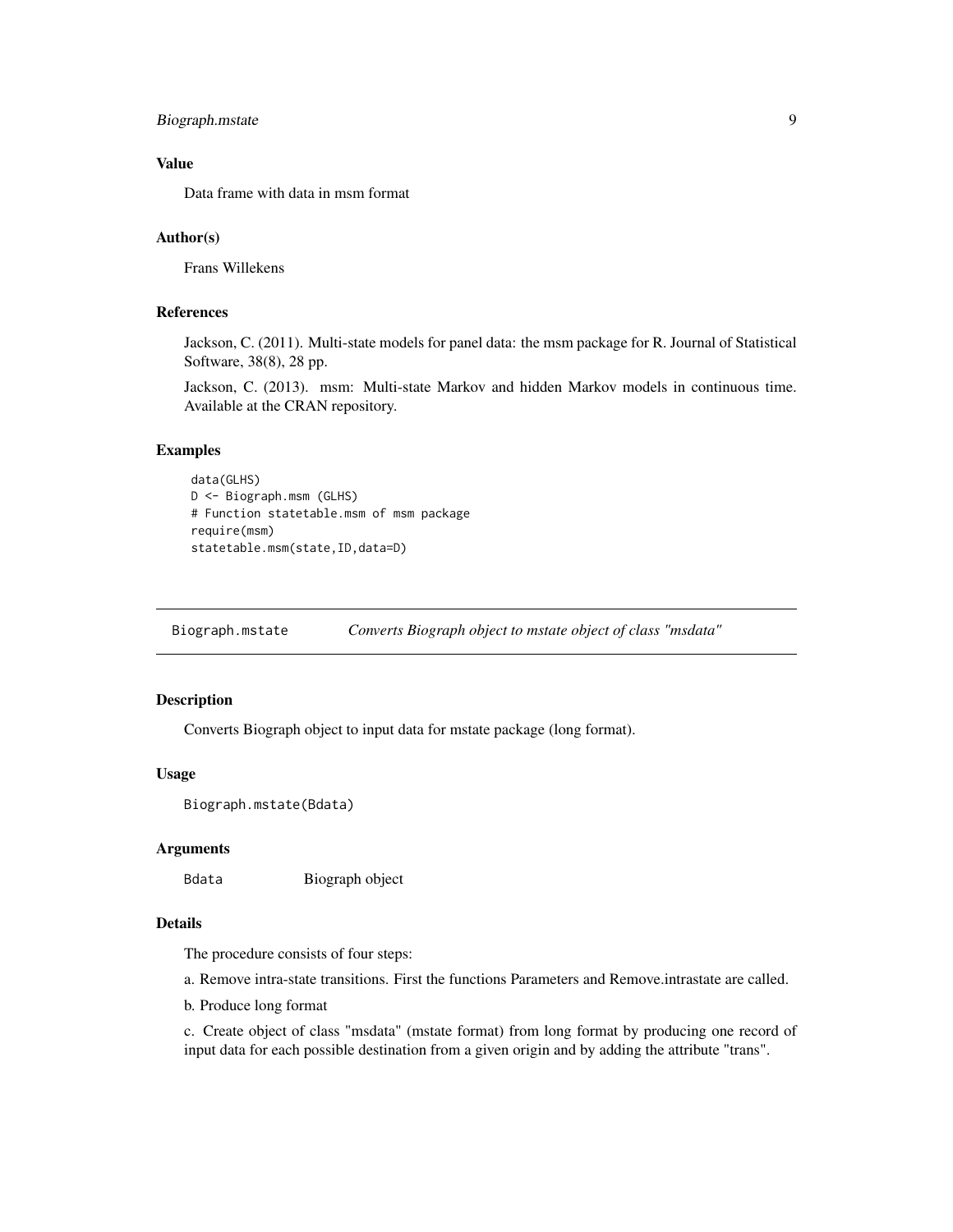<span id="page-9-0"></span>Data in msdata format, used by the mstate package.

#### Author(s)

Frans Willekens

#### References

Putter, H., M. Fiocco and R.B. Geskus (2007) Tutorial in biostatistics: competing risks and multistate models. Statistics in Medicine, 26:2389-2430.

De Wreede, L.C., M. Fiocco and H. Putter (2010) The mstate package for estimation and prediction in non- and semi-parametric multi-state and competing risks models. Computer Methods and Programs in Biomedicine, doi:10.1016/j.cmpb.2010.01.001

## Examples

```
data (GLHS)
D <- Biograph.mstate (GLHS)
# Function events of mstate package
library (mstate)
events (D)
s <- coxph(Surv(Tstart,Tstop,status)~edu+sex,data=D,method="breslow")
```
<span id="page-9-1"></span>Biograph.mvna *Converts Biograph object to input data for mvna package*

## Description

Converts Biograph object to long format used as input data in mvna package.

#### Usage

Biograph.mvna(Bdata)

#### Arguments

Bdata Biograph object

#### Details

The function performs four operations on data in Biograph format:

a. It checks whether intrastate transitions are omitted, i.e. that the diagonal elements are zero. If that is not the case, then it calls the Remove.intrastate function to remove the intrastate moves.

b. It calls the Parameters function to determine the parameters associated with the Biograph object with diagonal elements removed.

c. It calls the Biograph.long function to create an object having the data in long format.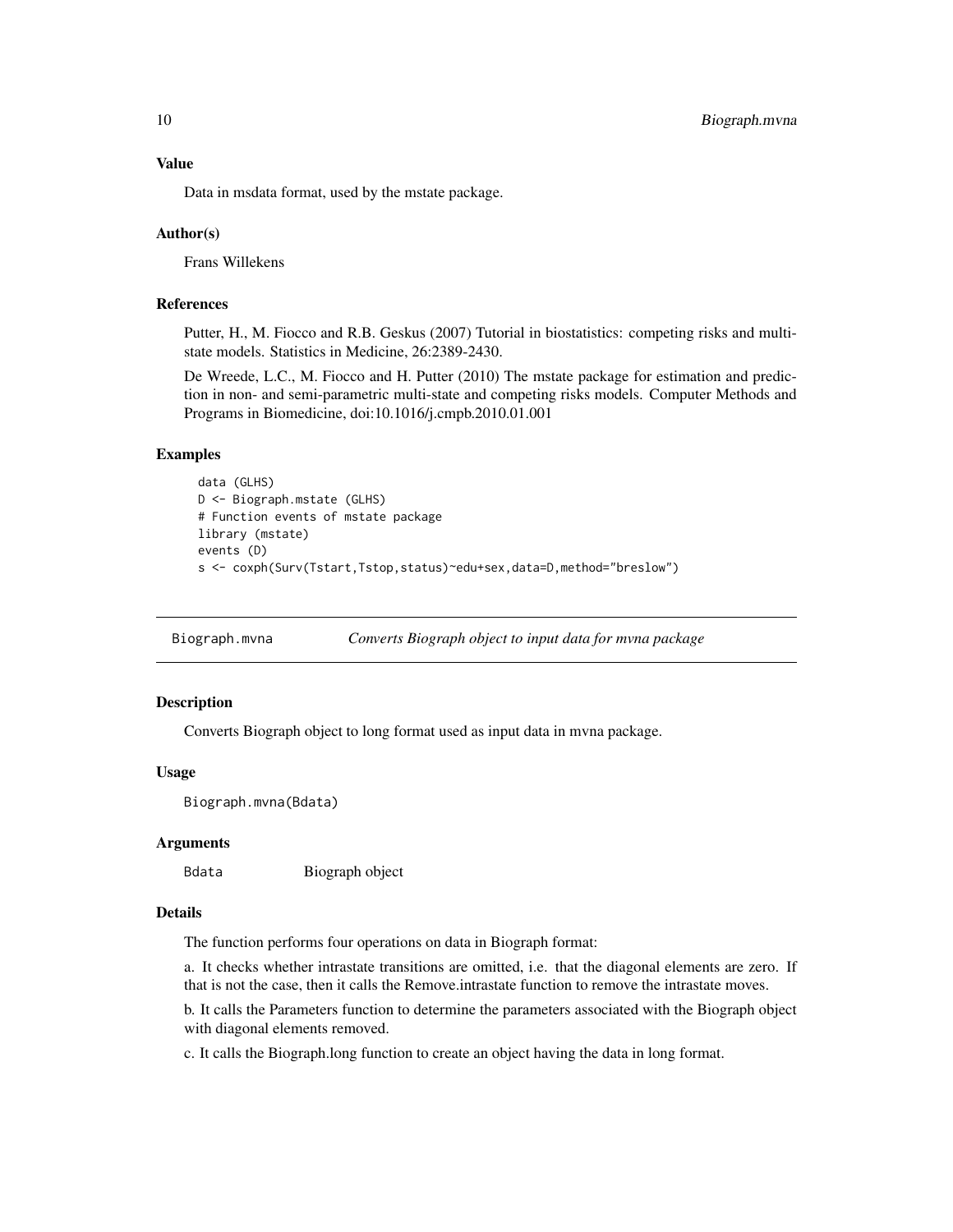## <span id="page-10-0"></span>ChangeObservationWindow.e 11

d. It adds to the data frame the variables entry and exit and it changes the variable name of the subject identification number from ID to id.

#### Value

| D.    | Data frame of class "myna" (only variables that are required)                                        |
|-------|------------------------------------------------------------------------------------------------------|
| D.cov | Data in myna format, including covariates and some other variables                                   |
| par   | Object produced by Parameters function, including the object trans possible:<br>possible transitions |
| cens  | Character string denoting censoring (it is "cens")                                                   |

#### Note

Function Biograph.mvna uses the functions Extract, remove.intrastate and Biograph.long

#### Author(s)

Frans Willekens

## References

Allignol, A., J. Beyersmann and M. Schumacher (2008) mvna: An R package for the Nelson-Aalen estimator in multistate models. R Newsletter, 8(2):48-50

Allignol, A., M. Schumacher and J. Beyersmann (2011). Empirical transition matrix of multistate models: the etm package. Journal of Statistical Software, 38(4), 15 pp.

## Examples

```
data(GLHS)
D <- Biograph.mvna (GLHS)
# Run mvna:
require (mvna)
zz <- attr(D$D,"param")$namstates
zzz <- attr(D$D,"param")$trans_possible
na <- mvna(data=D$D, state.names=zz, tra=zzz, cens.name=D$cens)
```
ChangeObservationWindow.e

*Changes observation window to period between two transitions*

## Description

Observation starts at time of entry into given state (entrystate) and ends at time of entry into another given state (exitstate). If exitstate  $=$  NULL, then observation ends at last date for which data are available. Entry into entrystate and entry into exitstate must lie in original observation window.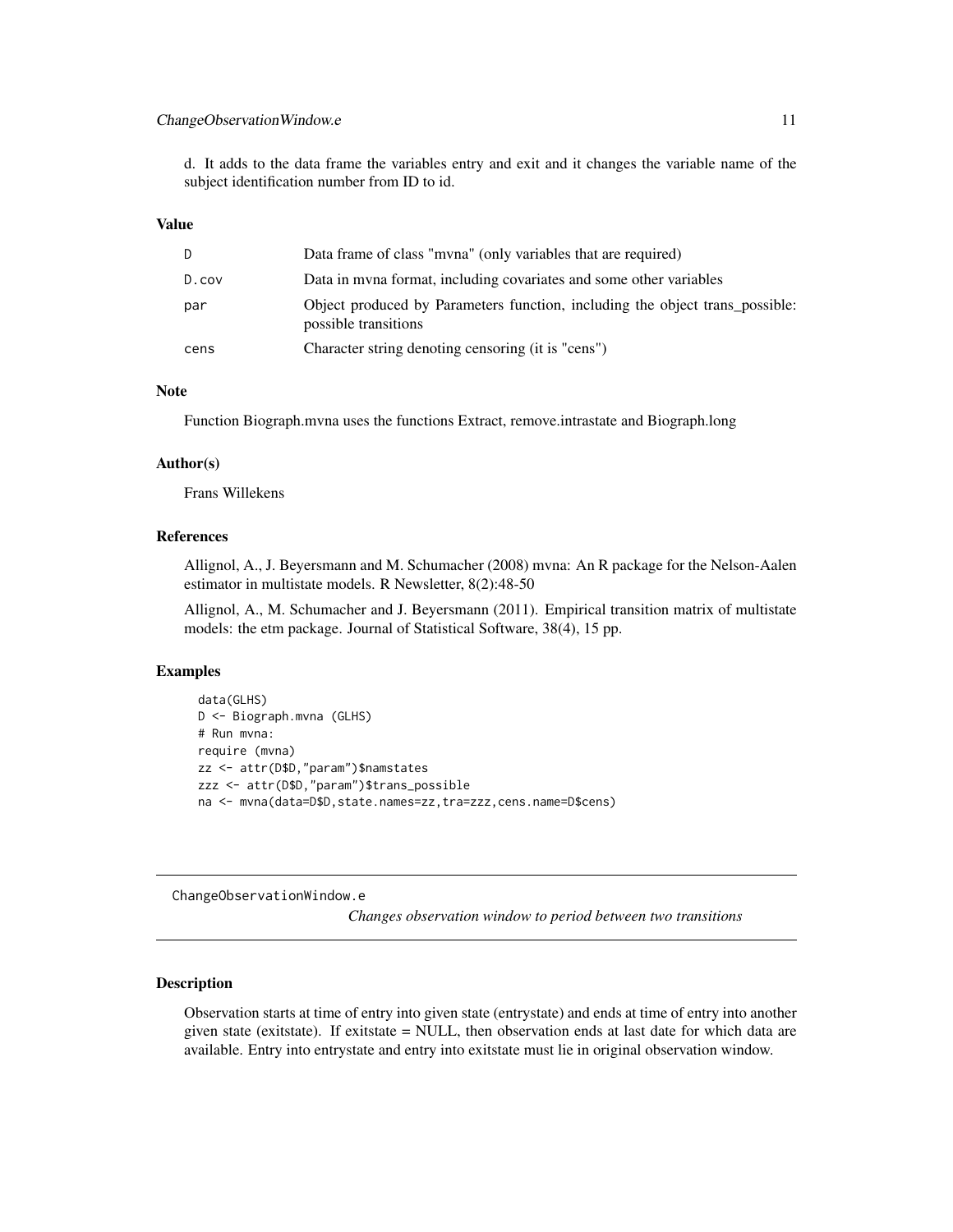## Usage

ChangeObservationWindow.e(Bdata, entrystate, exitstate)

#### Arguments

| Bdata      | Biograph object                                                                                                                 |
|------------|---------------------------------------------------------------------------------------------------------------------------------|
| entrystate | Observation starts at time of entry into entry state                                                                            |
| exitstate  | Entry into exitstate implies end of observation. If exitstate $= NA$ , observation<br>ends at end of initial observation window |

## Value

Biograph object with information on new observation window and transitions during the new observation window.

## Author(s)

Frans Willekens

## Examples

```
# The following example defines observation window
# as period between labour force entry and survey date.
data(GLHS)
entrystate <- "J"
exitstate <- NA
GLHS2 <- ChangeObservationWindow.e (GLHS, entrystate, exitstate)
```
ChangeObservationWindow.t

*Changes observation window to period between two points in time*

## Description

Observation starts at starttime and ends at endtime.

#### Usage

```
ChangeObservationWindow.t(Bdata, starttime, endtime,covs.dates)
```
## Arguments

| Bdata      | Biograph object                                                                     |
|------------|-------------------------------------------------------------------------------------|
| starttime  | Observation starts at start time. Time is measured in unit used in Biograph object. |
| endtime    | Observation ends at endtime. Time is measured in unit used in Biograph object.      |
| covs.dates | Covariates having dates                                                             |

<span id="page-11-0"></span>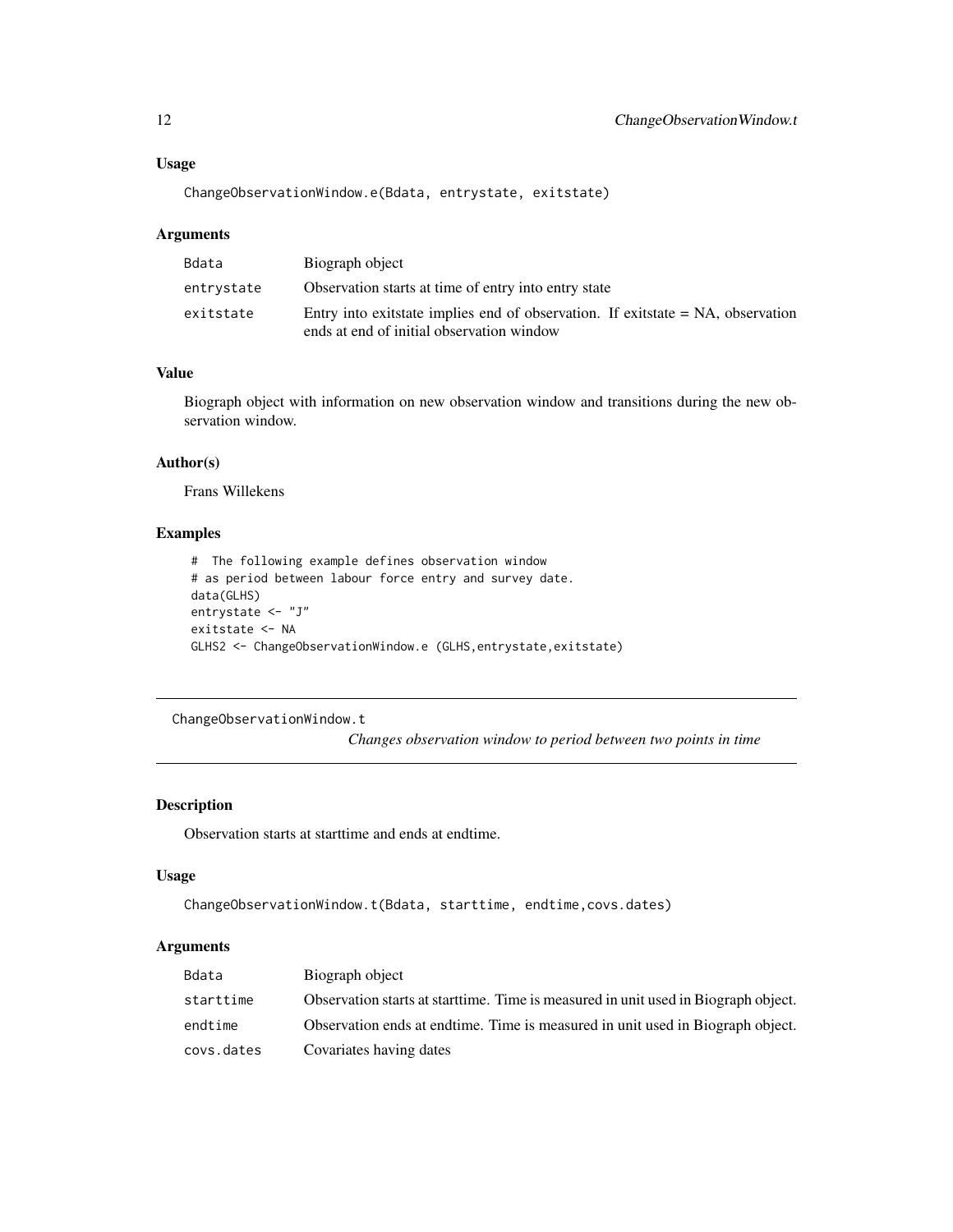#### <span id="page-12-0"></span>check.par 13

## Value

Biograph object with information on new observation window and transitions during the new observation window.

## Author(s)

Frans Willekens

## Examples

# The following example defines observation window # as period between Century Month Code (CMC) 500 and CMC 900 (survey = GLHS) data (GLHS) z <- ChangeObservationWindow.t (GLHS,starttime=500,endtime=800,covs.dates=c("marriage","LMentry"))

check.par *Checks major characteristics of Biograph object*

#### Description

Assesses consistency between parameter values and the Biograph object (data set) loaded

#### Usage

check.par(Bdata)

## Arguments

Bdata Biograph object

## Details

The function checks the presence of the date format and the correct specification of a set of parameters.

## Author(s)

Frans Willekens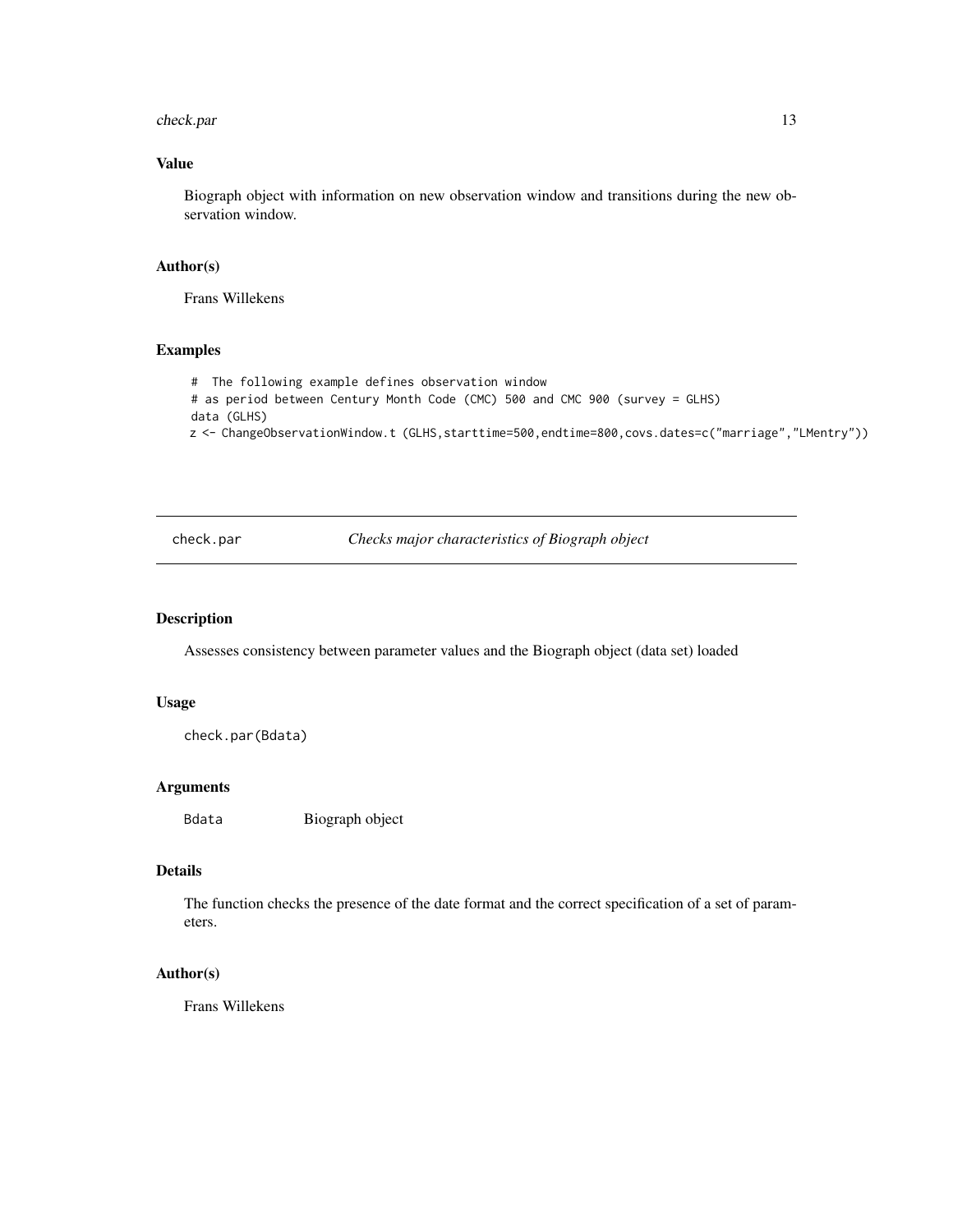<span id="page-13-0"></span>

Converts date in Century Month Code (CMC) to age.

## Usage

```
cmc_as_age (x,born,format.born)
```
## Arguments

| x           | Date in Century Month Code |
|-------------|----------------------------|
| born        | Date of birth              |
| format.born | Format of date of birth    |

#### Value

| year | Dates in calendar year and fraction of year |
|------|---------------------------------------------|
| age  | age                                         |

## Author(s)

Frans Willekens

## Examples

```
cmc_as_age (1260,555,"cmc")
cmc_as_age (1260,"1946-03-10","%Y-%m-%d")
```

| cmc_as_Date | Converts a vector of dates in Century Month Code (CMC) to object of |
|-------------|---------------------------------------------------------------------|
|             | class 'Date'.                                                       |

## Description

Converts vector of dates in Century Month Code (CMC) to object of class 'Date'.

## Usage

cmc\_as\_Date (x,selectday,format.out)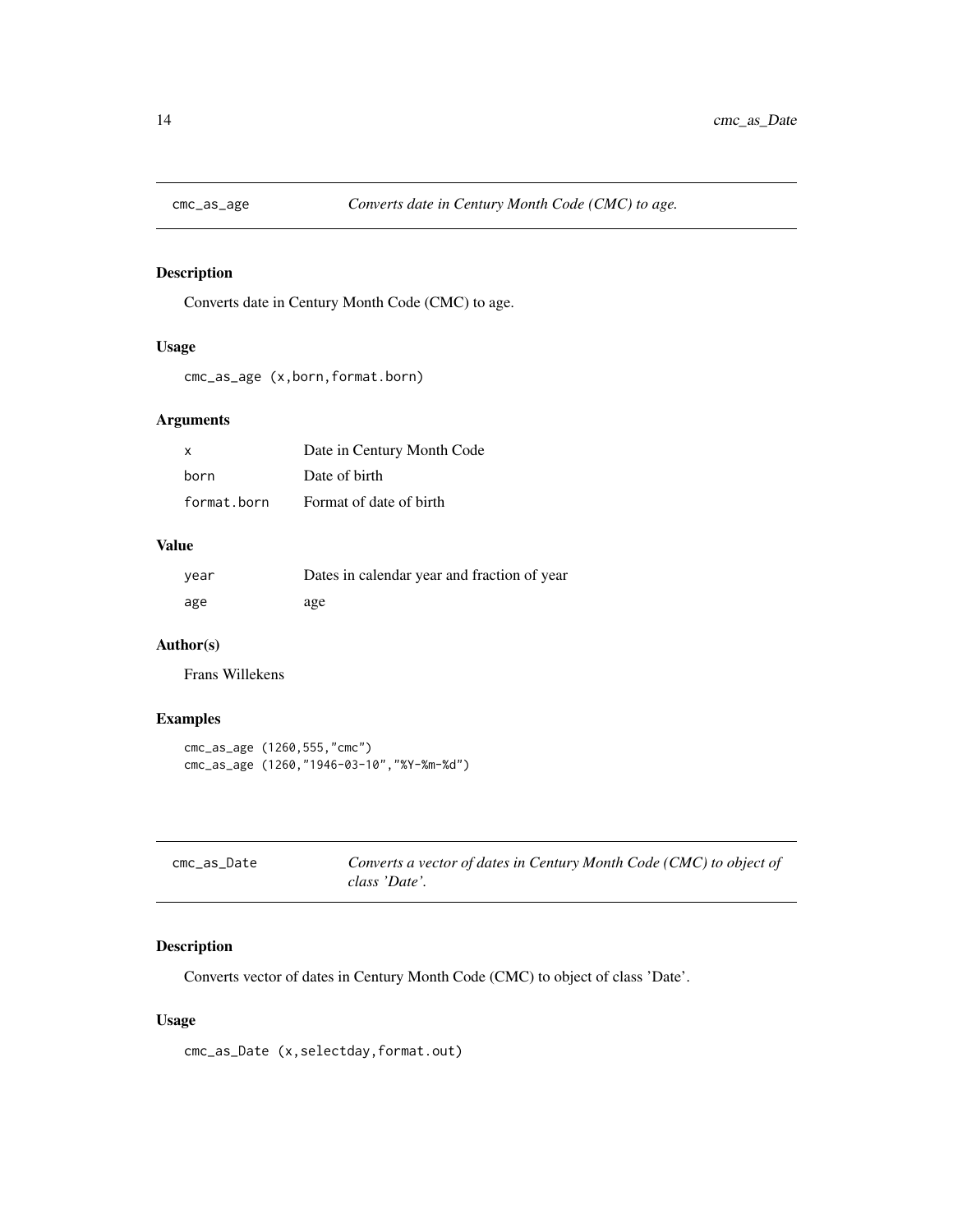## <span id="page-14-0"></span>cmc\_as\_year 15

## Arguments

| x          | Date in Century Month Code                                                                                                                                                |
|------------|---------------------------------------------------------------------------------------------------------------------------------------------------------------------------|
| selectdav  | If input date is in Century Month Code (year and month), selectday gives the<br>day of the month. Default value is one, the transition occurs on the 1st of the<br>month. |
| format.out | Format of output dates                                                                                                                                                    |

# Value

Dates (object of class 'Date'): days since 1-1-1970 and printed as date in Gregorian calendar, e.g. "1946-03-01"

# Author(s)

Frans Willekens

## Examples

```
# CMC 555, which is March 1,1946 or 1946.167
cmc_as_Date (x=555,selectday=1)
```

| cmc_as_year | Converts date in Century Month Code (CMC) to date in calendar year |
|-------------|--------------------------------------------------------------------|
|             | and fraction of year.                                              |

# Description

Converts date in Century Month Code (CMC) to date in year and fraction of year.

# Usage

cmc\_as\_year (x,selectday)

## Arguments

| X         | Date in Century Month Code                                                                                                                            |
|-----------|-------------------------------------------------------------------------------------------------------------------------------------------------------|
| selectday | If input date is in Century Month Code, selectday gives the day of the month.<br>Default value is one, the transition occurs on the 1st of the month. |

# Value

Dates in calendar year and fraction of year

# Author(s)

Frans Willekens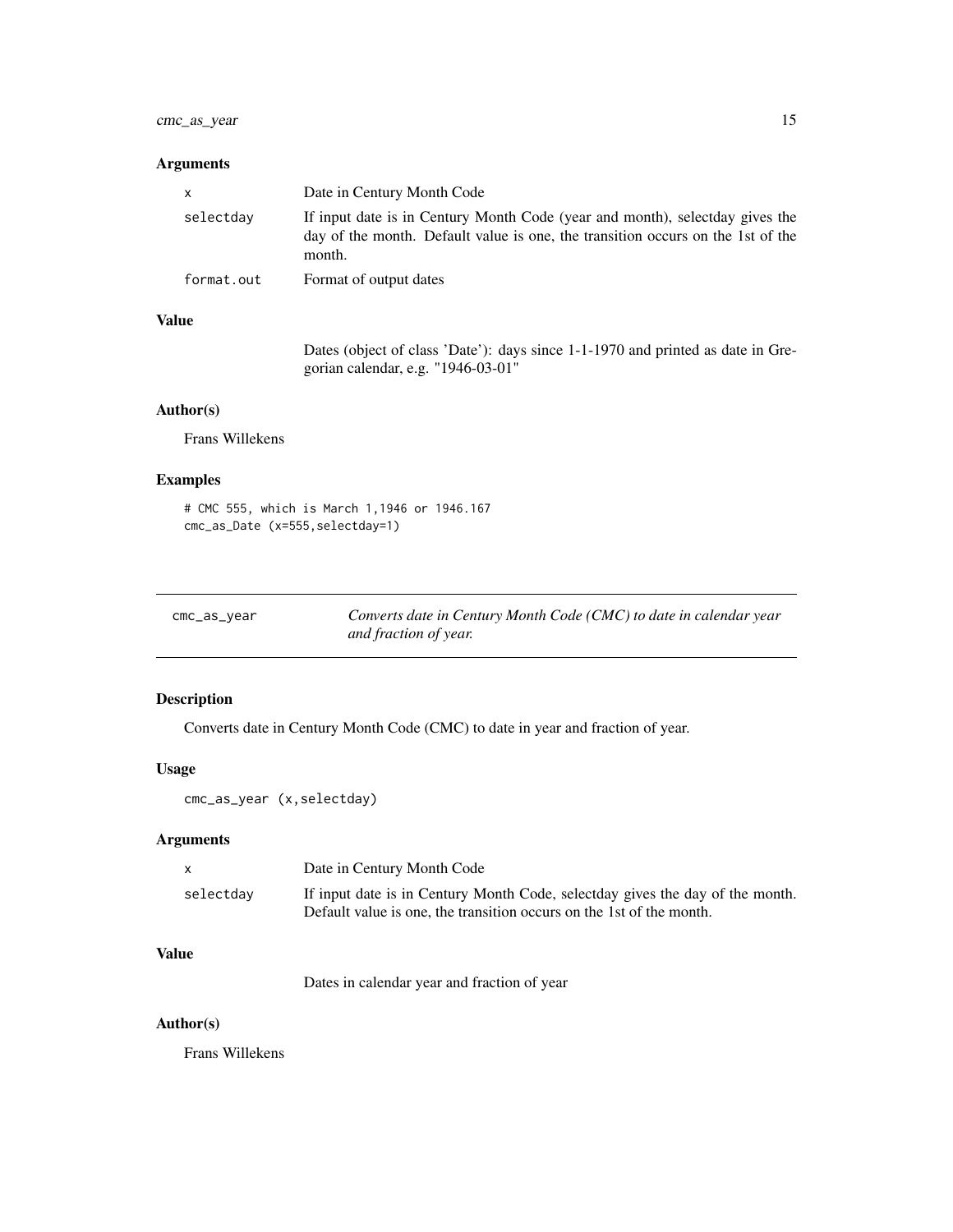#### Examples

```
# CMC 555, which is March 1,1946 or 1946.167
cmc_as_year (x=555,selectday=1)
```
#### <span id="page-15-1"></span>Cumrates *Estimates cumulative transition rates*

#### Description

Estimates cumulative transition rates by origin, destination, and age. Two estimation methods are distinguished: the statistical method (Nelson-Aalen estimator) and the demographic method (occurrence-exposure rates).

## Usage

Cumrates(irate, Bdata)

#### Arguments

| irate | Indicator variable defining option to be used: $1 =$ Nelson-Aalen method; $2 =$ |
|-------|---------------------------------------------------------------------------------|
|       | Occurrence-Exposure rate; $3 = Both$                                            |
| Bdata | Biograph object                                                                 |

## Details

The Nelson- Aalen estimator is obtained using the mvna package. First the function Biograph.mvna is called to convert the Biograph object to a data frame of class mvna. Then the mvna and the predict functions of the mvna package are called. The predict function produces cumulative hazards (with confidence intervals) at each birthday.

For estimating the cumulative occurrence-exposure rates, the functions Occup, Trans and RateTable are called (among other functions). The object M is produced; it is a three-dimensional array containing the transition rates by age, origin and destination in a standard format used in multistate demographic analysis.

#### Value

| D.        | The Biograph object Bdata with diagonal elements removed                                                                       |
|-----------|--------------------------------------------------------------------------------------------------------------------------------|
| irate     | Option for estimation of rates: (1) Nelson-Aalen, (2) Occurrence-exposure rates,<br>$(3)$ both                                 |
| NeAa      | Nelson-Aalen estimator                                                                                                         |
| predicted | Cumulative transition rates (Nelson-Aalen estimator) predicted at consecutive<br>ages (using predict function of myna package) |
| astr      | Age-specific transition rate by age, derived from predicted cumulative transition<br>rates                                     |

<span id="page-15-0"></span>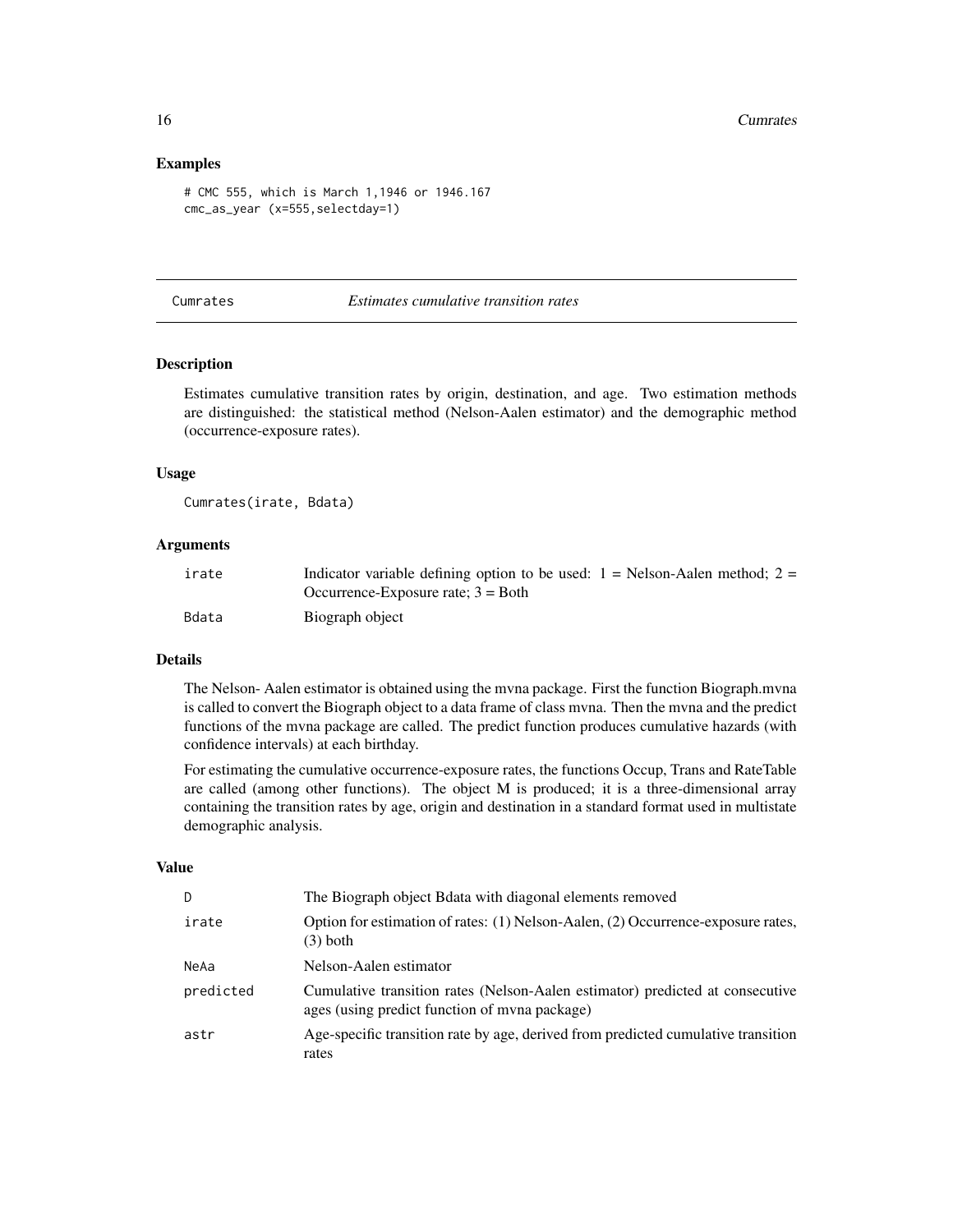## <span id="page-16-0"></span>Date\_as\_age 17

| oeCum | Cumulative occurrence-exposure rates                                                             |
|-------|--------------------------------------------------------------------------------------------------|
| ٥e    | The M-matrix of age-specific transition (occurrence-exposure) rates by origin<br>and destination |

## Note

The function takes time to execute. It calls Parameters, date\_convert, Remove.intrastate, statesequence.ind, Occup, Trans, RateTable, Rates.ac, Biograph.mvna and the mvna and predict functions of the mvna package.

## Author(s)

Frans Willekens

# Examples

```
data(GLHS)
Bdata.a <- date_b (GLHS,format.out="age",covs=c("marriage","LMentry"))
cumrates <- Cumrates (irate = 3,Bdata=Bdata.a)
```

| Date_as_age | Converts a vector of dates (class 'Date') to ages. |  |  |
|-------------|----------------------------------------------------|--|--|
|-------------|----------------------------------------------------|--|--|

# Description

Converts a vector of dates (class 'Date') to ages. Function needs birth dates.

## Usage

```
Date_as_age (x,format.in,born)
```
## Arguments

|           | Vector of dates of class 'Date'                                                |
|-----------|--------------------------------------------------------------------------------|
| format.in | date format                                                                    |
| born      | Vector of dates of birth. Birth dates have the same format as the other dates. |

# Value

| age.sec  | Age in seconds                                                |
|----------|---------------------------------------------------------------|
| age.day  | Age in days                                                   |
| age      | Age in years, months and days (produced by package lubridate) |
| age.year | Age in decimal year                                           |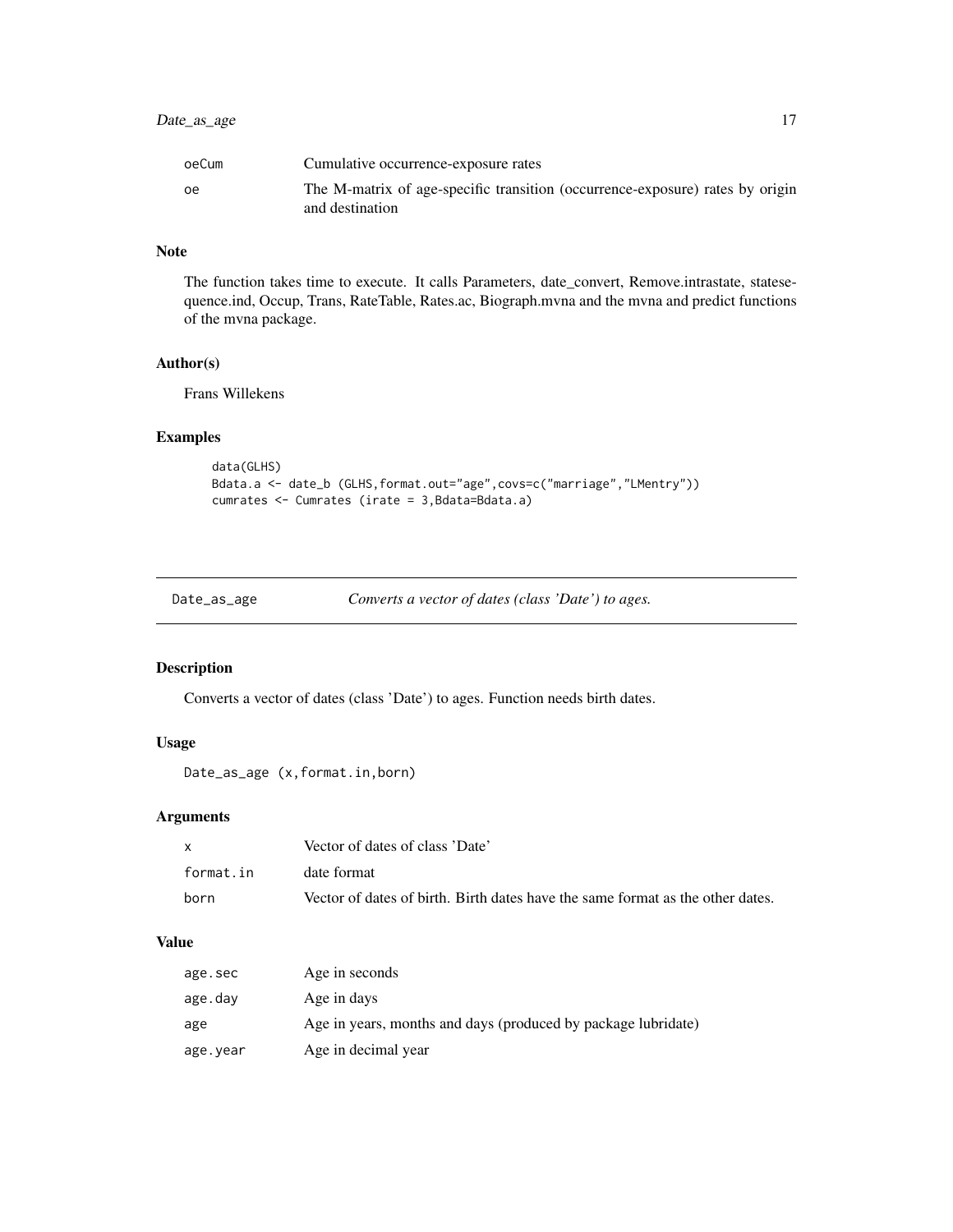# Author(s)

Frans Willekens

## Examples

```
Date_as_age ("2010-10-30","%Y-%m-%d","1990-4-20")
```

```
Date_as_cmc Converts a vector of dates (class 'Date') to Century Month Codes.
```
# Description

Converts a vector of dates (class 'Date') to months elapsed since 1st january 1900.

# Usage

Date\_as\_cmc (x,format.in)

## Arguments

| x         | Vector of dates. The Date vector is of class 'Date' |  |  |
|-----------|-----------------------------------------------------|--|--|
| format.in | Format of date                                      |  |  |

#### Value

| cmc       | Dates in cmc     |
|-----------|------------------|
| selectday | Day of the month |

# Author(s)

Frans Willekens

```
Date_as_cmc("2010-10-30","%Y-%m-%d")
   # cmc is 1330 and day of month is 30
```
<span id="page-17-0"></span>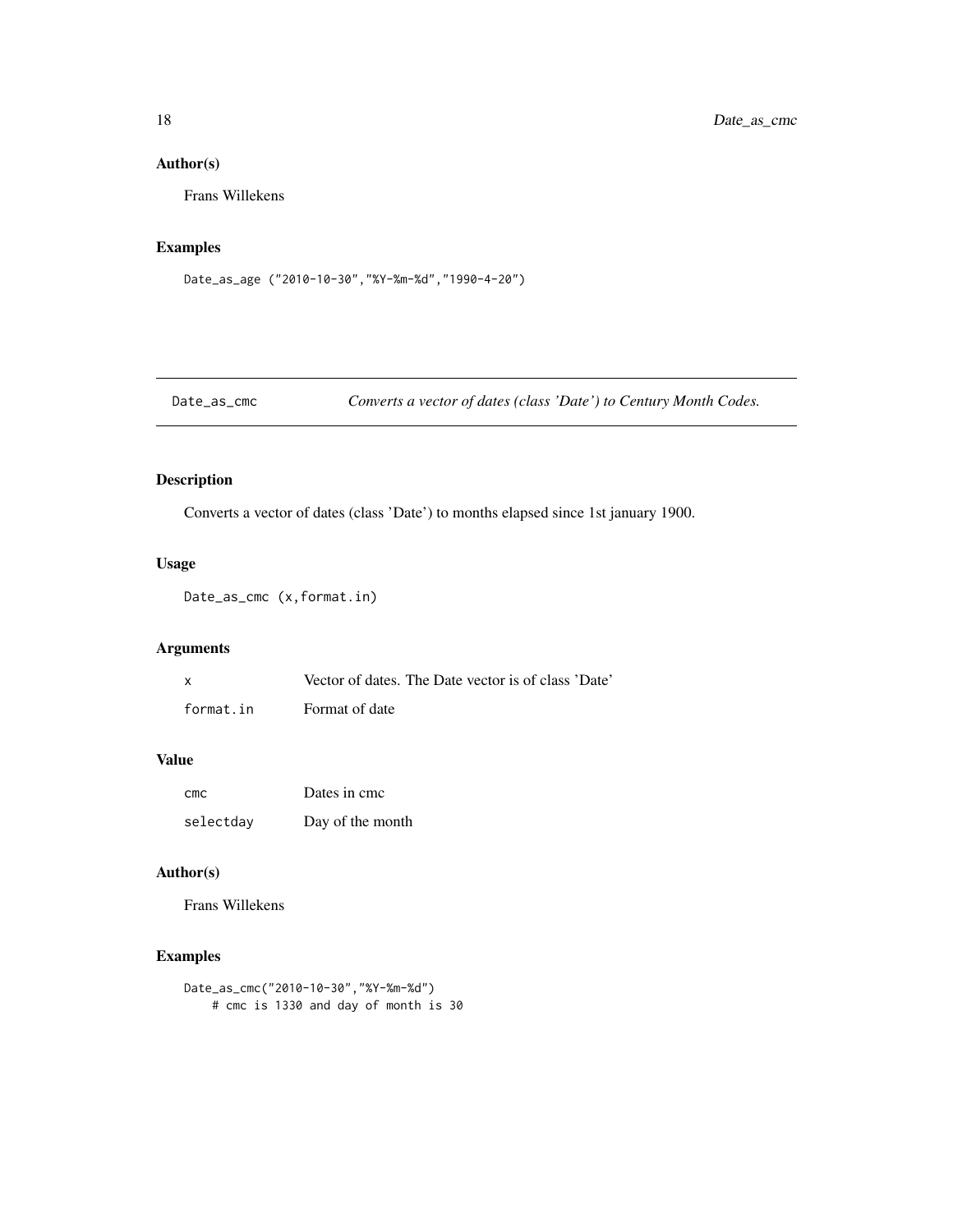<span id="page-18-0"></span>Date\_as\_year *Converts a vector of dates (class 'Date') to decimal year (calendar year and fraction of year).*

## Description

Converts a vector of dates (class 'Date') to calendar years and fractions of year.

## Usage

```
Date_as_year (x,format.in)
```
## Arguments

| X         | Date as variable of class 'Date' |
|-----------|----------------------------------|
| format.in | Format of the date.              |

## Value

Calendar year and fraction of year

## Author(s)

Frans Willekens

## Examples

Date\_as\_year (x="1946-03-01")

date\_b *Converts dates in a Biograph object to dates in another format*

## Description

Converts dates in a Biograph object to dates in another format. The function converts an entire Biograph object. It calls the function date\_convert, which converts a vector of dates.

## Usage

date\_b(Bdata,selectday,format.out,covs)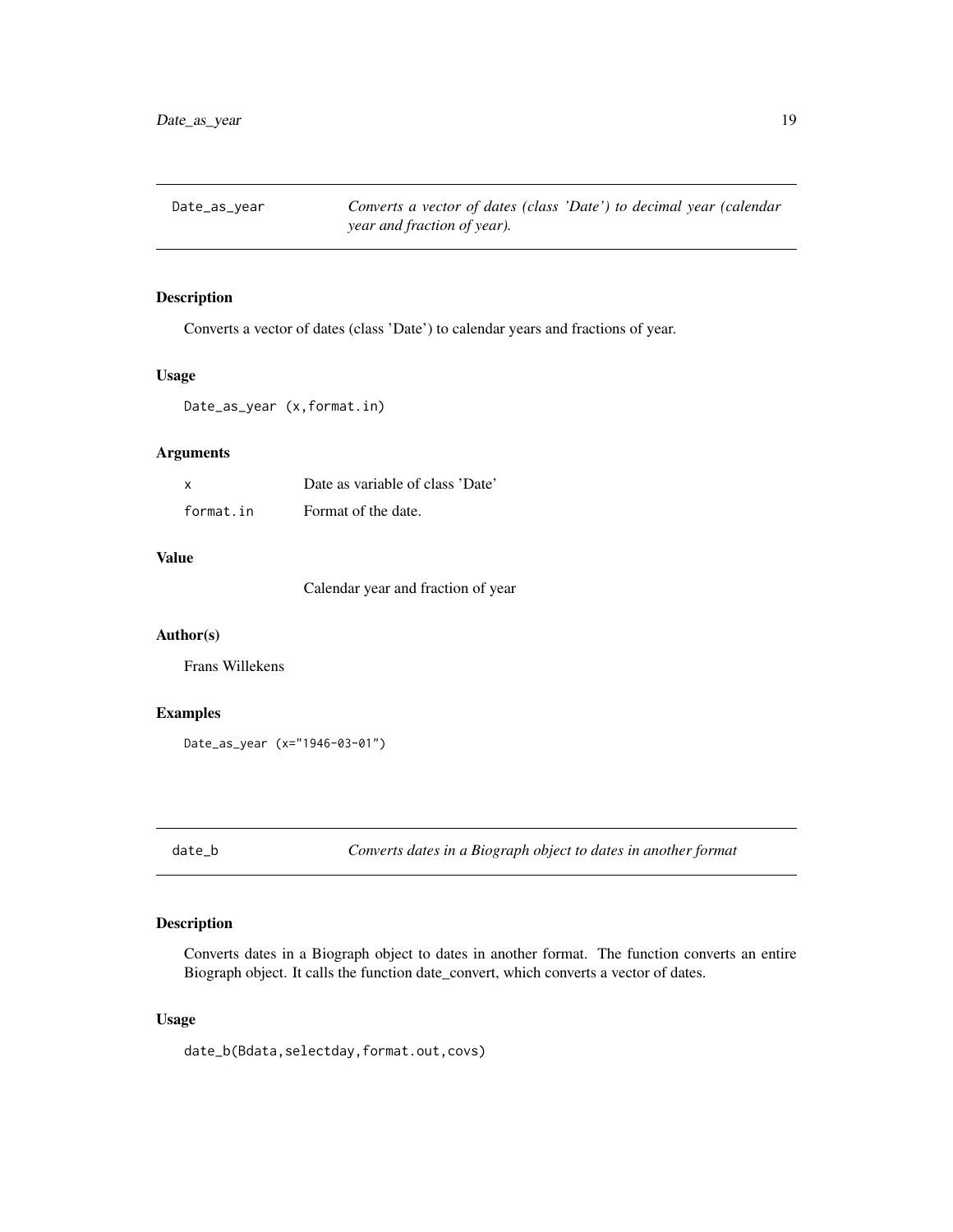# <span id="page-19-0"></span>Arguments

| Bdata      | Biograph object                                                                                                                                                                                                     |
|------------|---------------------------------------------------------------------------------------------------------------------------------------------------------------------------------------------------------------------|
| selectday  | If input date is in Century Month Code (year and month), the argument selectday<br>gives the day of the month. Default value is one, the transition occurs on the 1st<br>of the month. The argument may be omitted. |
| format.out | Format of output date                                                                                                                                                                                               |
| COVS       | Vector of covariates that are dates (that need to be converted too). The dates<br>should be in the same format as the other dates.                                                                                  |

# Value

Biograph object with dates in new format (format.out)

## Author(s)

Frans Willekens

## Examples

```
data(GLHS)
bb<- date_b (Bdata=GLHS,selectday=1,format.out="day-mon-year",covs=c("marriage","LMentry"))
```

| Converts vector of dates from one format to another<br>date_convert |
|---------------------------------------------------------------------|
|---------------------------------------------------------------------|

# Description

Converts dates at transition to dates in another format or to ages

## Usage

```
date_convert(d,format.in,selectday,format.out,born,format.born)
```
## Arguments

| d.          | A vector of dates to be converted                                                                                                                     |
|-------------|-------------------------------------------------------------------------------------------------------------------------------------------------------|
| format.in   | Format of input date                                                                                                                                  |
| selectday   | If input date is in CMC, selectday gives the day of the month. Default is 1                                                                           |
| format.out  | Format of output date                                                                                                                                 |
| born        | Date of birth for computation of age. Format the date of birth is format.in. May<br>be omitted, unless date at transition need to be converted to age |
| format.born | Format of date of birth                                                                                                                               |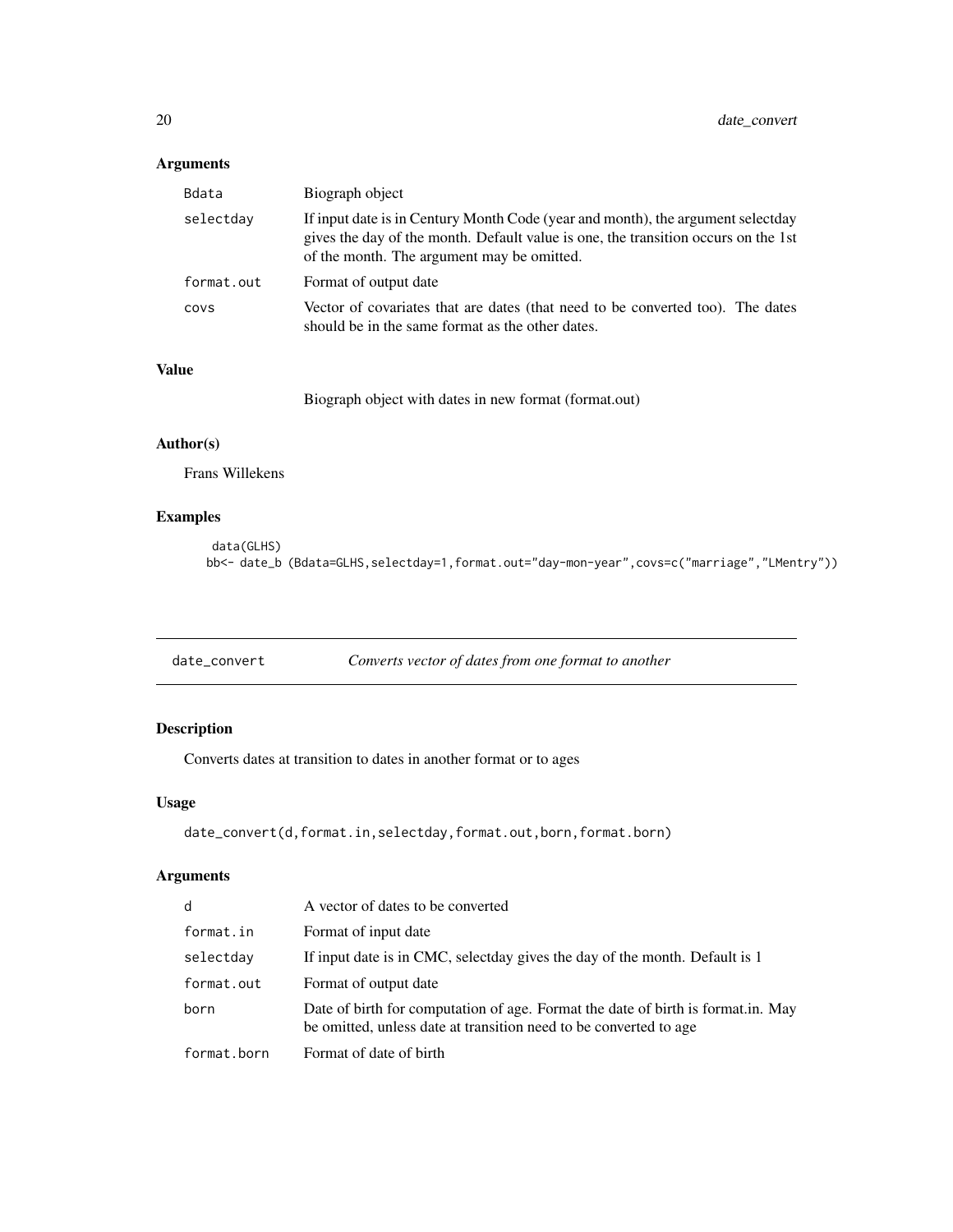#### <span id="page-20-0"></span>GLHS  $21$

## Value

| date  | Dates at transition. Object of class 'Date' (number of days since 1970-01-01) |
|-------|-------------------------------------------------------------------------------|
| datep | Dates for printing                                                            |

#### Author(s)

Frans Willekens

#### Examples

```
data(GLHS)
b <- date_convert(d='01/01/2011',format.in='%m/%d/%Y',selectday=1,format.out='day-month-year')
dd <- GLHS$marriage
fo <- 'day-mon-year'
gb <- GLHS$born
bb<- date_convert(d=dd,format.in="CMC",selectday=1,format.out=fo,born=gb,format.born="CMC")
```
GLHS *GLHS data*

## Description

data from Blossfeld-Rohwer 2002

#### Usage

data(GLHS)

## Format

A data frame with 201 observations on the following 24 variables. Dates are given in Century Month Code (CMC).

ID Identification number

born Month of birth (CMC)

start Onset of observation (CMC)

end End of observation (CMC)

sex Sex. A factor with levels Males Females

edu Years of education.

marriage Date of marriage (CMC) (TB in BR data)

LMentry Date of entry in labour force (CMC) (TE in BR data)

cohort Birth cohort. A factor with levels 1929-31 1939-41 1949-51

path State sequence (a character vector)

Tr1 Date of first transition (CMC)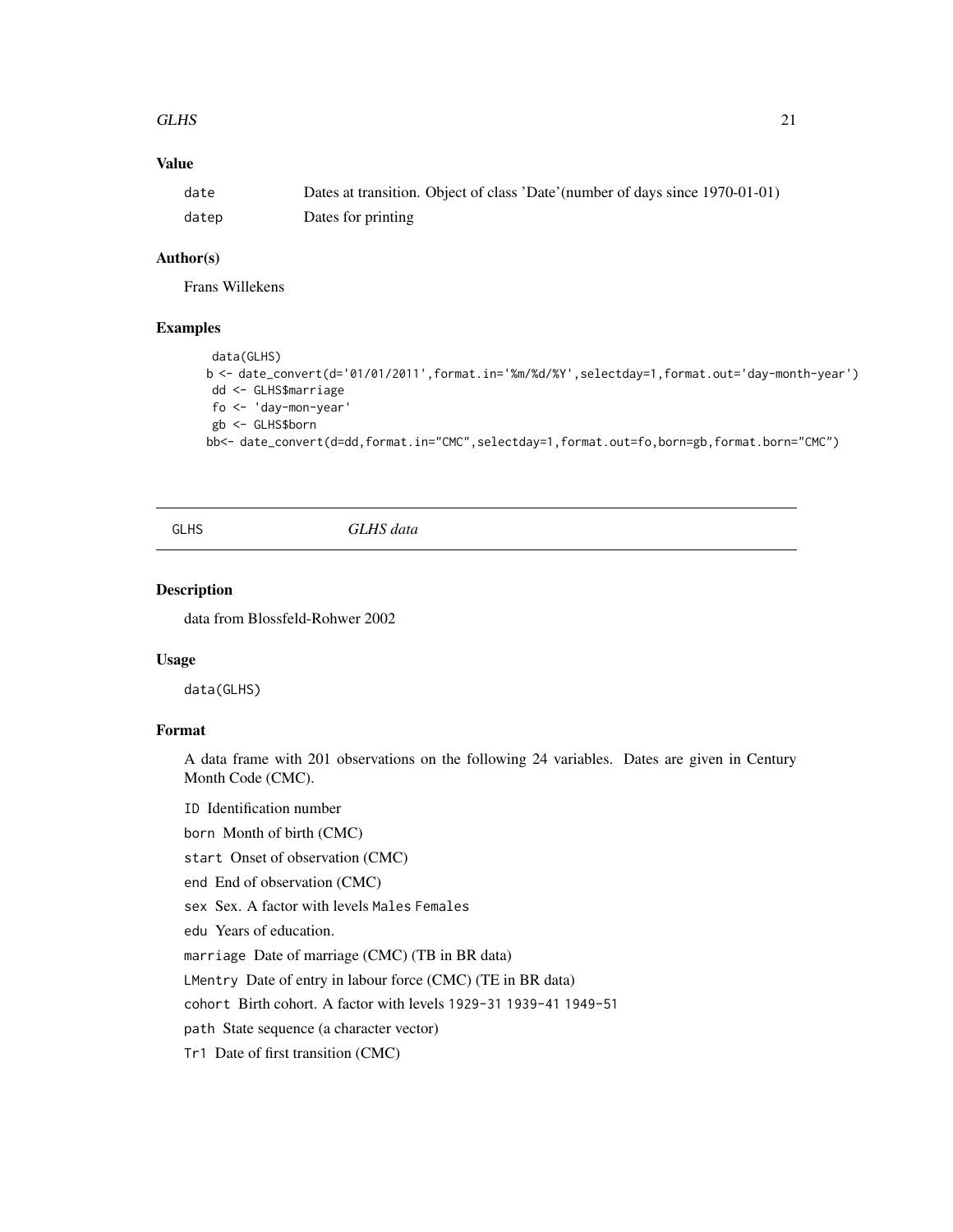- <span id="page-21-0"></span>Tr2 Date of second transition (CMC)
- Tr3 Date of third transition (CMC)
- Tr4 Date of fourth transition (CMC)
- Tr5 Date of fifth transition (CMC)
- Tr6 Date of sixth transition (CMC)
- Tr7 Date of sevent transition (CMC)
- Tr8 Date of eight transition (CMC)
- Tr9 Date of ninth transition (CMC)
- Tr10 Date of tenth transition (CMC)
- Tr11 Date of eleventh transition (CMC)
- Tr12 Date of twelfth transition (CMC)

# Source

For the original data, see http://oldsite.soziologie-blossfeld.de/eha/tda/cf\_files/Data/RRDAT.1

#### References

Blossfeld, H.P. and G. Rohwer (2002) Techniques of event history modeling. New approaches to causal analysis. Lawrence Erlbaum, Mahwah, New Jersey (2nd Edition).

Blossfeld, H.P., K. Golsh and G. Rohwer (2007) Event history analysis with Stata. Erlbaum, Mahwah, New Jersey.

GLHS.IllnessDeath *Illness-death model for job transitions*

# **Description**

The function creates from the GLHS data file a Biograph object with the following states (episodes): first job, second or higher-order job and out-of-a-job.

#### Usage

```
GLHS.IllnessDeath(GLHS)
```
#### Arguments

GLHS The GLHS data file in Biograph format

#### Details

The illness-death model is applied to labour-market transitions. In an illness-death model, a person may reach an end-state directly or indirectly by first experiencing an intermediate transition. The illness-death model is generally used in epidemiology and public health. Biograph includes the model to illustrate the mstate package,in particular the msprep function.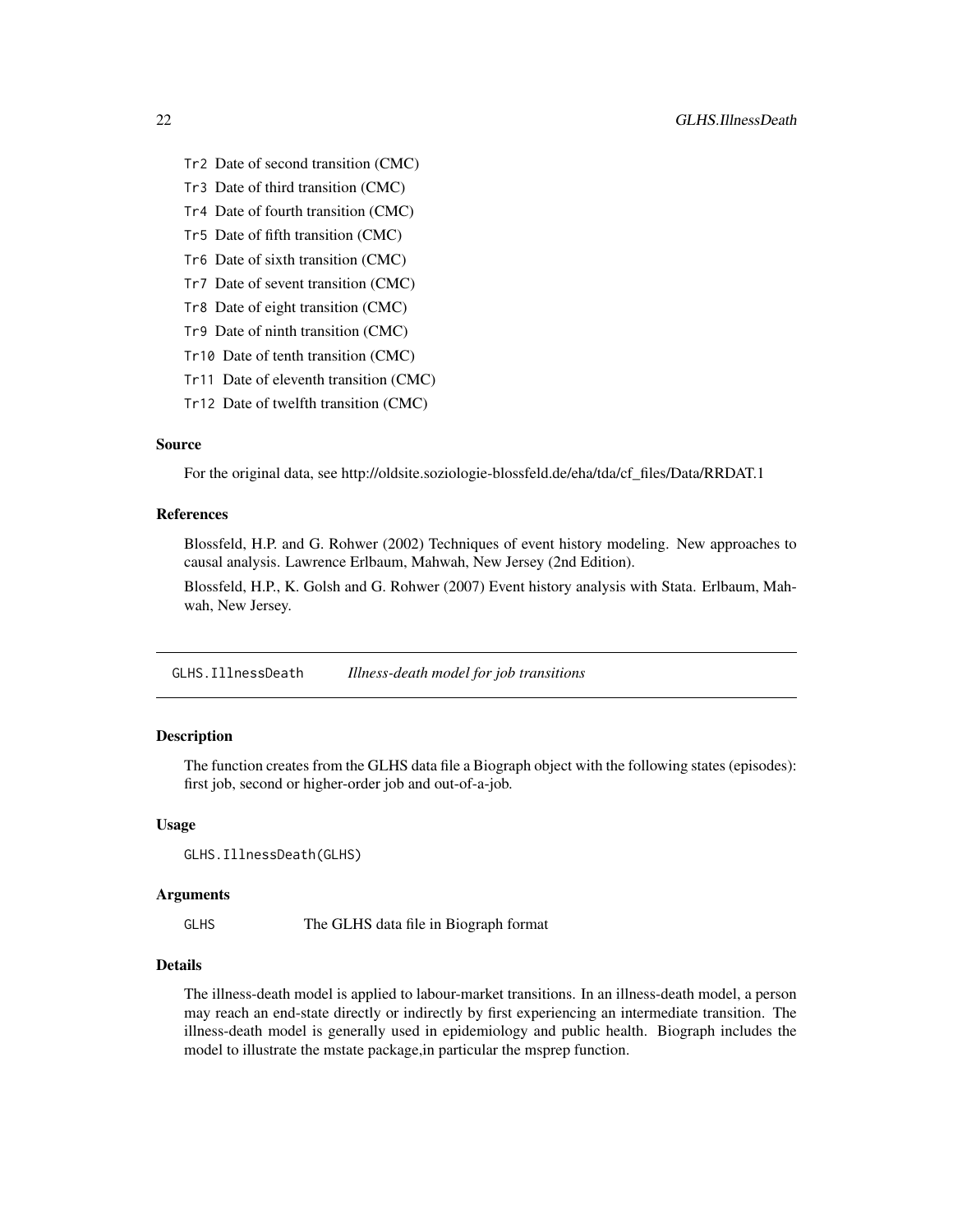#### <span id="page-22-0"></span>GLHS.trans 23

# Value

The function returns a Biograph object with 3 states: First job, Second or higher-order job and No job.

#### Author(s)

Frans Willekens

## Examples

data (GLHS) ild <- GLHS.IllnessDeath (GLHS)

GLHS.trans *Transition matrix of illness-death model (tmat)*

## Description

The function produces the transition matrix of an illness-death model with three states: Job1, Job2+ and NoJob. The function is called by GLHS.IllnessDeath().

#### Usage

GLHS.trans(names)

#### Arguments

names The names of the three states. If the names are missing, the default names Job1, Job2 and NoJob are given

## Value

The transition matrix of possible transitions in the illness-death model. A possible transition is denoted by a number.

```
data (GLHS)
z <- GLHS.trans()
```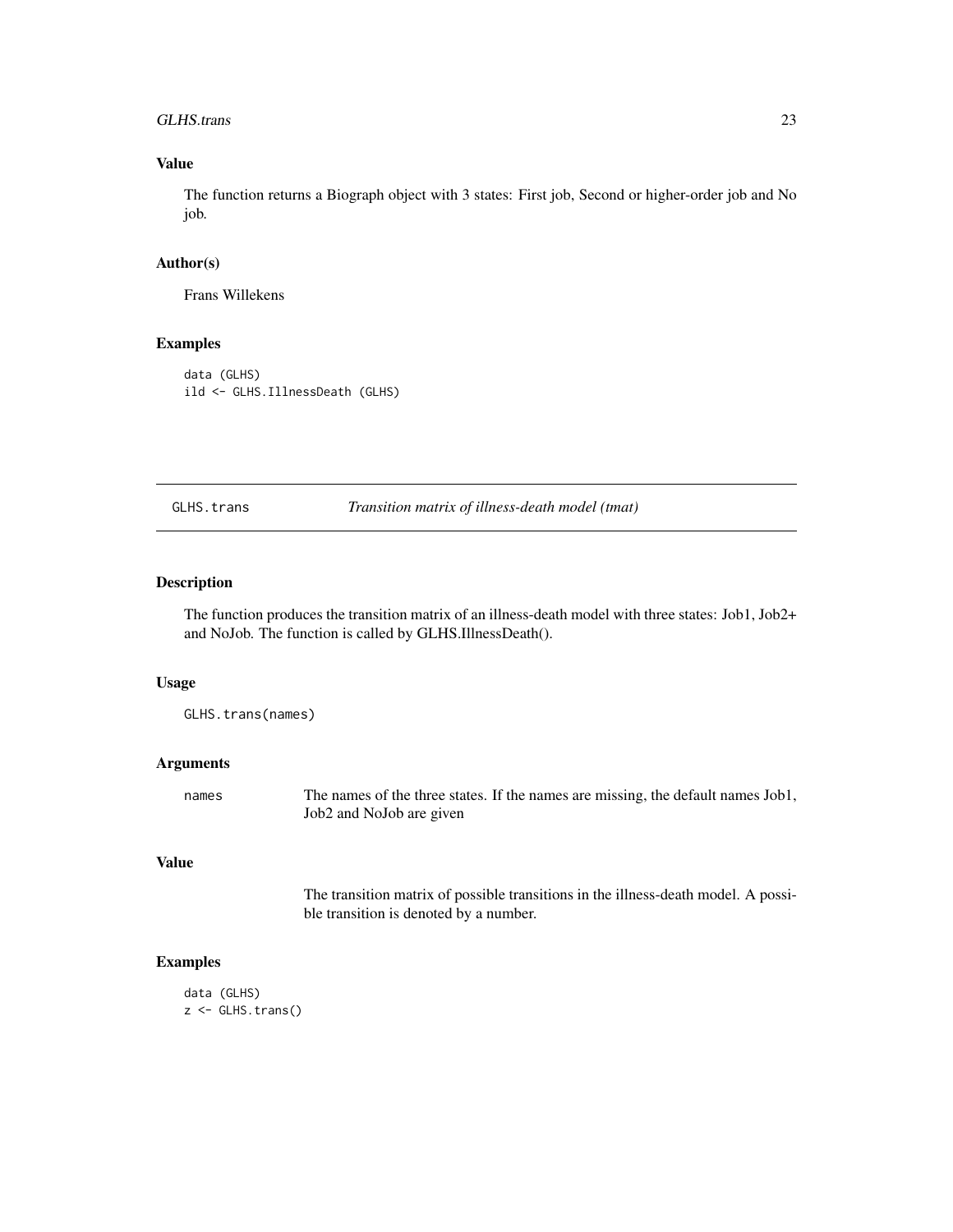<span id="page-23-0"></span>

The function draws a Lexis diagram and draws lifelines for selected subjects (using ggplot2 package)

## Usage

Lexis.lines(Bdata,Dlong, subjectsID, title)

## Arguments

| Bdata      | Biograph object                                                                             |
|------------|---------------------------------------------------------------------------------------------|
| Dlong      | Input data in long format                                                                   |
| subjectsID | Lifelines are drawn for subjects, identified by ID, included in the vector subject-<br>sID. |
| title      | Title of the Lexis diagram.                                                                 |

## Details

The function produces a Lexis object and plots the object for selected subjects. Transitions are marked on the lifelines. It requires data in long format. If the long format is not available, the function calls the function Biograph.long to produce the required object.

# Value

| subjectsID | Subjects selected         |
|------------|---------------------------|
| p          | The plot of the lifelines |

#### Note

requires ggplot2

## Author(s)

Frans Willekens

## See Also

Lexislines.episodes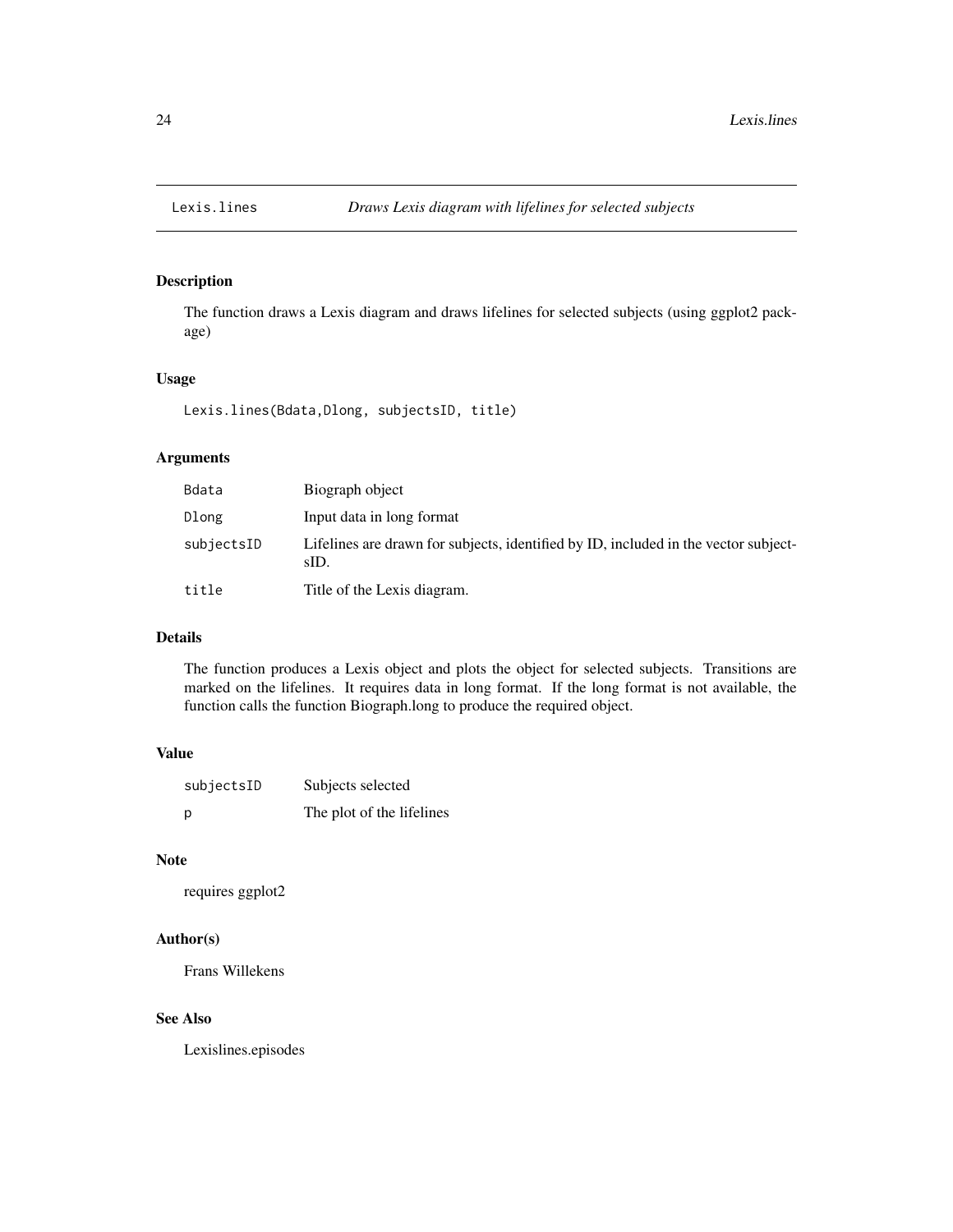# <span id="page-24-0"></span>Lexis.points 25

#### Examples

```
# Example 1: Employment careers
 data(GLHS)
 z<- Parameters (GLHS)
 GLHS.yr <- date_b(Bdata=GLHS,selectday=1,format.out="year")
 D <- Biograph.long (GLHS.yr)
 tit5 <- "Employment careers for a selection of subjects. GLHS"
 subjects <- c(1,78,120,208)
 z <- Lexis.lines (Bdata=GLHS.yr,Dlong=D$Depisode,subjectsID = subjects,title = tit5)
# Example 2: Long data format need to be obtained
 z <- Lexislines.episodes (Bdata=GLHS.yr,subjectsID = subjects,title = tit5)
# Example 3: Living arrangements
 data(NLOG98)
 z<- Parameters (NLOG98)
 NLOG98.yr <- date_b(Bdata=NLOG98,selectday=1,format.out="year")
 D <- Biograph.long (NLOG98.yr)
 tit5 <- "Living arrangements for a selection of subjects, NLOG98"
subjectsID <- c(8,96,980,1056,1496,2883)
 z <- Lexis.lines (NLOG98.yr,D$Depisode,subjectsID = subjectsID,title = tit5)
```
Lexis.points *Plots ages and calendar years at transitions in Lexis diagram*

#### Description

Plots observations in age-time diagram for each category of categorical covariate (using ggplot2)

#### Usage

Lexis.points(Bdata, transition, title, cov,group,legend.pos,pdf)

#### Arguments

| Bdata      | Biograph object                                                                                                                                             |
|------------|-------------------------------------------------------------------------------------------------------------------------------------------------------------|
| transition | The transition selected, e.g. "NJ" in GLHS data                                                                                                             |
| title      | Title of Lexis diagram                                                                                                                                      |
| COV        | Covariate. Observations are plotted for each category of this covariate. If obser-<br>vations should be plotted for the total sample population, $cov = NA$ |
| group      | Covariate. Graphs for groups are in separate panels.                                                                                                        |
| legend.pos | position of legend                                                                                                                                          |
| pdf        | If graph should be stored in pdf file: pdf=TRUE, else pdf=FALSE                                                                                             |

## Value

graph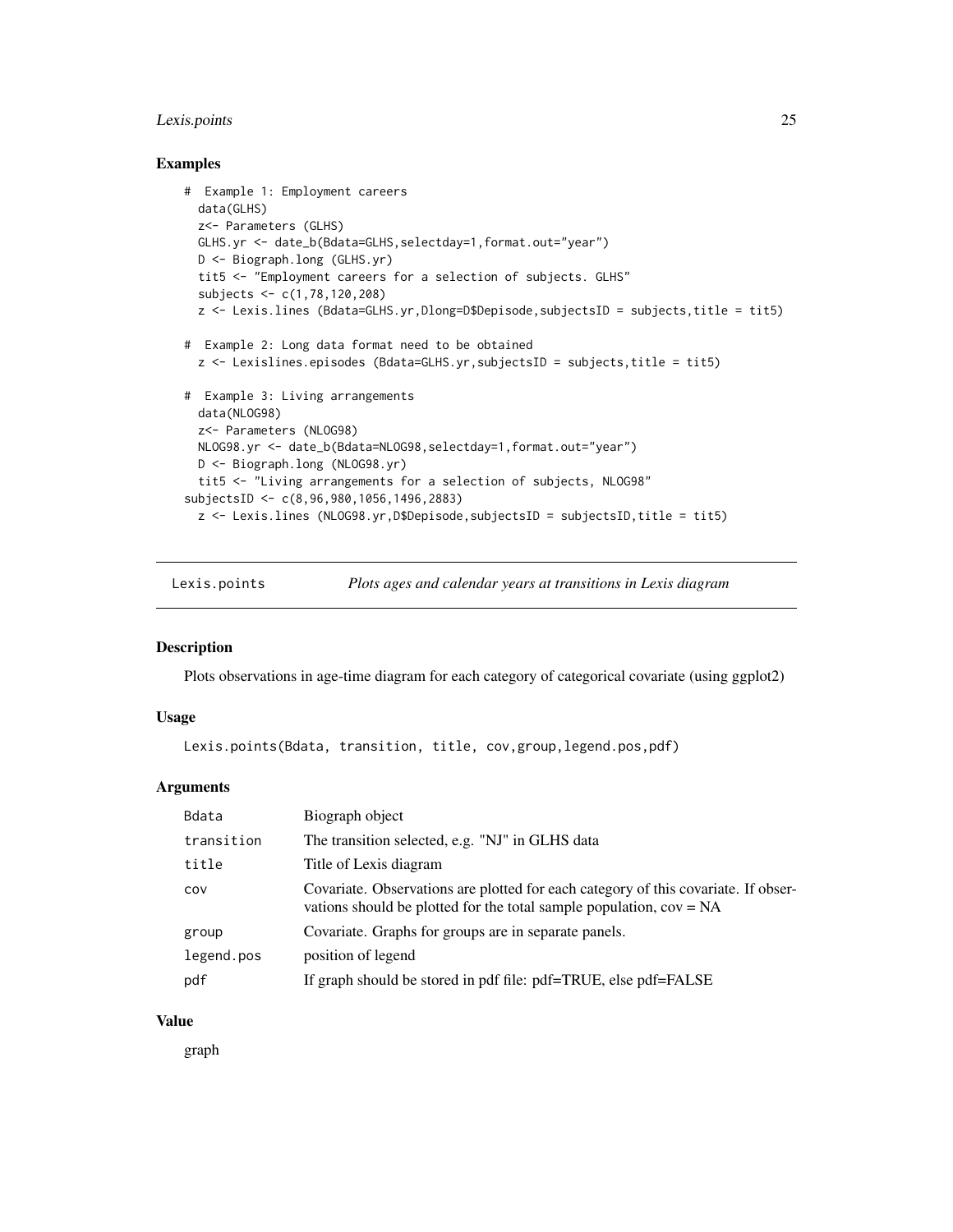#### Note

requires ggplot2

## Author(s)

Frans Willekens.

# See Also

Lexispoints (requires Epi)

#### Examples

```
# Example 1: ages at labour market entry, by sex
 data(GLHS)
 #y <- Parameters(GLHS)
 t <- "Date and age at labour market entry by sex and cohort"
 z <- Lexis.points (GLHS,"NJ",title=t,cov="sex",group="cohort",legend.pos="right",pdf=FALSE)
# Example 2: ages at first birth among married women, by religious denomination
 data(NLOG98)
 y <- Parameters (NLOG98)
 t <- "Date and age at first birth (married women) by religion and cohort"
 z <- Lexis.points (NLOG98,"MK",title=t,cov="kerk",group="cohort",legend.pos="right",pdf=FALSE)
# Example 3: ages at leaving home, by birth cohort (any destination)
 t <- "Date and age at leaving parental home by religion and education"
 z < -c(0.7, 0.2)z <- Lexis.points (NLOG98,"H*",title=t,cov="kerk",group="educ",legend.pos=z,pdf=FALSE)
```
Lexislines.episodes *Draws Lexis diagram with lifelines for selected subjects*

## **Description**

The function draws a Lexis diagram, using the Lexis object defined in the Epi package, and draws lifelines for selected subjects.

## Usage

```
Lexislines.episodes(Bdata,Dlong, subjectsID, title)
```
## Arguments

| Bdata      | Biograph object                                                                             |
|------------|---------------------------------------------------------------------------------------------|
| Dlong      | Input data in long format                                                                   |
| subjectsID | Lifelines are drawn for subjects, identified by ID, included in the vector subject-<br>sID. |
| title      | Title of the Lexis diagram.                                                                 |

<span id="page-25-0"></span>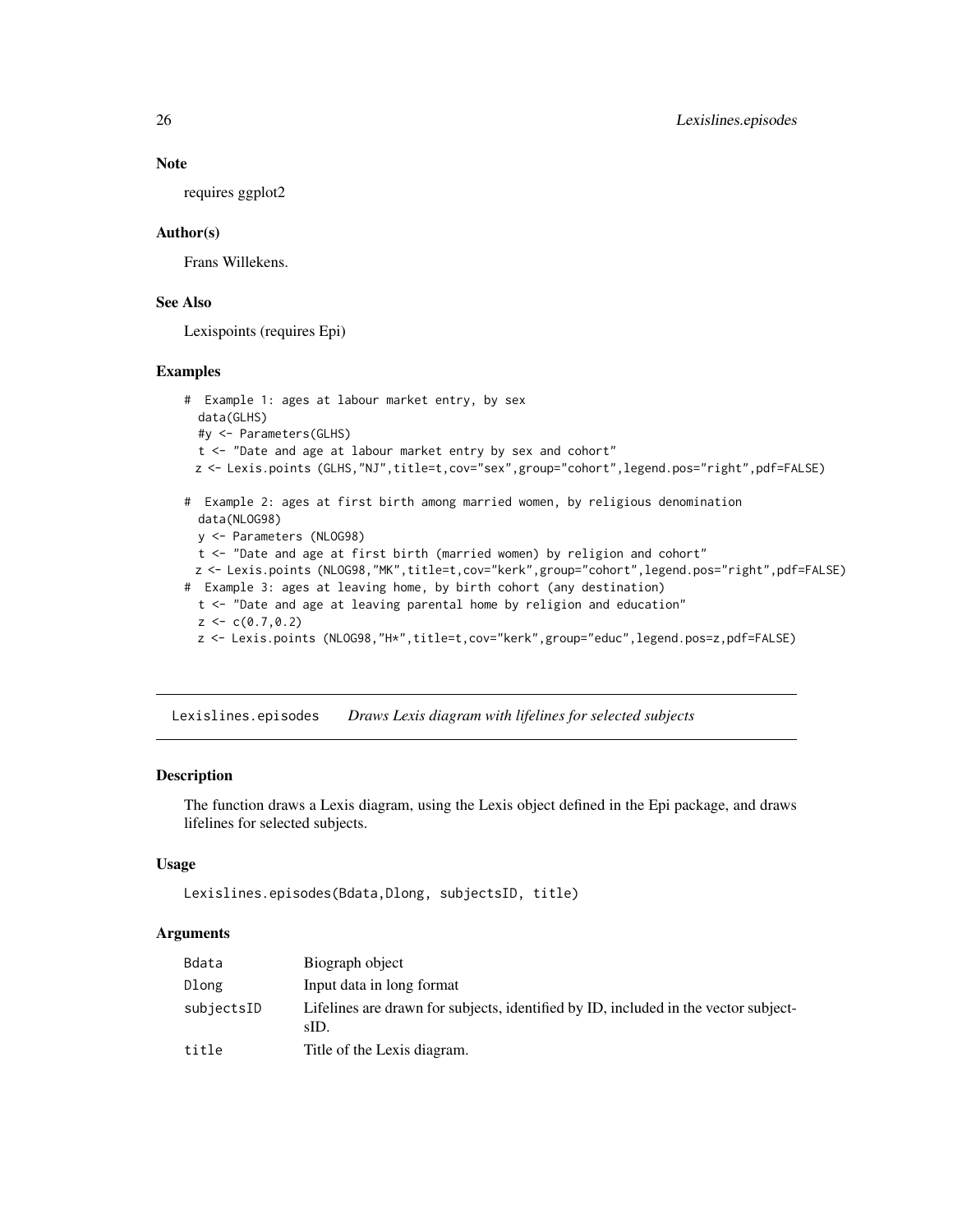## Lexislines.episodes 27

## Details

The function produces a Lexis object and plots the object for selected subjects. Transitions are marked on the lifelines. It requires data in long format. If the long format is not available, the function calls the function Biograph.long to produce the required format.

#### Value

| Lcoh11  | Lexis object that includes all subjects                                   |
|---------|---------------------------------------------------------------------------|
| Lcohh12 | Lexis object that includes selected subjects                              |
| sub     | vector of IDs of subjects selected for the lifelines in the Lexis diagram |
| k       | Number of subjects selected                                               |

#### Note

requires Epi

## Author(s)

Frans Willekens

## References

Plummer, M. and B. Carstensen (2011) *Lexis: an R class for epidemiolgoical studies with long-term follow-up.* Journal of Statistical Software, 38(5):1-12

Carstensen, B. (2009) *The Epi package.* Available at http://cran.r-project.org/web/packages/Epi/Epi.pdf

## See Also

Lexis.lines

```
# Example 1: Employment careers
 data(GLHS)
 z<- Parameters (GLHS)
 D <- Biograph.long (GLHS)
 tit5 <- "Employment careers for a selection of subjects. GLHS"
 subjects <- c(1,78,120,208)
 z <- Lexislines.episodes (Bdata=GLHS,Dlong=D$Depisode,subjectsID = subjects,title = tit5)
# Example 2: Long data format need to be obtained
 z <- Lexislines.episodes (Bdata=GLHS,subjectsID = subjects,title = tit5)
# Example 3: Living arrangements
 data(NLOG98)
 z<- Parameters (NLOG98)
 D <- Biograph.long (NLOG98)
 tit5 <- "Living arrangements for a selection of subjects, NLOH98"
 subjectsID <- c(8,96,980,1056,1496,2883)
```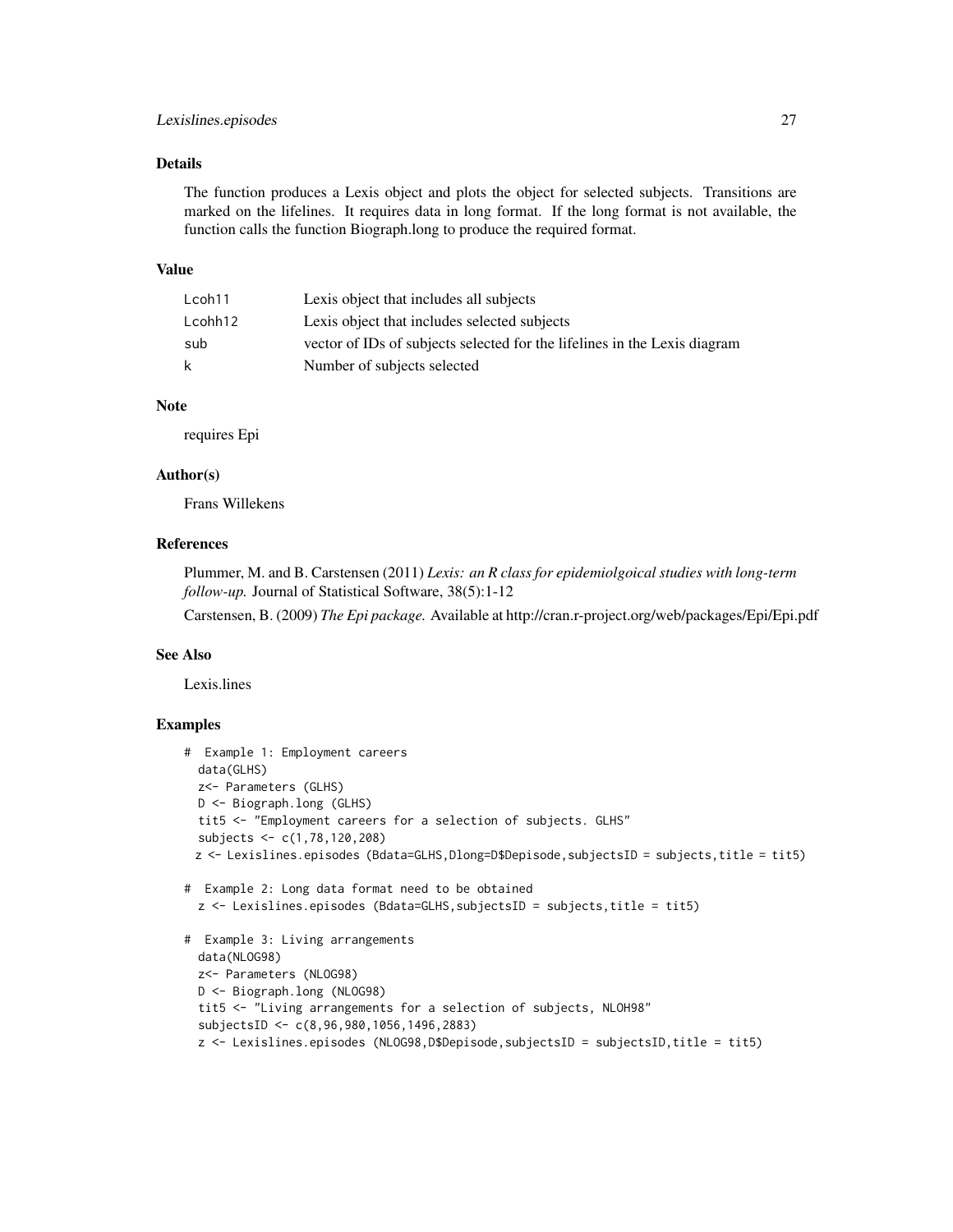<span id="page-27-0"></span>

The Lexis diagram is an age-time framework. The diagram displays transition data in two time dimensions, e.g. calendar date and age. The Lexis class in the EPI package is an object-based framework for managing transition data on multiple time scales. The function displays occurrences, exposures and transition rates for a selected transltion. The user also determines the age and time interval.

#### Usage

LexisOccExp(Bdata, transition, nyear)

#### Arguments

| Bdata      | Data in Biograph format (Biograph object)                                                                   |
|------------|-------------------------------------------------------------------------------------------------------------|
| transition | The transition selected. A transition is identified by the state of origin and the<br>state of destination. |
| nyear      | The age and time interval, generally 5 years.                                                               |

#### Details

The presentation of data in the Lexis diagram is particularly helpful to explain the concept of occurrence-exposure rate. The functions plots Lexis diagrams for event counts, exposures and transition rates. In addition, it produces an object with as components the event counts, exposures and rates. It also produces a survival object, which can be used for further survival analysis with the survival package, and a Lexis object, which can be used for further analysis with the Epi package.

#### Value

| surv    | The survival object. The survival object is used as a response variable in survival<br>models (see the survival package in CRAN) |
|---------|----------------------------------------------------------------------------------------------------------------------------------|
| Lcoh    | The Lexis object. The Lexis object is a key object in the Epi package.                                                           |
| nevents | Event counts: number of transitions by age, origin and destination                                                               |
| ndur    | Exposure times: duration exposed to the risk of experiencing the selected tran-<br>sition.                                       |
| rates   | The transition rates (occurrence-exposure rates). They are obtained by dividing<br>the event counts by the exposure times.       |

#### Author(s)

Frans Willekens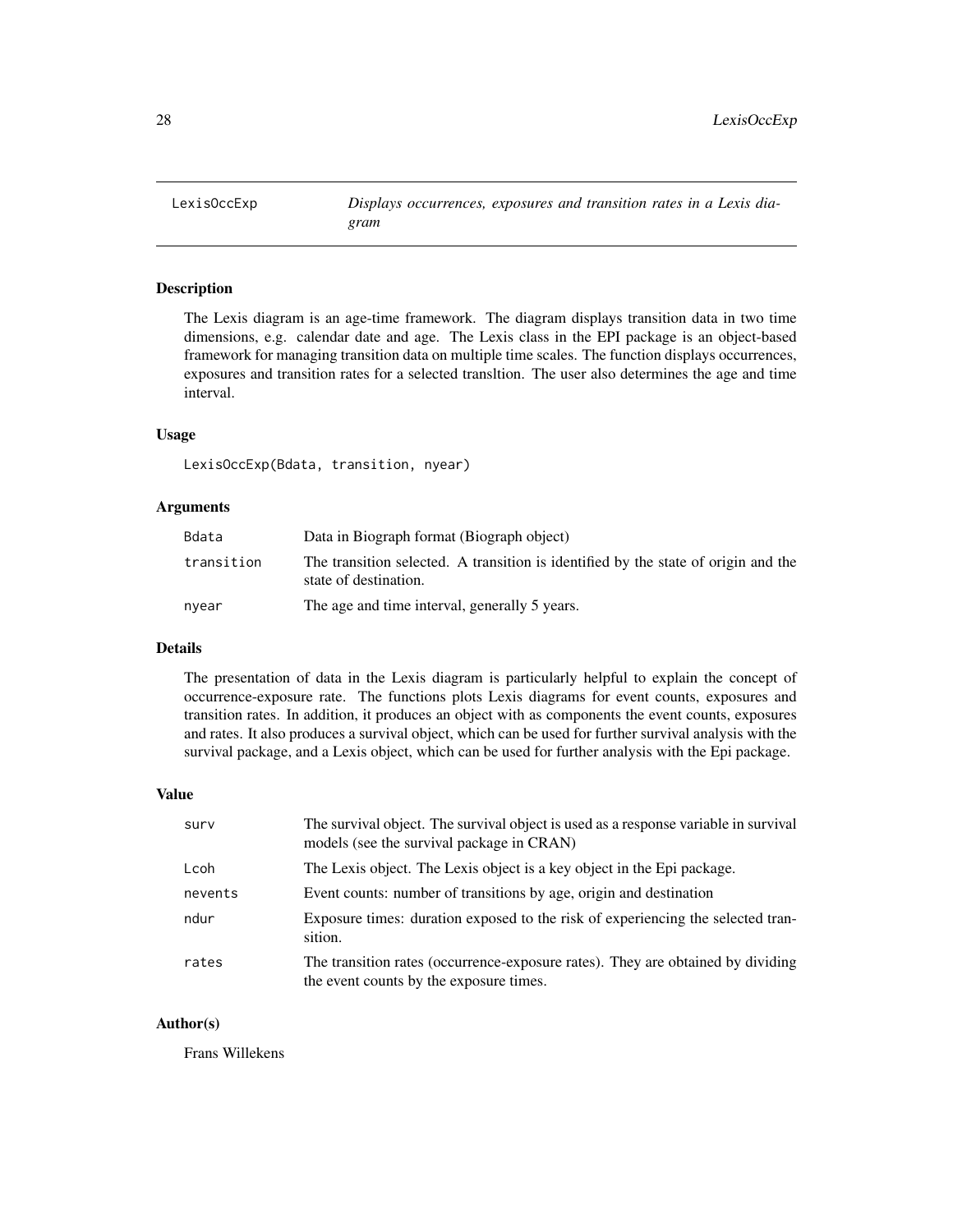## <span id="page-28-0"></span>Lexispoints 29

## References

Carstensen, B. (2007) Age-Period-Cohort models for the Lexis diagram. Statistics in Medicine, 26(15):3018-3045.

Carstensen, B. (2013) The Epi package.

## Examples

- # The following example selects the "JN" transitions from the GLHS data
- # and produces Lexis diagrams with age and time intervals of 5 years data (GLHS) data (GLHS)
	- w <- LexisOccExp (Bdata=GLHS, transition= "JN", nyear=5)

Lexispoints *Plot event dates and ages in Lexis diagram*

## Description

Plots observations in age-time diagram for each category of categorical covariate (using the Lexis function of the Epi package)

#### Usage

Lexispoints(Bdata, transition, title, cov,legend)

## Arguments

| Bdata      | Biograph object                                                                                                                                             |
|------------|-------------------------------------------------------------------------------------------------------------------------------------------------------------|
| transition | The transition selected, e.g. "NJ" in GLHS data                                                                                                             |
| title      | Title of Lexis diagram                                                                                                                                      |
| COV        | Covariate. Observations are plotted for each category of this covariate. If obser-<br>vations should be plotted for the total sample population, $cov = NA$ |
| legend     | legend                                                                                                                                                      |

# Value

```
Lcoh Lexis object created to plot the observations
```
## Note

requires Epi

## Author(s)

Frans Willekens. The Epi package used to plot the Lexis diagram was developed by Carstensen.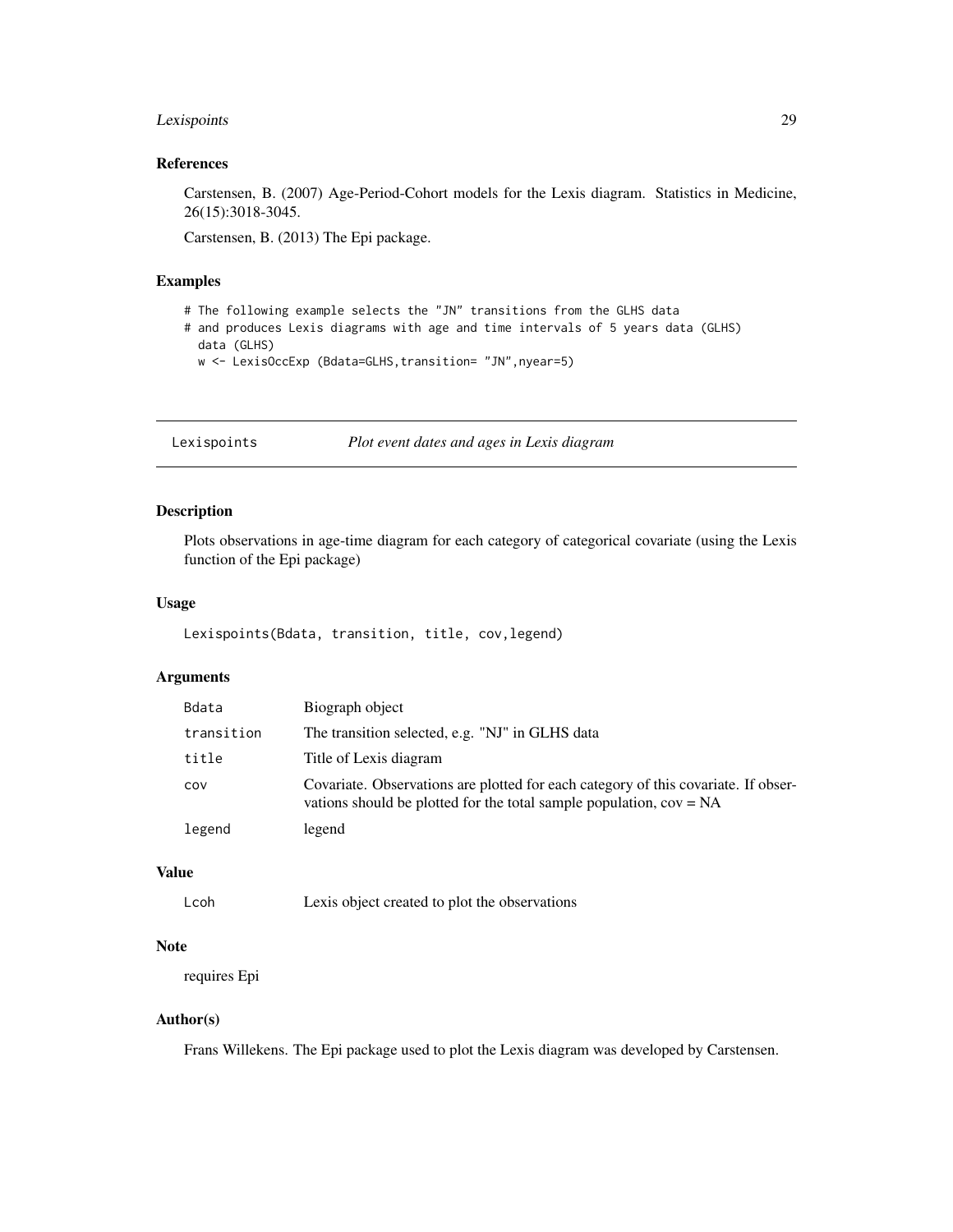#### <span id="page-29-0"></span>References

Plummer, M. and B. Carstensen (2011) Lexis: an R class for epidemiolgoical studies with long-term follow-up. Journal of Statistical Software, 38(5):1-12

Carstensen, B. (2013) The Epi package.

#### See Also

Lexislines.episodes

## Examples

```
# Example 1: ages at labour market entry, by sex
 library (Epi)
 data(GLHS)
 #y <- Parameters(GLHS)
 t <- "Calendar time and age at labour market entry"
 z <- Lexispoints (Bdata=GLHS,transition="NJ",title=t,cov="sex",legend="topleft")
# Example 2: ages at first birth among married women, by religious denomination
 data(NLOG98)
 y <- Parameters (NLOG98)
 t <- "Calendar time and age at first birth (married women)"
 z <- Lexispoints (NLOG98,"MK",t,"kerk")
# Example 3: ages at leaving home, by birth cohort (any destination)
 t <- "Calendar time and age at leaving parental home"
 z <- Lexispoints (NLOG98,"H*",t,"cohort","topleft")
```
locpath *Determines location of state sequence in Biograph object*

## Description

Determines location of state sequence (path variable)in Biograph object

#### Usage

```
locpath(Bdata)
```
## Arguments

Bdata Biograph object

## Author(s)

Frans Willekens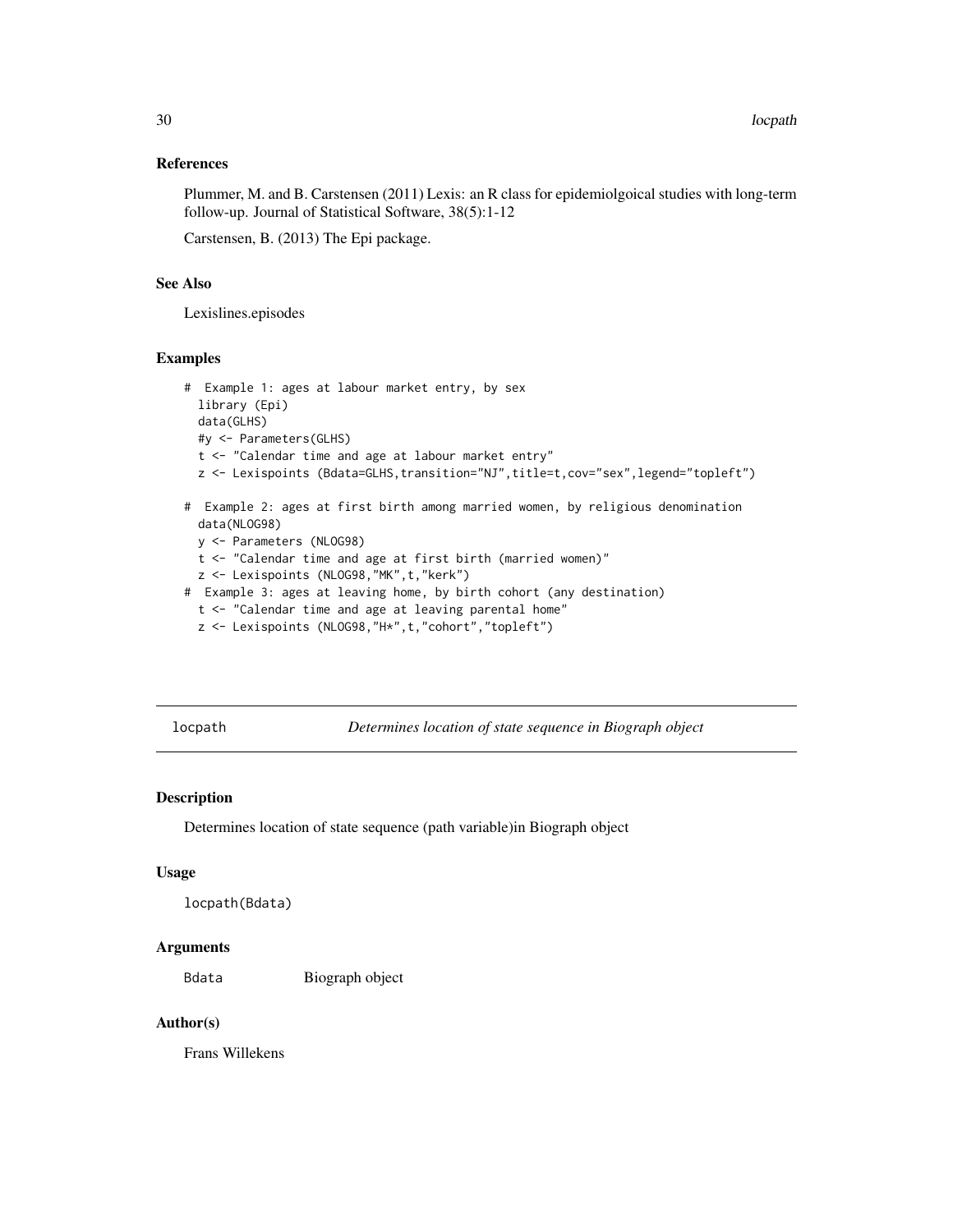#### <span id="page-30-0"></span> $MSLT$  31

## Examples

data(GLHS) loc <- locpath(GLHS)

MSLT *Multistate life table: survival function and exposure function*

## <span id="page-30-1"></span>Description

The function MSLT.S estimates the multistate survival function from cumulative transition rates. The function MSLT.e uses the multistate life table method to estimate expected state occupation times by state.

#### Usage

MSLT.S(rates) MSLT.e(SS, radix)

## Arguments

| rates | transition rates. Either the Nelson-Aalen estimators or the occurrence-exposure<br>rates.           |
|-------|-----------------------------------------------------------------------------------------------------|
| SS    | The multistate survival function. An object of class 'MSLT.S'                                       |
| radix | The radix, which is the distribution of the population by state at the initial (ref-<br>erence) age |

## Details

The multistate life table is produced by two functions: (1) MSLT.S produces the multistate survival function and (2) MSLT.e generates expected sojourn times: total and by state. MSLT.S uses the MatrixExp function of the msm package. MSLT.e applies the multistate life table method that incorporates equations that infer expected sojourn times from transition rates and the associated transition probabilities.

## Value

The function MSLT.S returns:

- S The multistate survival function
- P Age-specific transition probabilities

The function MSLT.e returns an object with the following components:

L For each state, the expected sojourn time by age. It is the number of time units (years, months) a person at the beginning of his or her career (e.g. at birth or at a reference age) may expect to spend in the given state during each age interval.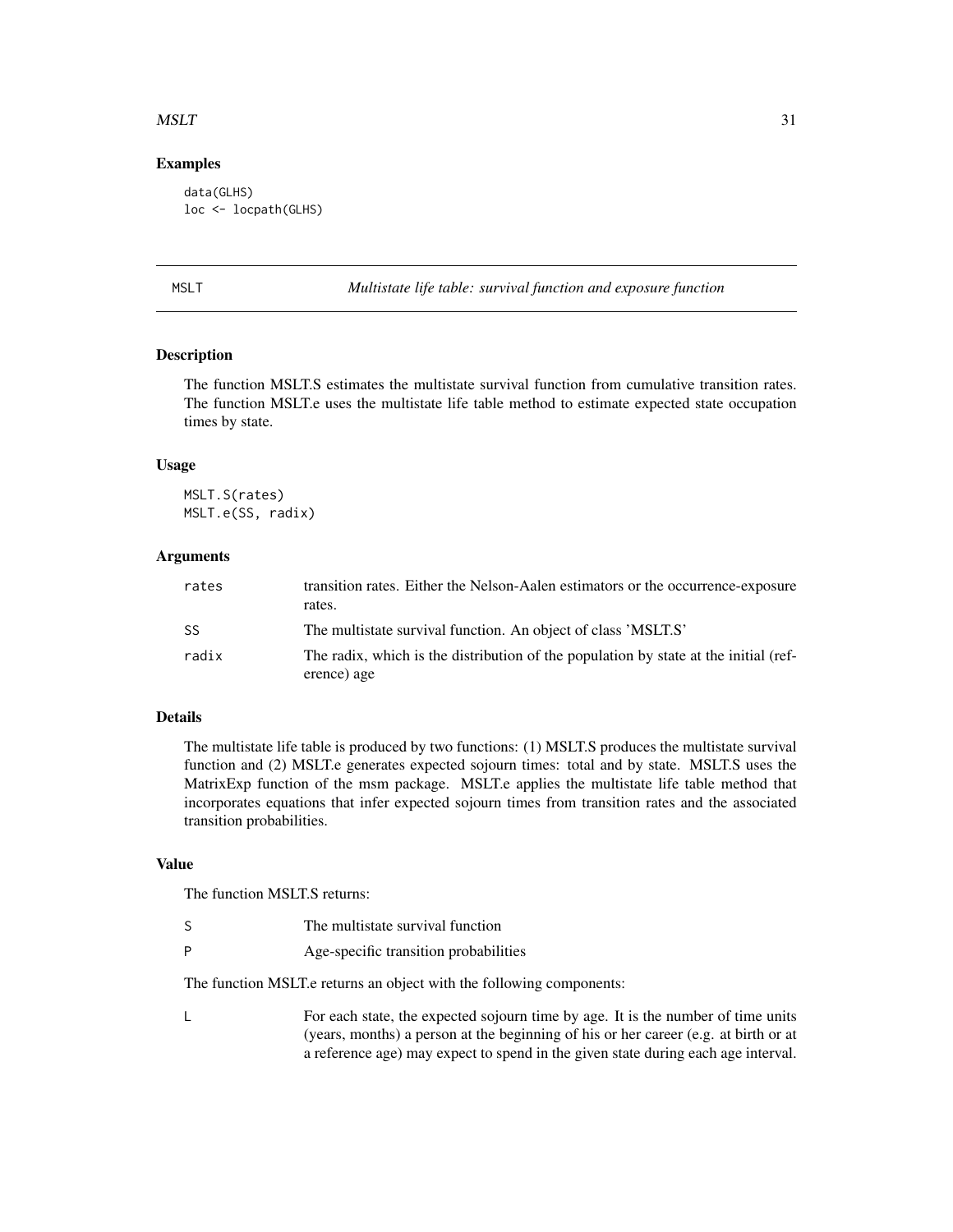<span id="page-31-0"></span>

| e0  | The total expected sojourn time in each state. If life histories are considered                                                               |
|-----|-----------------------------------------------------------------------------------------------------------------------------------------------|
|     | from birth, e0 gives the life expectancy by state. If life histories are truncated                                                            |
|     | at a given age, the life expectancy is the total expected sojourn time in a state                                                             |
|     | between birth and that maximum age.                                                                                                           |
| e.p | Population-based life expectancies by age and state. Population-based measures<br>are independent on the state occupied at the reference age. |
| e.s | Status-based life expectancies by age and state. Status-based measures depend<br>on the state occupied at the reference age.                  |

## Author(s)

Frans Willekens

#### References

Rogers, A. (1975) Introduction to multiregional mathematical demography. Wiley, New York

Willekens, F. (1987) The marital status life-table. In: J. Bongaarts, T. Burch and K.W. Wachter eds. Family demography: models and applications. Oxford: Clarendon Press. pages 125-149.

Palloni, A. (2001) Increment-decrement life tables. In: S.H. Preston, P. Heuveline and M. Guillot Demography. Measuring and modelling population processes. Blackwell, Oxford, Chapter12, pp. 256-272.

## See Also

[plot.MSLT.S](#page-39-1)

## Examples

- # a. The multistate life table based on Nelson-Aalen estimators
- # The example obtains Nelson-Aalen estimators of the cumulative transition rates
- # using the mavna package. It derives the multistate life survival function
- # from the transition rates and the expected sojourn times from the survival function.
- # The radix is the number of persons by state at the reference age
- # (e.g. at the start of the life history).

```
data(GLHS)
z <- Parameters (GLHS)
cr <- Cumrates (irate=3,Bdata=GLHS)
S.e <- MSLT.S(cr$astr[,,,1]) # expected
radix <- c(10000,0)
mslt.e <- MSLT.e (S.e,radix)
S.u \leq MSLT.S(cr$astr[,,,2]) # upper
mslt.u <- MSLT.e (S.u,radix)
```

```
S.1 <- MSLT.S(cr$astr[,,,3]) # lower
mslt.l <- MSLT.e (S.l,radix)
```
# b. The multistate life table based on occurrence-exposure rates cr <- Cumrates (irate=3,Bdata=GLHS) S <- MSLT.S(cr\$oe) radix <- c(10000,0) mslt <- MSLT.e (S,radix)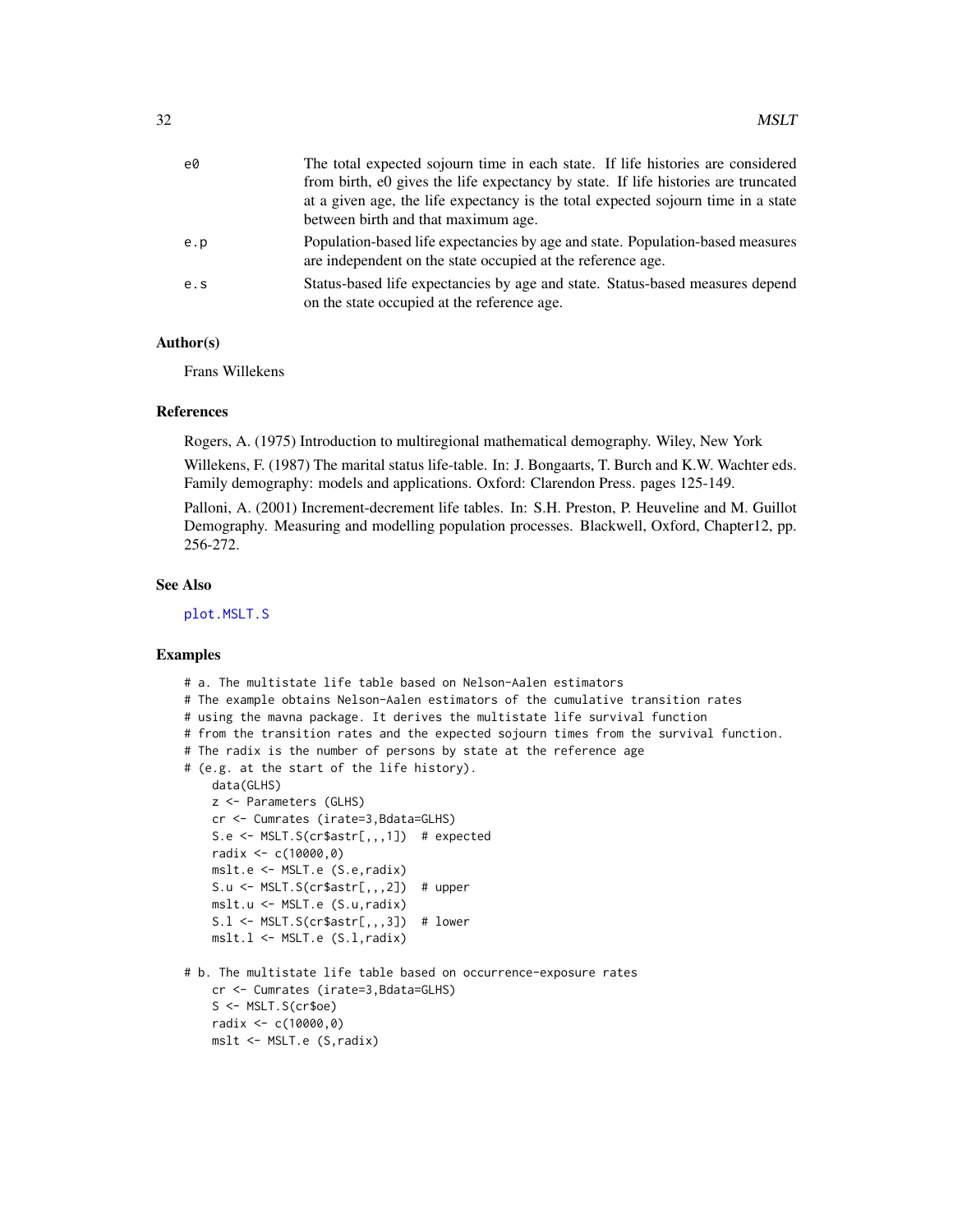<span id="page-32-0"></span>

Life history data of NLOG98: a subsample of 500 of the 5450 respondents of the NLOG98

#### Usage

data(NLOG98)

## Format

A data frame with 500 observations on the following 23 variables.

ID Personal identification number

born Date of birth in Century Month Code (CMC)

start Date at entry in observation in CMC

end Date at exit from observation in CMC

| kerk Religious denomination: a factor with 5 levels: |                | (1) no religion       |               |
|------------------------------------------------------|----------------|-----------------------|---------------|
| (2) Roman Catholic<br>(5) missing data               | (3) Protestant | (4) other             |               |
| educ Level of education: a factor with 6 levels:     |                | (2) Primary education | (3) Secondary |
| cohort Birth cohort: a factor with 2 levels:         | $(1)$ <1960    | $(2)$ 1960+           |               |
| path State sequence during observation period        |                |                       |               |
| Tr1 Date of first transition in CMC                  |                |                       |               |
| Tr2 Date of second transition in CMC                 |                |                       |               |
| Tr3 Date of third transition in CMC                  |                |                       |               |

Tr4 Date of fourth transition in CMC

- Tr5 Date of fifth transition in CMC
- Tr6 Date of sixth transition in CMC
- Tr7 Date of seventh transition in CMC
- Tr8 Date of eighth transition in CMC
- Tr9 Date of nineth transition in CMC

## Details

NLOG98 data

## Source

Statistics Netherlands. Life history format: Matsuo and Willekens, 2003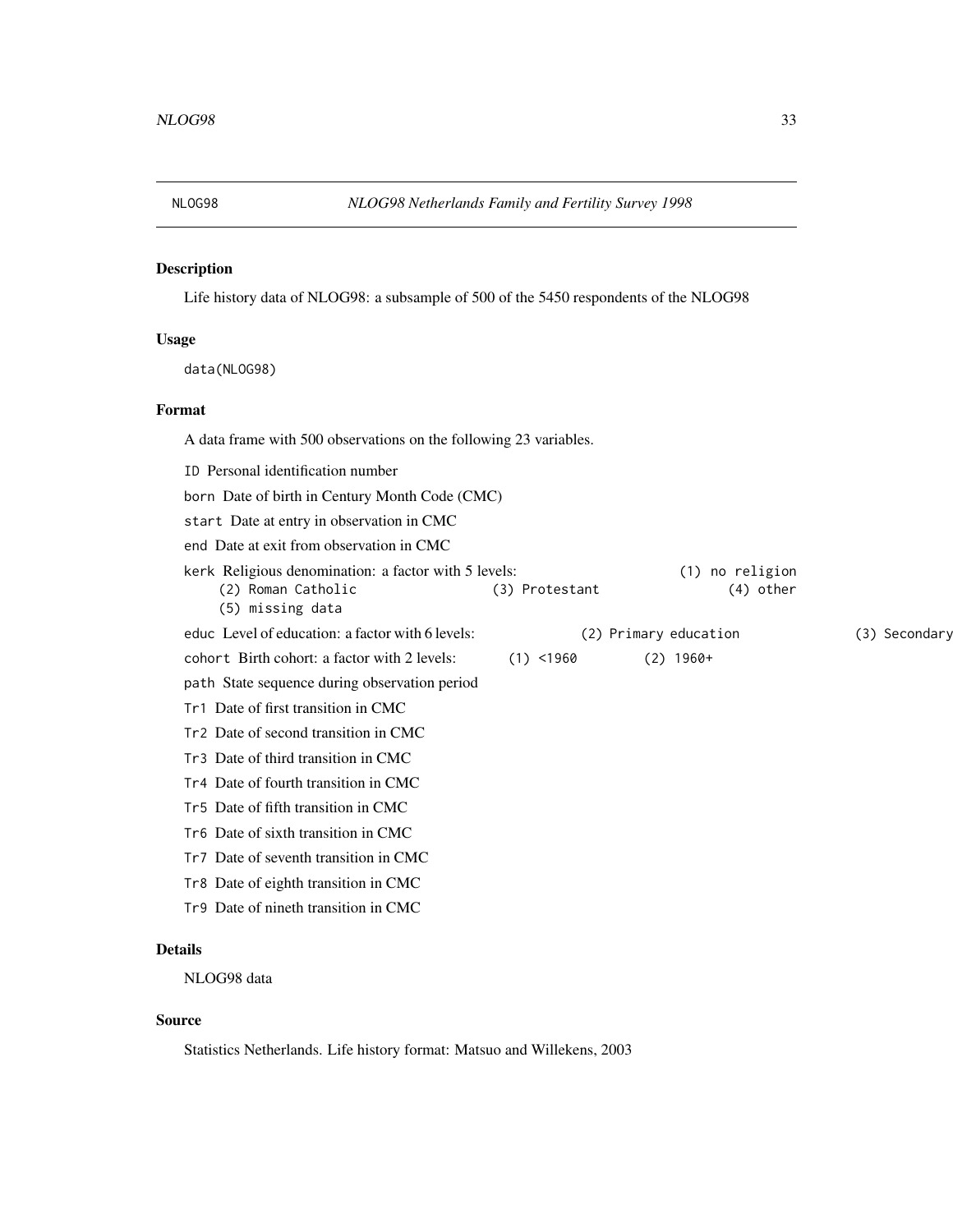## <span id="page-33-0"></span>References

Matsuo, H., Willekens F. (2003) Event histories in the Netherlands Fertility and Family Survey 1998: A technical report. PRC Research Report 2003-1, Groningen: Population Research Centre, University of Groningen.

#### Examples

data(NLOG98)

<span id="page-33-1"></span>Occup *State occupancies and sojourn times*

## Description

Determines states occupied at each age (birthday) and sojourn time in each state during intervals of one-year age.

## Usage

Occup(Bdata)

## Arguments

Bdata Biograph object

#### Value

| state_occup | For each age: number of subjects by state and number of subjects censored                                                 |
|-------------|---------------------------------------------------------------------------------------------------------------------------|
| $st_$       | For each subject: state occupied at each consecutive age. This component may<br>be used as input to the TraMineR package. |
| $sjt_$      | For each subject: sojourn time (years) in each state during age intervals of one                                          |
| tsjt        | year.<br>For total sample: number of years spent in each state during age intervals of one                                |
|             | year.                                                                                                                     |

## Author(s)

Frans Willekens

## See Also

Trans is used after Occup

```
data(GLHS)
param <- Parameters(GLHS)
z <- Occup (GLHS)
```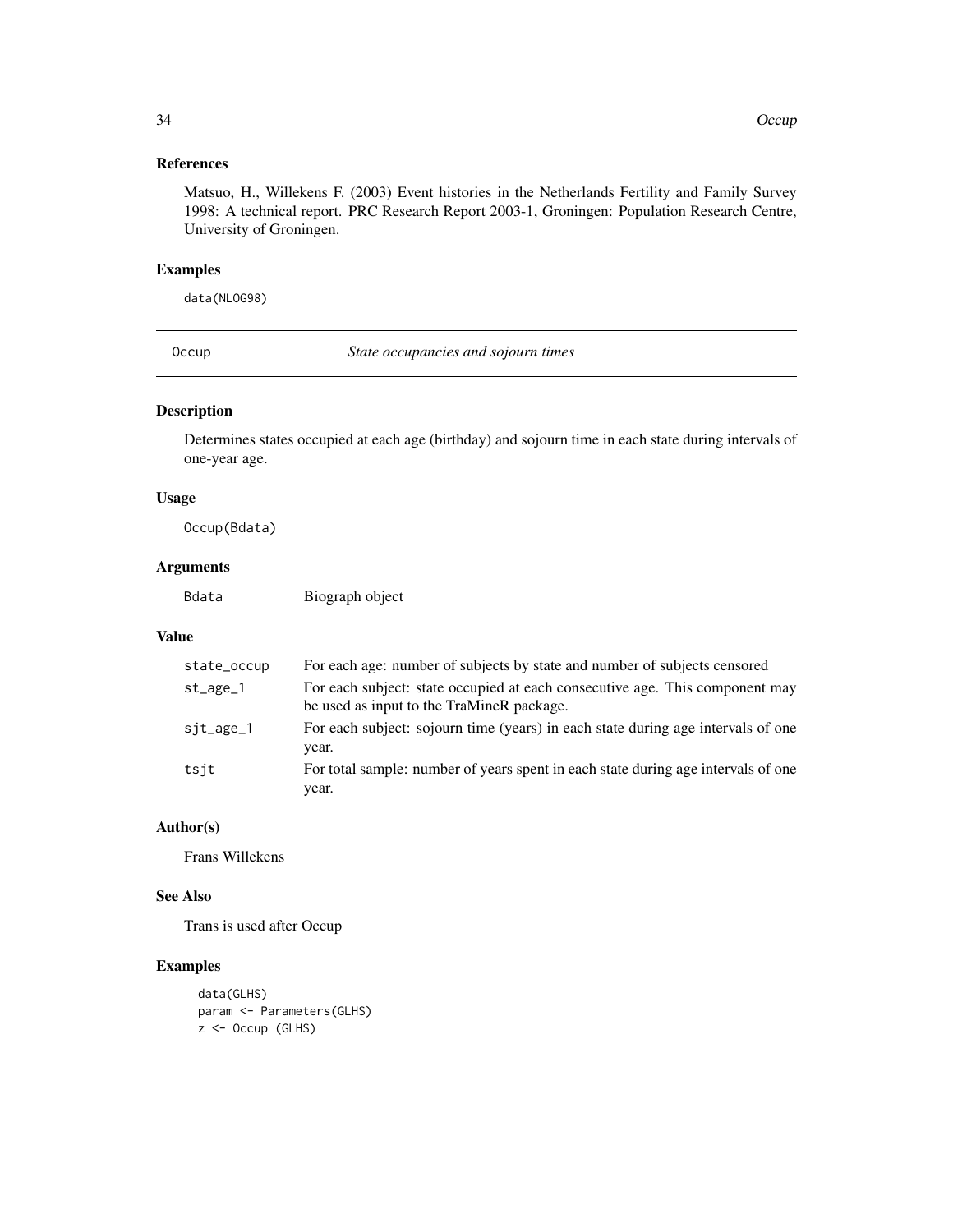<span id="page-34-0"></span>OverviewEpisodes *Overview of episodes*

#### Description

Computes several indicators of the episodes in the life history data: number of episodes, types of episodes (open or closed) and total and mean durations of episodes.

## Usage

OverviewEpisodes(Bdata,seq.ind)

## Arguments

| Bdata   | input data: Biograph object                                                          |
|---------|--------------------------------------------------------------------------------------|
| seg.ind | individual state sequences. If sequind is missing, the function calls Sequences, ind |
|         | to obtain the individual state sequences.                                            |

## Details

Open intervals start before onset of observation (left truncated) or continue after observation ends (right censored). Closed intervals start and end during the observation period.

## Value

| n       | Sample size                                |
|---------|--------------------------------------------|
| ne      | Total number of episodes                   |
| nt      | Total number of transitions                |
| types   | Number of episodes by type [open. closed]  |
| sojourn | Total sojourn time in each type of episode |

## Author(s)

Frans Willekens

## References

Willekens (2011)

```
data (GLHS)
z<- Parameters (GLHS)
seq.ind <- Sequences.ind (GLHS$path,attr(GLHS,"param")$namstates)
z <- OverviewEpisodes(Bdata=GLHS,seq.ind=seq.ind)
```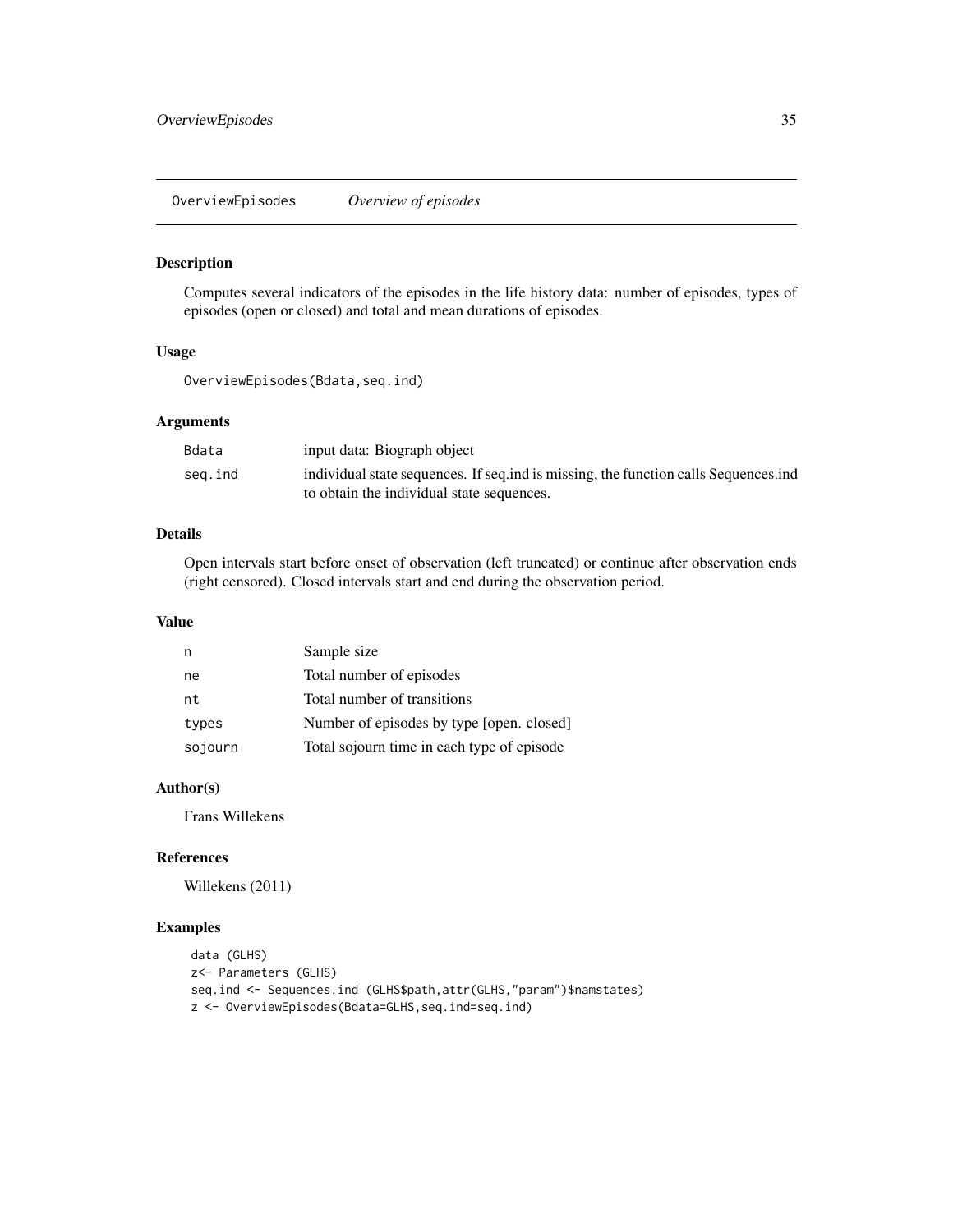<span id="page-35-0"></span>OverviewTransitions *Overview of transitions*

# Description

Produces summary indicators of transitions.

#### Usage

OverviewTransitions(Bdata, seq.ind, agetrans)

## Arguments

| Bdata    | input data                                                                                                                       |
|----------|----------------------------------------------------------------------------------------------------------------------------------|
| seg.ind  | individual state sequences. If seq.ind is missing, the function calls Sequences.ind<br>to obtain the individual state sequences. |
| agetrans | Ages at the different transitions. If agetrans is missing, the function calls Age-<br>Trans.                                     |

## Value

| Ttrans  | Number of transitions by origin and destination and censored cases by state<br>occupied at time of censoring. |
|---------|---------------------------------------------------------------------------------------------------------------|
| meanage | Mean age at transition by origin and destinatin and mean age at censoring.                                    |

# Note

The function checks for availability of numstates (number of states). If numstates is not available, the function Parameters is called.

## Author(s)

Frans Willekens

```
data (GLHS)
z <- Parameters (GLHS)
seq.ind <- Sequences.ind (GLHS$path,attr(GLHS,"param")$namstates)
agetrans <- AgeTrans (GLHS)
overviewT <- OverviewTransitions (GLHS, seq.ind=seq.ind, agetrans)
```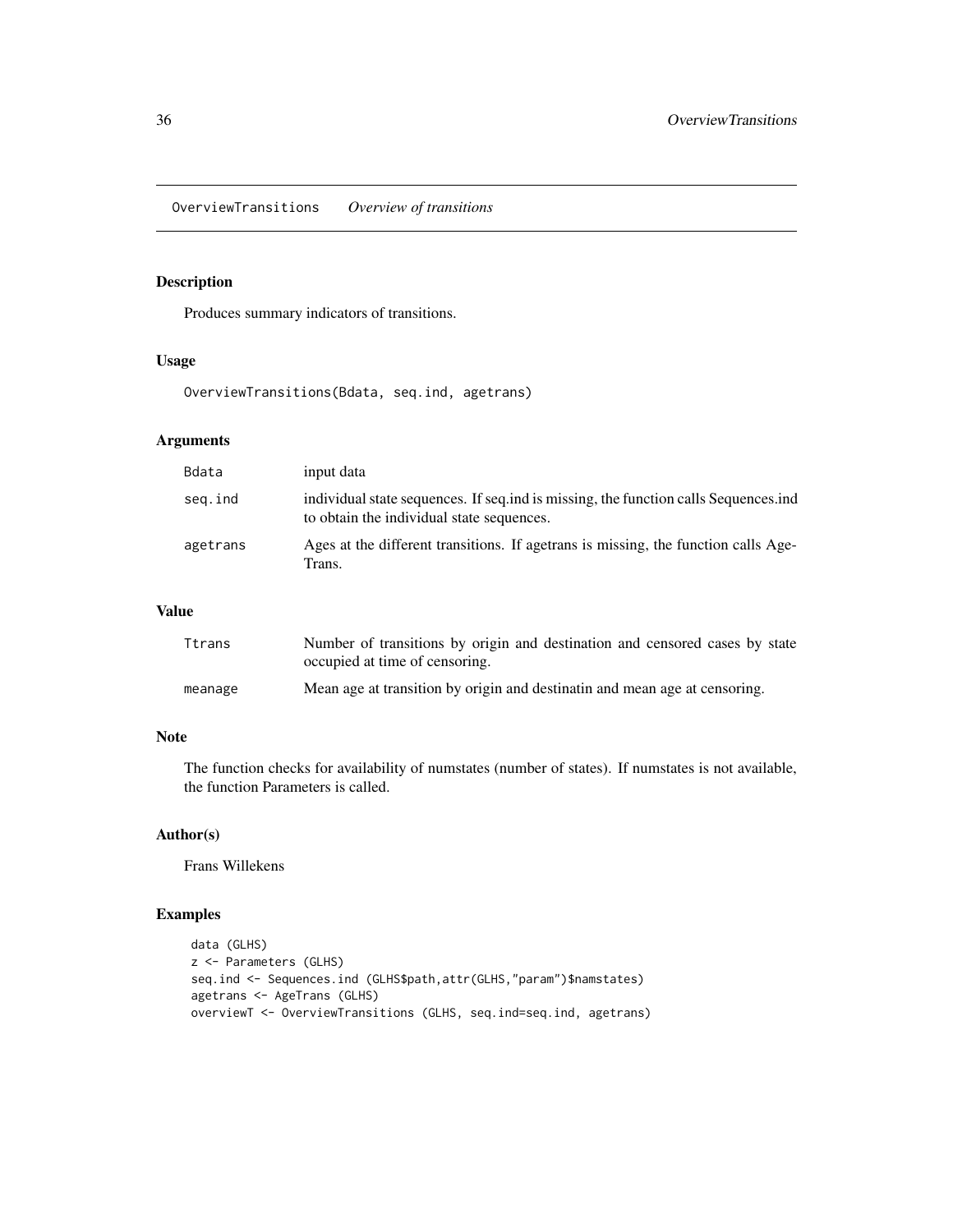<span id="page-36-0"></span>

Extracts state space and other characteristics from Biograph object

## Usage

```
Parameters(Bdata,newnamstates)
```
#### Arguments

| Bdata        | Biograph object                                                                                                                                               |
|--------------|---------------------------------------------------------------------------------------------------------------------------------------------------------------|
| newnamstates | Biograph detect determines the state space from the data set. The sequence of<br>states detected may not be the most logical sequence, newnamitates allows to |
|              | change the sequence. Default: sequence of labels detected by Biograph.                                                                                        |

## Details

Parameters extracts useful information and stores it in values returned by the function.

- 1. nsample: sample size
- 2. numstates: number of states in the state space (produced by StateSpace)

3. namstates: labels for the states (determined from the character variable <path>) (produced by StateSpace)

4. absorbstates: vector of absorbing states (determined by StateSpace)

6. iagelow: lowest age in the (sample) population (determined from date at entry in observation and date of birth)

7. iagehigh: highest age in the (sample) population (determined from date at exit from observation and date of birth)

8. namage: labels for the single years of age from the lowest age (iagelow) to the highest age (iagehigh)

- 9. nage: number of age groups: iagehigh iagelow + 1
- 10. maxtrans: maximum number of transitions
- 11. ntrans: number of transitions
- 12. trans possible: transition matrix: feasible transitions
- 12. tmat: matrix with transition numbers
- 13. transitions: identifications of transitions: number, origin, destination
- 14. nntrans: transition counts by origin and destination
- 15. locpat: column number of <path> variable in Biograph object
- 16. ncovariates: number of covariates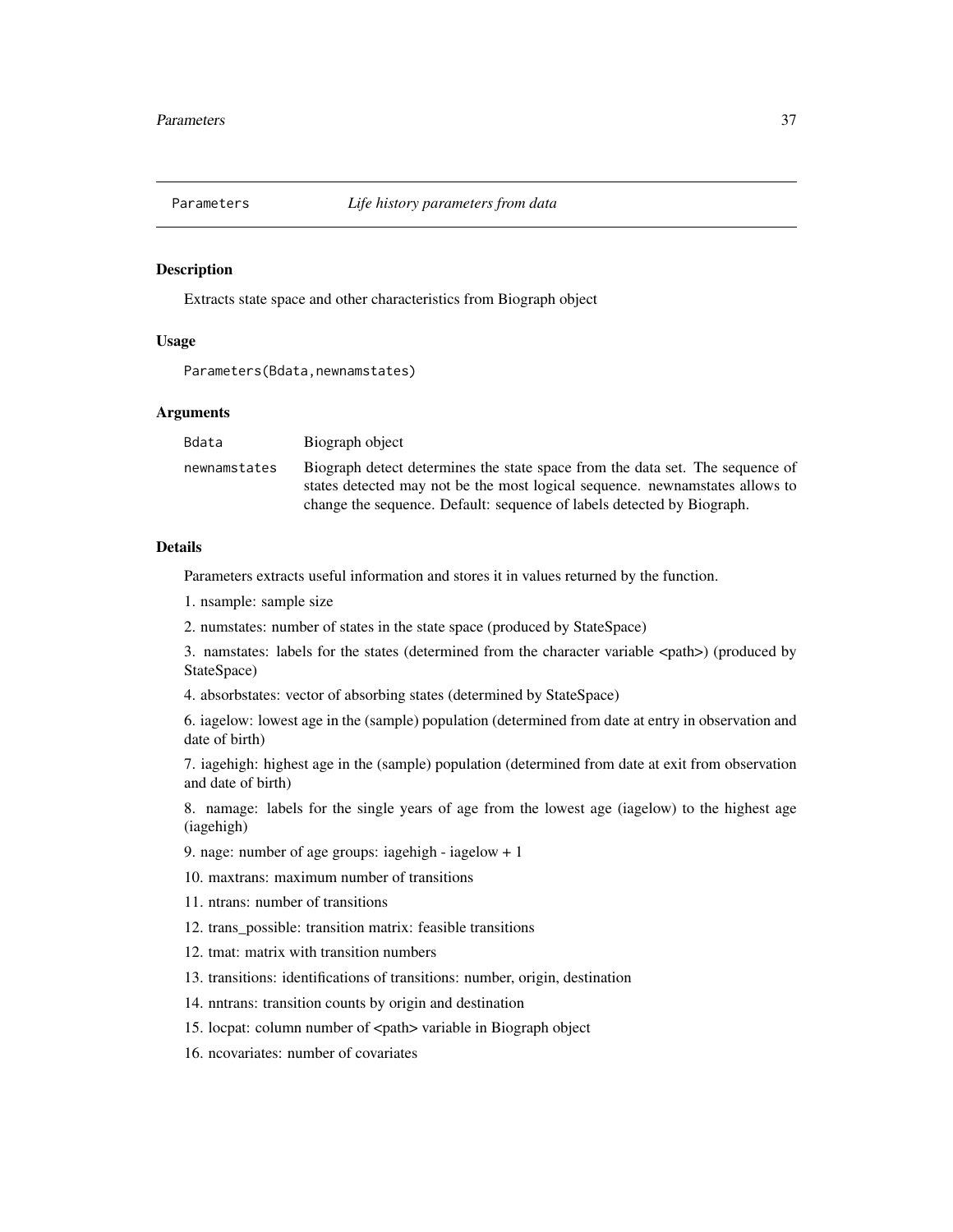- <span id="page-37-0"></span>17. covariates: vector of covariate names
- 18. format.date: format of date variables (chronological objects) in Biograph object
- 19. format.born: format of date of birth

The parameters and the format of the dates (format.date) are attached to the Biograph object (Bdata) as attributes.

## Value

| sample         | Sample size                                                                                                                                                                                     |
|----------------|-------------------------------------------------------------------------------------------------------------------------------------------------------------------------------------------------|
| numstates      | number of states in state space                                                                                                                                                                 |
| namstates      | names of states                                                                                                                                                                                 |
| absorbstates   | names of absorbing states                                                                                                                                                                       |
| iagelow        | lowest age                                                                                                                                                                                      |
| iagehigh       | highest age                                                                                                                                                                                     |
| namage         | names of age groups                                                                                                                                                                             |
| nage           | number of age groups                                                                                                                                                                            |
| maxtrans       | maximum number of transitions by individual                                                                                                                                                     |
| ntrans         | number of transitions                                                                                                                                                                           |
| trans_possible | Origin-destination matrix of logical elements indicating whether transition is<br>allowed or not. In multistate survival analysis, the matrix is known as 'transition<br>matrix'                |
| tmat           | Origin-destination matrix showing the line numbers of the transitions. A num-<br>ber is allocated to each possible transition. The matrix tmat is attached as an<br>attribute to the data file. |
| transitions    | Data frame which gives for each transition the following information: origin and<br>destination in character value and numeric value                                                            |
| nntrans        | Number of transitions by origin and destination                                                                                                                                                 |
| ncovariates    | number of covariates                                                                                                                                                                            |
| covariates     | covariate labels                                                                                                                                                                                |
| format.date    | format of date variables in Biograph object                                                                                                                                                     |
| format.born    | format of date of birth in Biograph object                                                                                                                                                      |

# Author(s)

Frans Willekens

## See Also

[StateSpace](#page-50-1)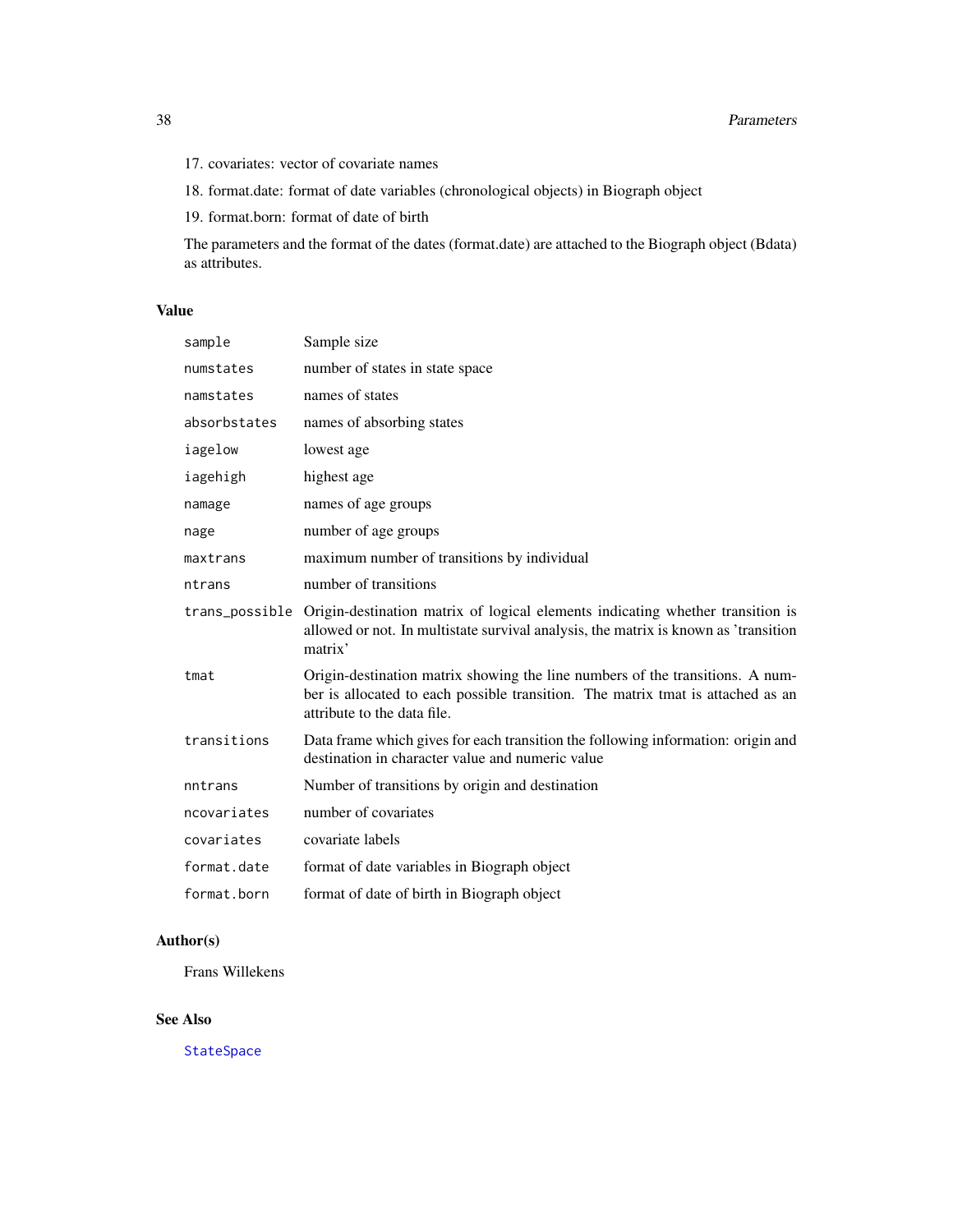## <span id="page-38-0"></span>plot.cumrates 39

#### Examples

```
# Example 1
 data(GLHS)
 z <- Parameters(GLHS)
# Example 2
 data (NLOG98)
 z <- Parameters(NLOG98,newnamstates=c("H","A","C","M","K"))
```
plot.cumrates *Plots cumulative transition rates*

#### Description

Plots cumulative transition rates by origin, destination, and age estimated by [Cumrates.](#page-15-1) The required input data are pr

#### Usage

```
## S3 method for class 'cumrates'
plot(x,ptrans,title,...)
```
#### Arguments

| x        | An object of class cumrates, produced by the Cumrates function. |
|----------|-----------------------------------------------------------------|
| ptrans   | Selection of transitions to be plotted                          |
| title    | Title                                                           |
| $\cdots$ | Further arguments to plot                                       |

#### Details

The function plots cumulative transition rates (cumulative hazard rates). If irate  $= 1$  or irate  $= 3$  it plots the Nelson-Aalen estimator at each birthday and adds lower and upper confidence intervals. If irate  $= 2$  or irate  $= 3$ , it plots the cumulative occurrence-exposure rates. If irate  $= 3$ , the function plots both the Nelson-Aalen estimator (with confidence intervals) and the cumulative occurrenceexposure rate. The variable irate is an argument of the Cumrates function and included in the object produced by Cumrates.

#### Author(s)

Frans Willekens

```
data(GLHS)
Bdata.a <- date_b (GLHS,format.out="age",covs=c("marriage","LMentry"))
cumrates <- Cumrates (irate = 3,Bdata=Bdata.a)
z<- plot (x=cumrates,ptrans=c("NJ","JN"))
```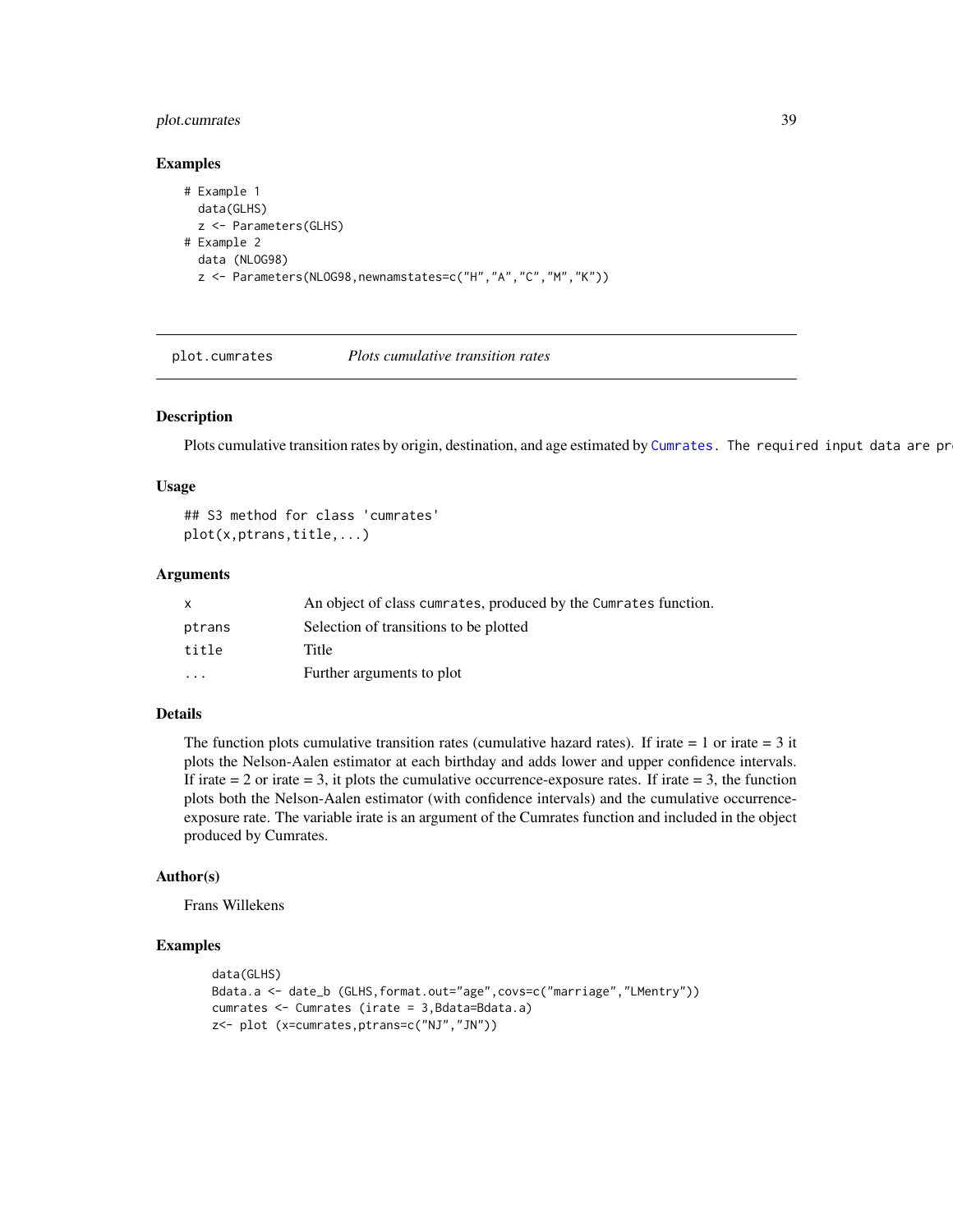<span id="page-39-1"></span><span id="page-39-0"></span>

Plot method for object of class 'MSLT.S' using the ggplot2 package. It plots the multistate survival function by as estimated by [MSLT.S](#page-30-1)

## Usage

```
## S3 method for class 'MSLT.S'
plot(x, e0, order,colours,title,area,xmin,xmax,...)
```
## Arguments

| $\mathsf{x}$ | The multistate survival function. An object of class MSLT. S produced by the<br>MSLT. S function. It is one of two components of the object produced by the<br>MSLT. S function. |
|--------------|----------------------------------------------------------------------------------------------------------------------------------------------------------------------------------|
| e0           | Life expectancy at reference age (e.g. at birth)                                                                                                                                 |
| order        | Desired sequence of states in plot                                                                                                                                               |
| colours      | Colours                                                                                                                                                                          |
| title        | Title for multistate survival plot                                                                                                                                               |
| area         | Graph type: area (area=TRUE) or bar (area=FALSE)                                                                                                                                 |
| xmin         | Minimum value on x-axis                                                                                                                                                          |
| $x$ ma $x$   | Maximum value on x-axis                                                                                                                                                          |
|              | Further arguments to plot                                                                                                                                                        |
|              |                                                                                                                                                                                  |

# Value

The function plot.MSLT.S returns the multistate survival function (S) and the plot. It returns an object with the following components:

|      | The multistate survival function (values used in the plot) |
|------|------------------------------------------------------------|
| plot | The plot produced by the ggplot2 package.                  |

## Author(s)

Frans Willekens

## See Also

MSLT.S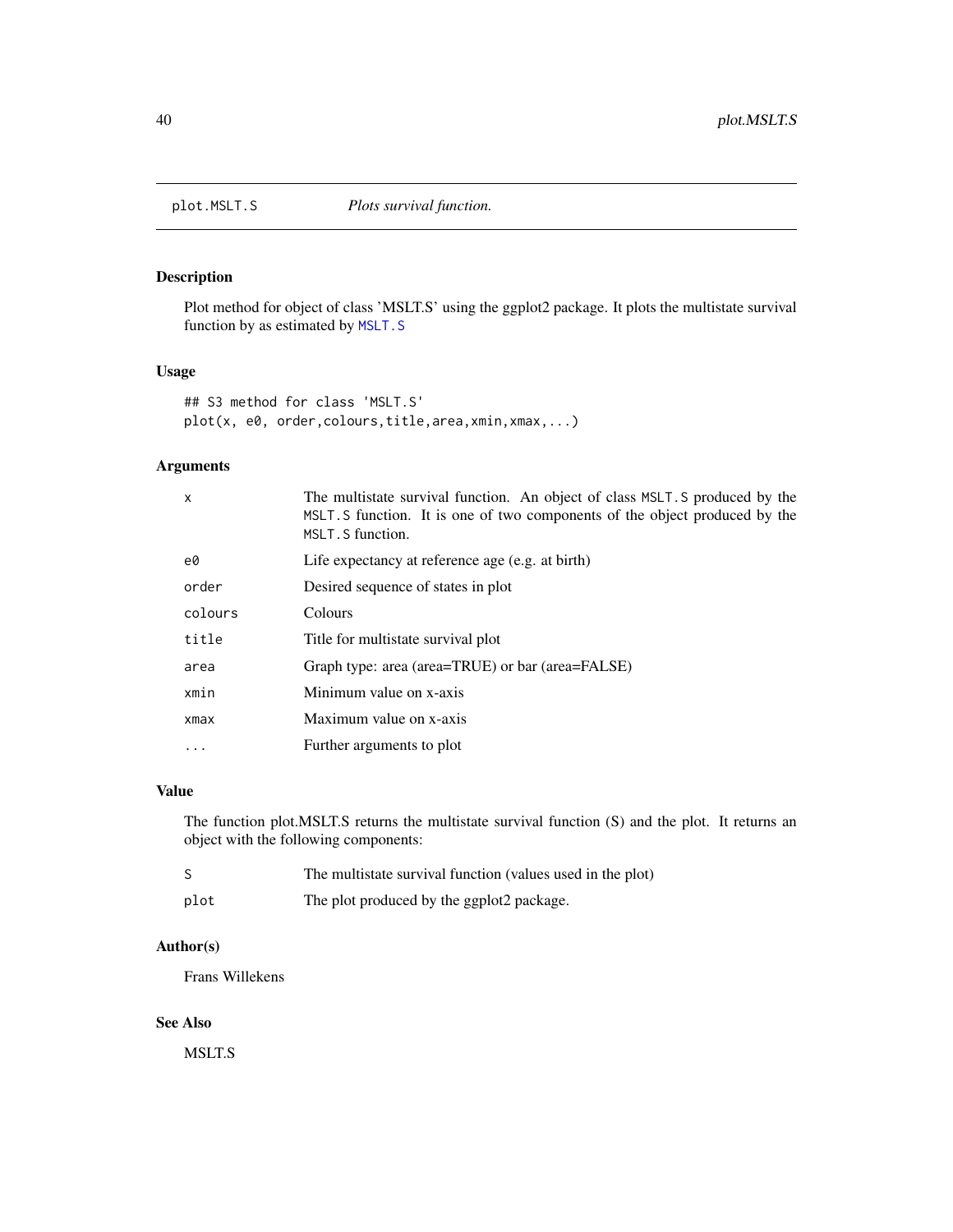## <span id="page-40-0"></span>plot.occup.S 41

## Examples

```
# The multistate life table based on occurrence-exposure rates
   data (GLHS)
   param <- Parameters (GLHS)
   cr <- Cumrates (irate=3,Bdata=GLHS)
   S <- MSLT.S(cr$oe)
   radix <- c(10000,0)
   mslt <- MSLT.e (S,radix)
# Plot the multistate survival function (object of class 'MSLT.S' )
   z<- plot (x=S$S,e0=mslt$e0,title="Multistate survival function",area=TRUE,order=c("N","J"))
```
plot.occup.S *Plots state occupancies*

## Description

Plots state occupancies. It plots the state occupancies (counts in sample or population under observation) as estimated by [Occup](#page-33-1). The data are produced by the Occup function.

#### Usage

```
## S3 method for class 'occup.S'
plot(x,namstates.desired,colours,title,area,xmin,xmax,...)
```
## Arguments

| X                 | State occupancies in sample population, by age. An object of class occup. S<br>produced by the Occup function.                                                  |
|-------------------|-----------------------------------------------------------------------------------------------------------------------------------------------------------------|
| namstates.desired |                                                                                                                                                                 |
|                   | Desired sequence of states in plot. The argument is used to specify an informa-<br>tive ordering of the state occupancies or state probabilities to be stacked. |
| colours           | Colours selected to distinguish the states in the state space.                                                                                                  |
| title             | title of plot                                                                                                                                                   |
| area              | logical variable.If area is TRUE, area plot is displayed (using geom_area of<br>ggplot2). If area is FALSE, a bar plot is displayed (using geom_bar of ggplot2) |
| xmin              | Minimum age in plot                                                                                                                                             |
| xmax              | Maximum age in plot                                                                                                                                             |
| $\ddots$          | Further arguments to plot                                                                                                                                       |

# Details

The function uses the ggplot2 package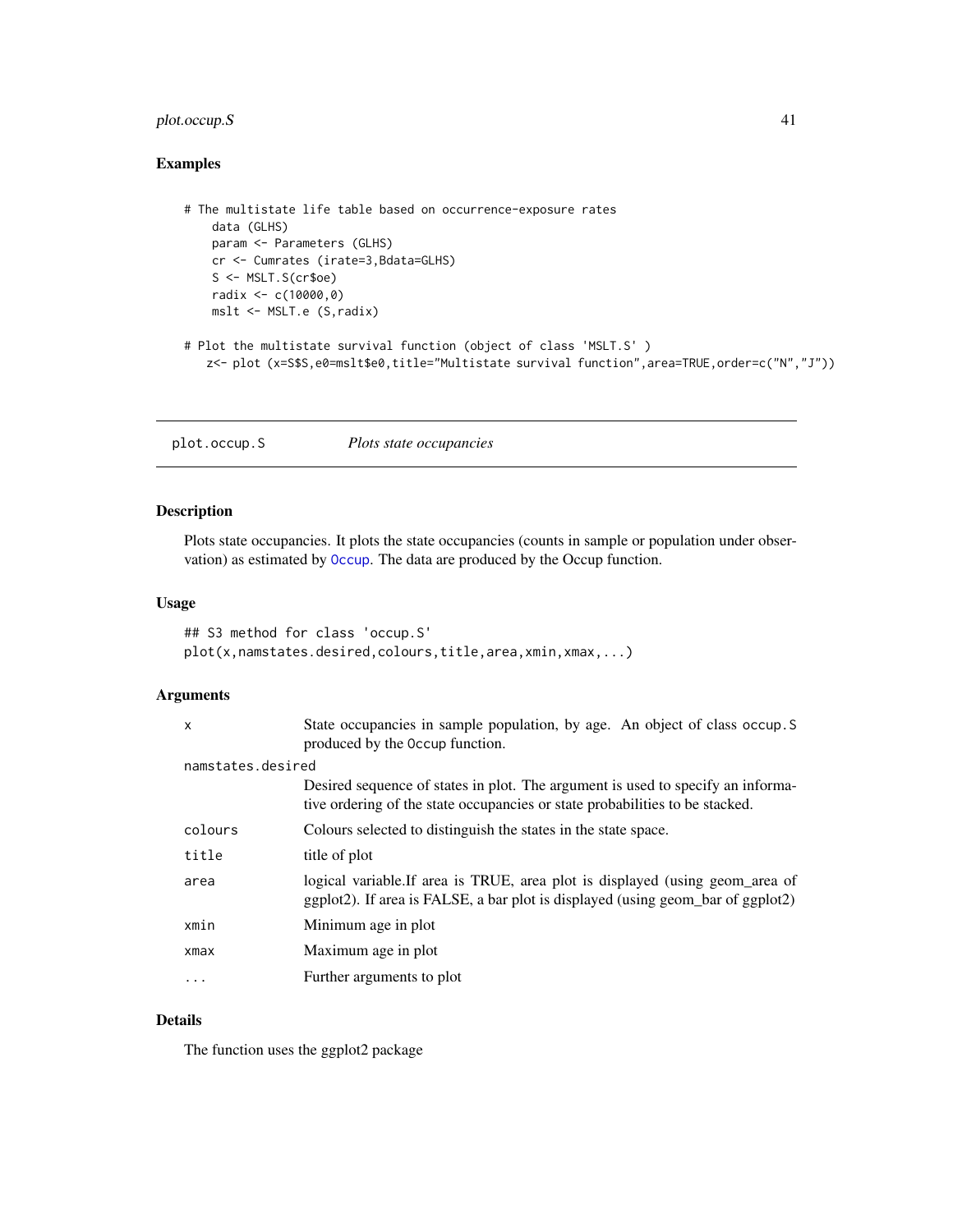<span id="page-41-0"></span>42 pos.char pos.char pos.char pos.char pos.char pos.char pos.char pos.char pos.char pos.char pos.char pos.char

#### Value

| occup.S | State occupancies               |
|---------|---------------------------------|
| plot    | The figure of state occupancies |

## Author(s)

Frans Willekens

## Examples

```
data(GLHS)
Bdata.a <- date_b (GLHS,format.out="age",covs=c("marriage","LMentry"))
occup <- Occup(Bdata.a)
dd <- occup$state_occup
t <- "States occupancies. GLHS"
cc <- c("red","green","lightgrey")
xx <- c("N","J","Censored")
z<- plot (x=dd,namstates.desired=xx,colours=cc,title=t,area=TRUE,xmin=10,xmax=55)
```
pos.char *Position of a given character in a string variable (first match)*

#### Description

Determines the position(s) of a given character in a string variable. If the character is absent, NA is returned.

# Usage

```
pos.char(string, char)
```
## Arguments

| string | Character string                                          |
|--------|-----------------------------------------------------------|
| char   | The character to position of which needs to be determined |

## Details

The function converts the string to a vector of characters. An alternative is to use which(strsplit(string, ")[[1]] $=$ a'), where a is the character. That code determines all positions of the character in the character string.

# Value

The position is returned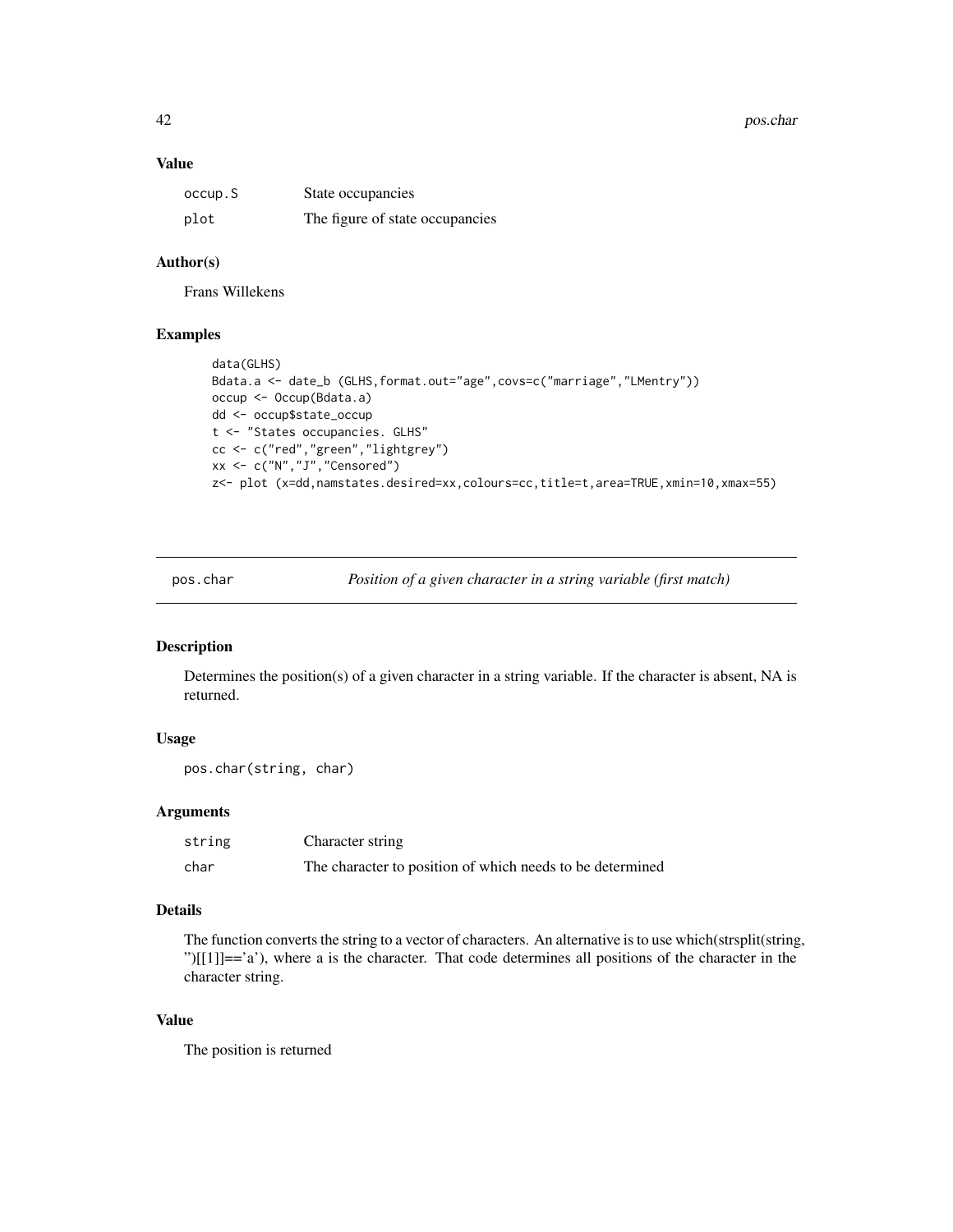# <span id="page-42-0"></span>pos.charstr 43

# Author(s)

Frans Willekens

# See Also

printf

# Examples

string <- "tests" pos.char(string,"s")

# pos.charstr *Position of a character string in a string variable*

# Description

Determines the position of a character string in a string variable

## Usage

pos.charstr(string, charstr)

# Arguments

| string  | The character string   |
|---------|------------------------|
| charstr | The character variable |

## Value

First occurrence

# Author(s)

Frans Willekens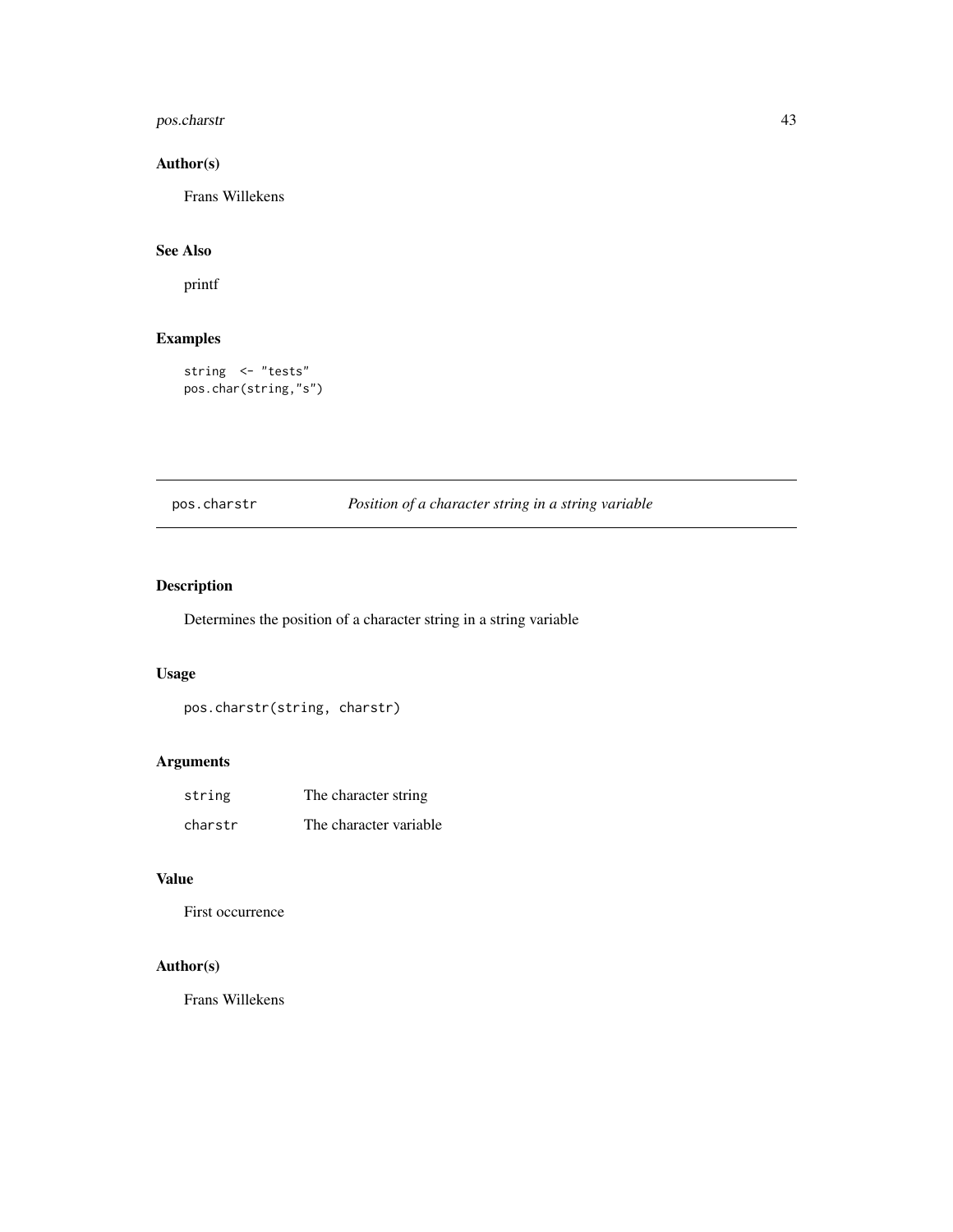<span id="page-43-0"></span>

Estimates occurrence-exposure rates. The transition rates are of the age-cohort type.

#### Usage

Rates.ac (Stable)

#### **Arguments**

Stable Stable is object produced by RateTable function

## Details

The transition rates and the cumulative transition rates are organized as follows: row variable is age, column variable is destination state and layer variable is origin state. The age-cohort transition rates are used to construct multistate life tables.

#### Value

| M    | Transition rates by origin, destination and age in standard format [M-format] |
|------|-------------------------------------------------------------------------------|
| Mcum | Cumulative occurrence-transition rates                                        |

#### Author(s)

Frans Willekens

```
# Example 1: Transition rates between NOJOB and JOB, based on GLHS
  data(GLHS)
  z<- Parameters (GLHS)
  occup <- Occup(GLHS)
  seq.ind <- Sequences.ind (GLHS$path,attr(GLHS,"param")$namstates)
   trans <- Trans (GLHS)
  ratetable <- RateTable (GLHS,occup=occup,trans=trans)
  rates <- Rates.ac (Stable=ratetable$Stable)
```

```
# Example 2: Rates of transition between living arrangements, based on NLOG98
  data(NLOG98)
  data <- NLOG98[!is.na (NLOG98$kerk)&NLOG98$kerk=="Roman Catholic",]
  z <- Parameters (data)
  seq.ind <- Sequences.ind (data$path,namstatesnew=c("H","C","A","M","K"))
  occup <- Occup (data)
  trans <- Trans (Bdata=data)
  ratetable <- RateTable (NLOG98,occup=occup,trans=trans)
```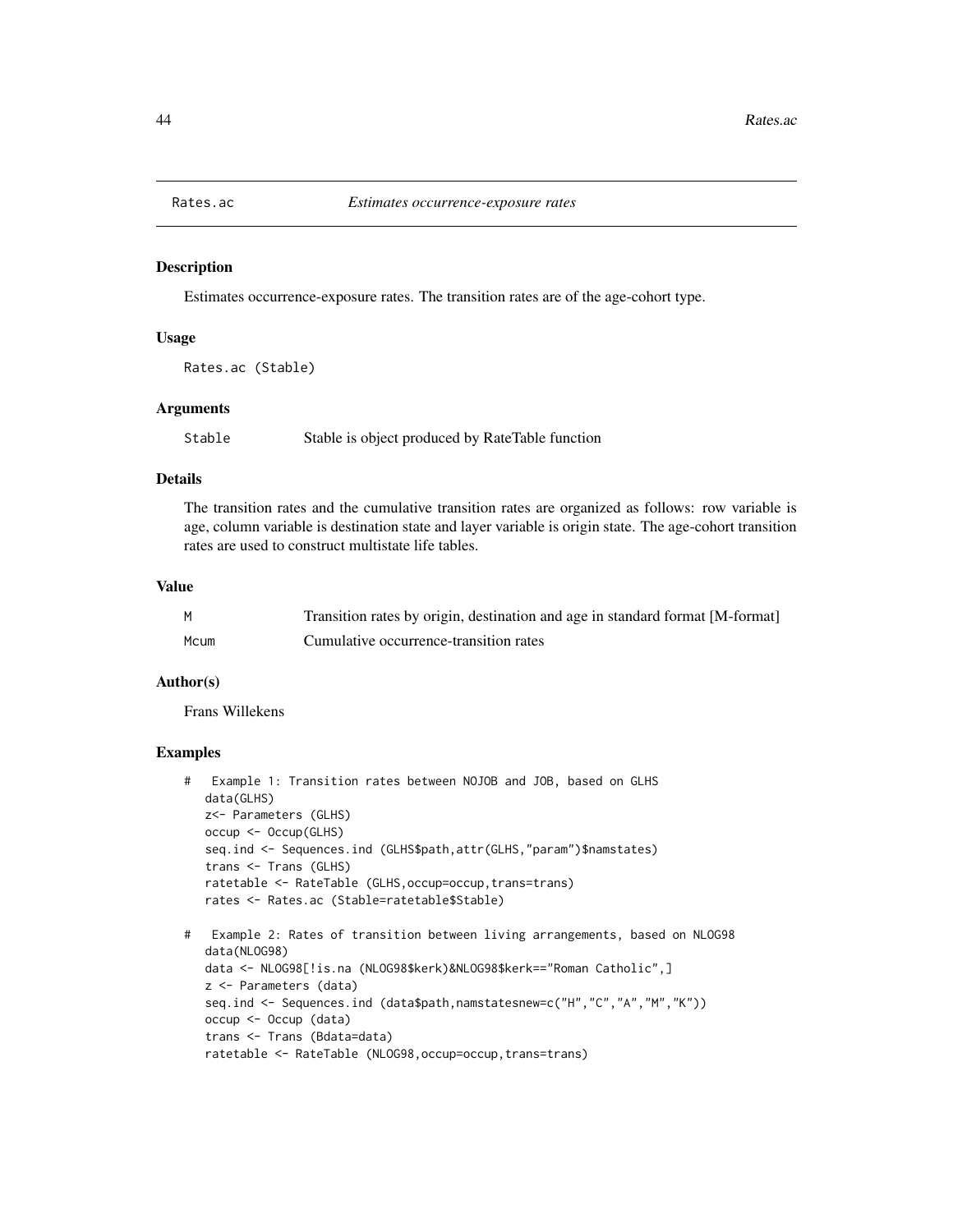#### <span id="page-44-0"></span>RateTable 45

rates <- Rates.ac (Stable=ratetable\$Stable)

RateTable *Table for rate calculation*

#### Description

Ratetable produces a table of transition counts and exposure times for the computation of transition rates (occurrence-exposure rates)

#### Usage

RateTable(Bdata,occup, trans)

#### Arguments

| Bdata | Biograph object                       |
|-------|---------------------------------------|
| occup | Object produced by the Occup function |
| trans | Object produced by the Trans function |

#### Details

RateTable is one of the key functions of the package. The Stable object it produces contains the data needed for the computation of transition rates by origin, destination and age

## Value

Stable The table of transitions and exposure times censored\_by\_age Number of censored cases by age and state at censoring

#### Author(s)

Frans Willekens

## References

Willekens (2011)

```
data (GLHS)
z<- Parameters (GLHS)
occup <- Occup(GLHS)
ist <- Sequences.ind (GLHS$path,attr(GLHS,"param")$namstates)
trans <- Trans (GLHS)
w <- RateTable(GLHS,occup, trans)
```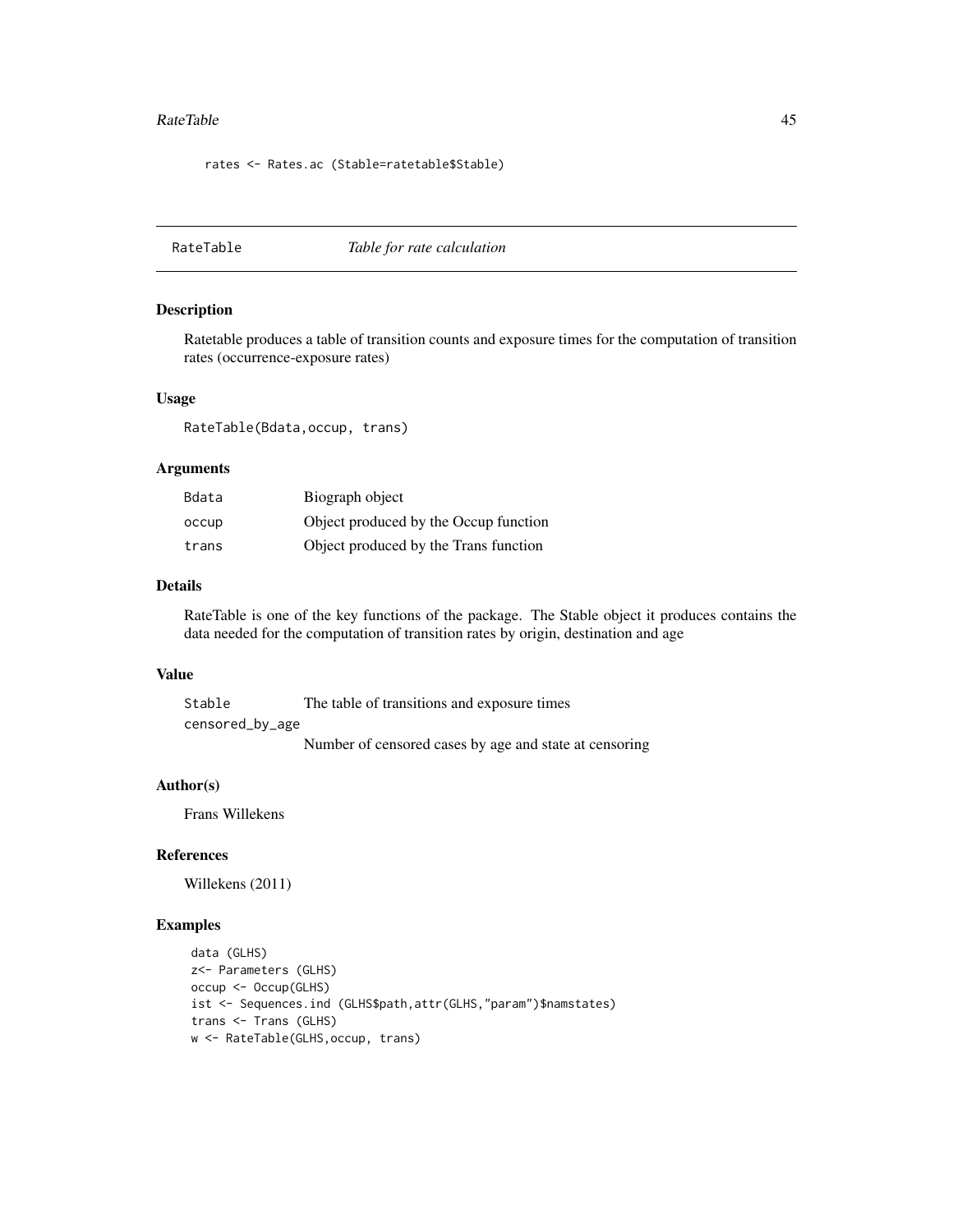<span id="page-45-0"></span>Remove.intrastate *Removes intrastate transitions from Biograph object*

## Description

Removes intrastate transitions.

## Usage

```
Remove.intrastate(Bdata)
```
## Arguments

Bdata Biograph object

# Details

Intrastate transitions are removed and new characteristics of the data set are obtained.

# Value

Biograph object with intrastate transitions removed. The "param" attribute is adjusted.

# Author(s)

Frans Willekens

## Examples

```
data (GLHS)
Bdata2 <- Remove.intrastate (GLHS)
```

| rrdat | The Blossfeld-Rohwer subsample of the German Life History Survey |
|-------|------------------------------------------------------------------|
|       | (GLHS)                                                           |

## Description

The data provides information on 600 job episodes.

## Usage

data(rrdat)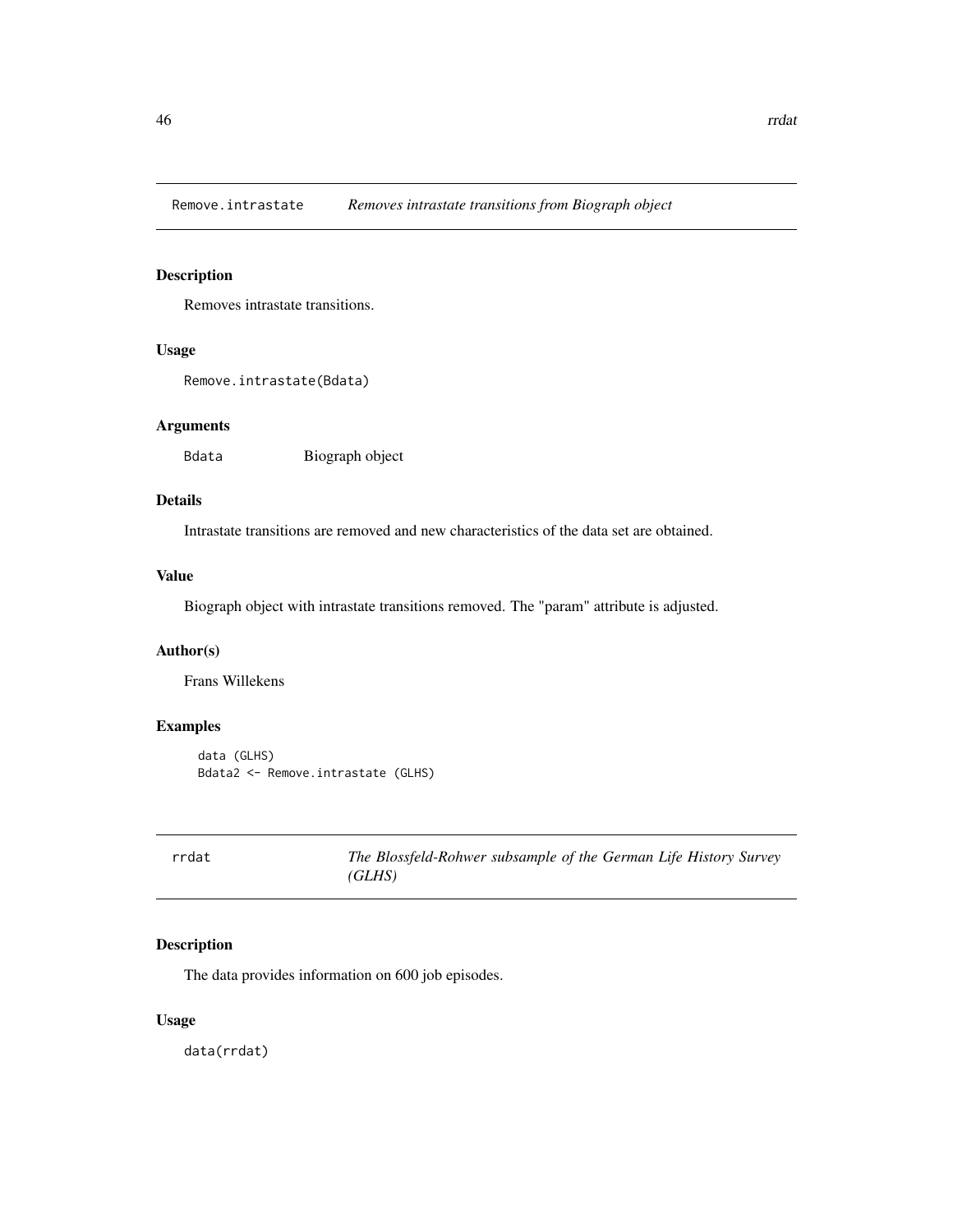## <span id="page-46-0"></span>SamplePath 47

## Details

ID Identification number of subject

NOJ Serial number of the job episode

TS Starting time of the job episode

TF Ending time of the job episode

SEX Sex (1 male; 2 female)

TI Date of interview (CMC)

TB Date of birth (CMC)

T1 Date of entry into the labour market (CMC)

TM Date of marriage (CMC) [0 if not married]

PRES Prestige score of current job, i.e. of job episode in current record of data file

PRESN Prestige score of the next job (if missing: -1)

EDU Highest educational attainment before entry into labour market

# Source

http://oldsite.soziologie-blossfeld.de/eha/tda/cf\_files/Data/RRDAT.1

## References

Blossfeld, H.P. and G. Rohwer (2002) Techniques of event history modeling. New approaches to causal analysis. Lawrence Erlbaum, Mahwah, New Jersey (2nd Edition).

#### See Also

**[GLHS](#page-20-1)** 

# Examples

data(rrdat)

SamplePath *Obtains samplepath for selected subjects*

## Description

Obtains empirical lifepaths for selected subjects

#### Usage

SamplePath(Bdata, subjectsID)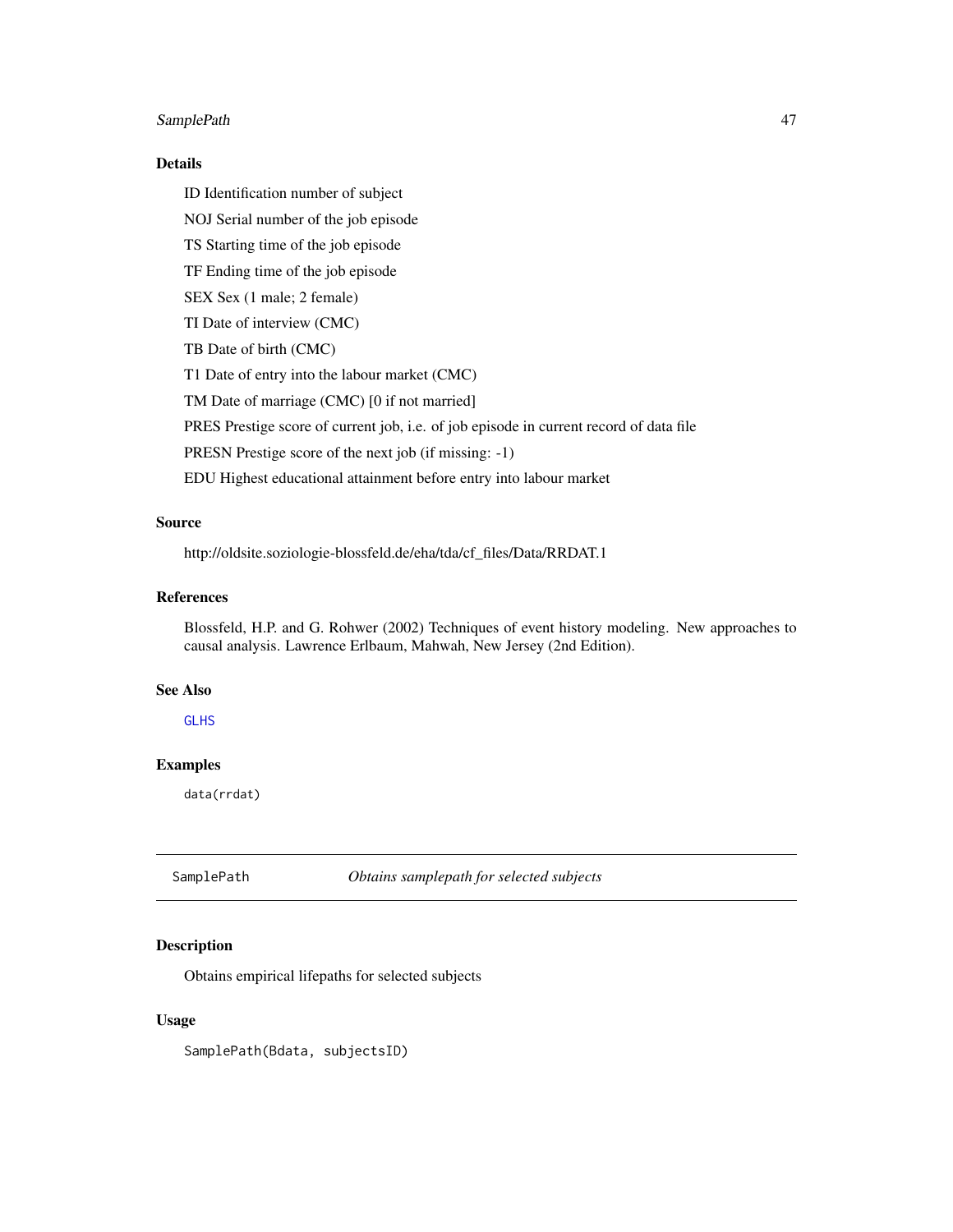## <span id="page-47-0"></span>48 Sequences

## Arguments

| Bdata      | Biograph object                      |
|------------|--------------------------------------|
| subjectsID | Vector with IDs of selected subjects |

## Details

Displays lifepaths for selected individuals

#### Author(s)

Frans Willekens

## Examples

```
data (GLHS)
z <- Parameters (GLHS)
   subjectsID <- c(1,6,7,19,136,208)
   samplepaths <- SamplePath (Bdata=GLHS, subjectsID=subjectsID)
```
Sequences *Lists state sequences in the data*

## Description

Produces a frequency table of the state sequences recorded in the data. The mean or median ages at transition are computed.

#### Usage

```
Sequences(Bdata,mean_median)
```
#### Arguments

| Bdata       | Biograph object                               |
|-------------|-----------------------------------------------|
| mean median | Select mean or median age: "mean" or "median" |

## Details

The sequences are determined from the path variable in the data. The default age is the median age.

# Value

Frequency table of sequences

## Author(s)

Frans Willekens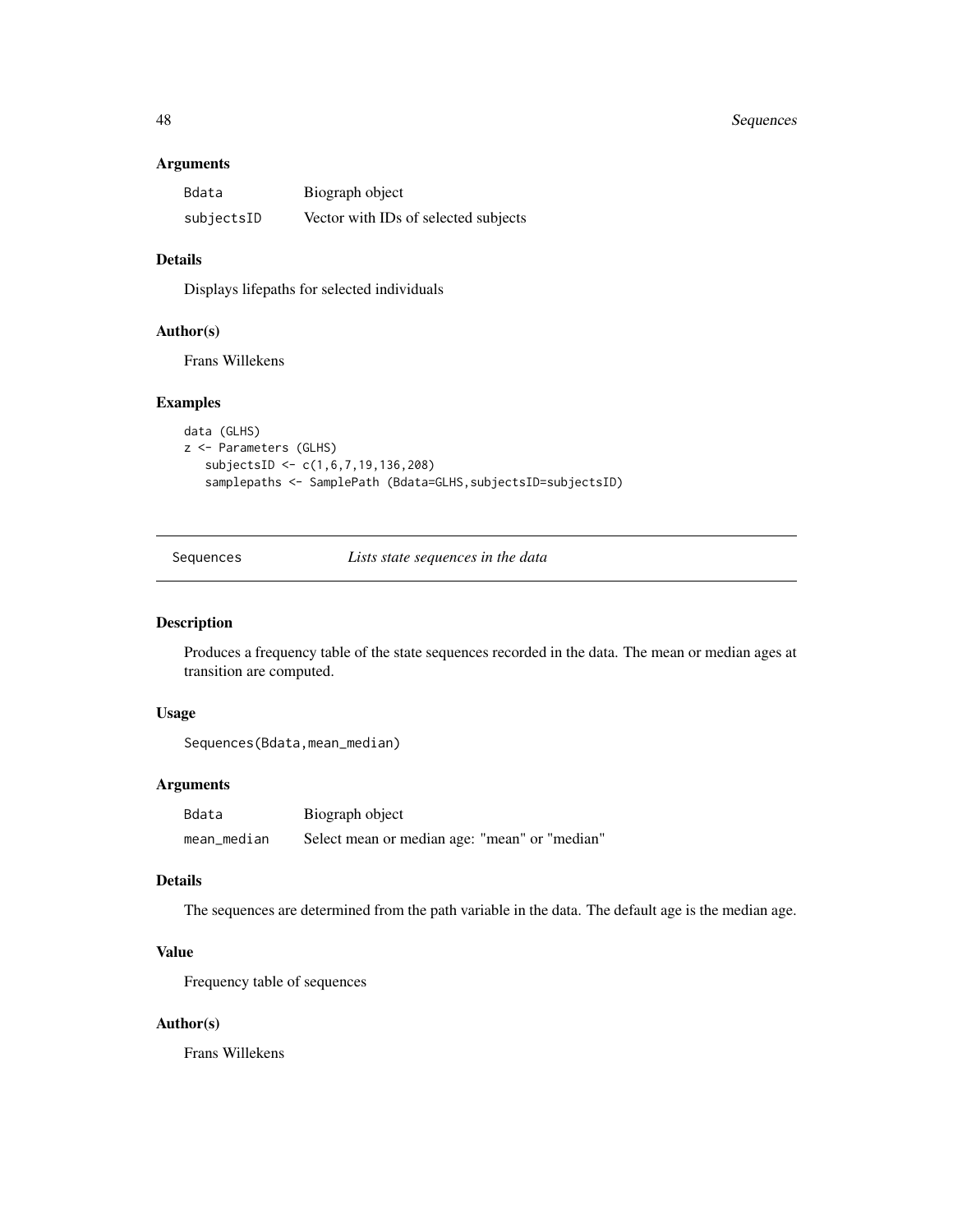## <span id="page-48-0"></span>Sequences.ind 49

#### Examples

```
# Example 1: Sequences in GLHS
data(GLHS)
z <- Parameters (GLHS)
seq <- Sequences (Bdata=GLHS,mean_median="median")
# Example 2: Sequences in NLOG98
data(NLOG98)
z <- Parameters (NLOG98)
seq <- Sequences (NLOG98) # default is median age
# Example 3: State sequence in NLOG98, by birth cohort
table(NLOG98$cohort) # cohort size
seq.1 <- Sequences(NLOG98[NLOG98$cohort=="<1960",],"median")
seq.2 <- Sequences(NLOG98[NLOG98$cohort=="1960+",],"median")
# Note that the sum(seq.2$ncase) equals size of second cohort
```
Sequences.ind *Individual state trajectories*

#### Description

Shows for each subject in the sample the state sequence (trajectory) from onset to end of observation.

## Usage

Sequences.ind(path,namstatesnew)

## Arguments

| path         | State sequence                             |
|--------------|--------------------------------------------|
| namstatesnew | state labels (labels of single characters) |

#### Details

Individual sequences are basis for exploratory sequence analysis

## Value

The value returned is a two-way table with for each subject the sequences of states occupied between onset and end of observation

## Author(s)

Frans Willekens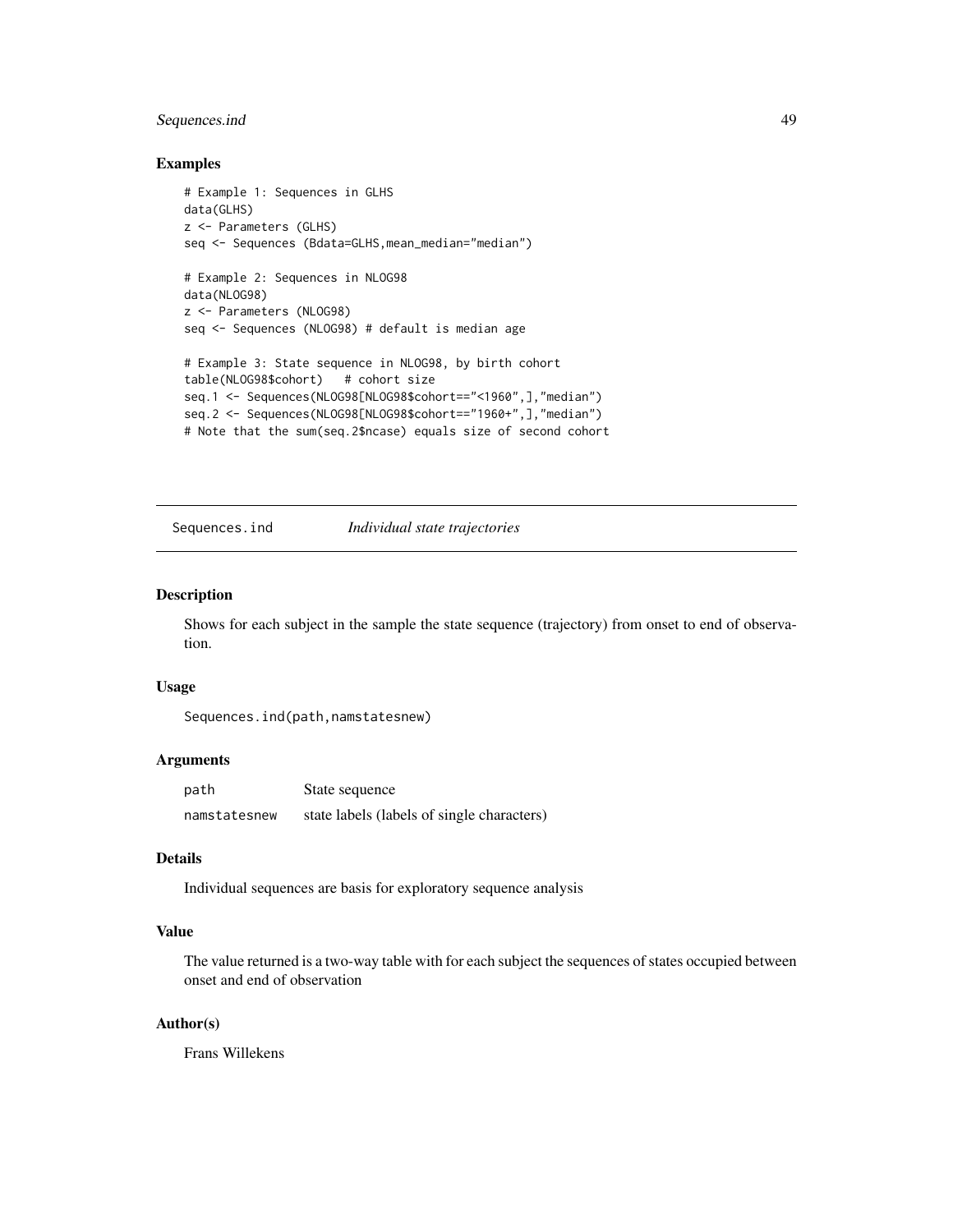## Examples

```
data(GLHS)
z <- Parameters (GLHS)
seq.ind <- Sequences.ind (path=GLHS$path,namstatesnew=attr(GLHS,"param")$namstates)
```
Sequences.ind.0 *Sorts dates in ascending order and generates state sequence (path).*

## Description

Sorts dates in ascending order: earlier dates come first. The function also generates state sequences (life path or career path). The function is used in generating a Biograph object from raw data. The state sequence is the path variable of the Biograph object.

## Usage

Sequences.ind.0 (d,namstates,absorb)

## Arguments

| d         | Vector of dates                            |
|-----------|--------------------------------------------|
| namstates | state labels (labels of single characters) |
| absorb    | Vector of absorbing states                 |

## Value

| namstates    | Labels of the states in the state space.                                                               |
|--------------|--------------------------------------------------------------------------------------------------------|
| <sub>d</sub> | Sorted dates                                                                                           |
| path         | Character variable of state sequences. This variable is the 'path' variable in the<br>Biograph object. |

## Author(s)

Frans Willekens

```
d <- c(300,250,340) # dates in CMC
f<- Sequences.ind.0 (d,c('A','B','C'))
```
<span id="page-49-0"></span>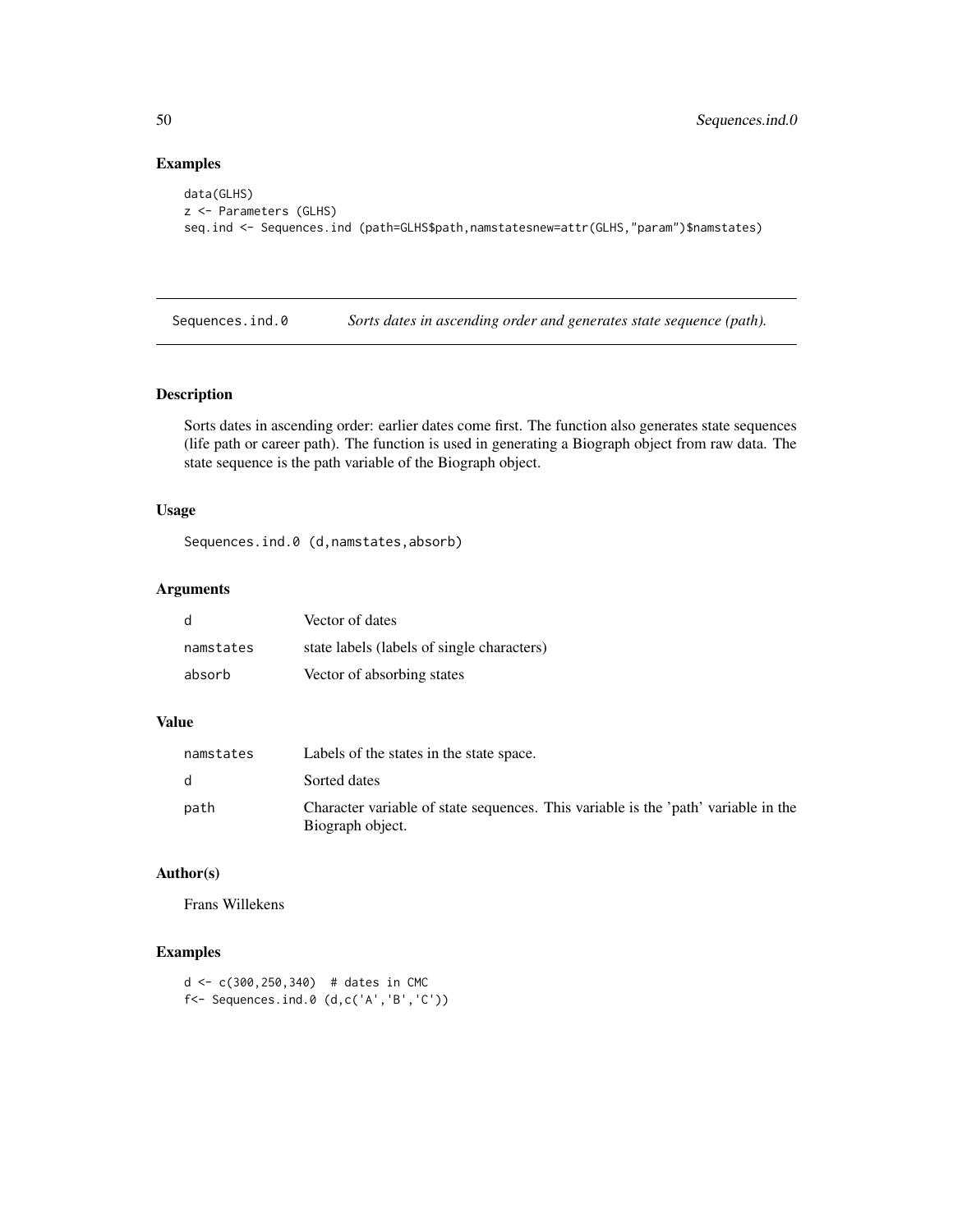<span id="page-50-1"></span><span id="page-50-0"></span>StateSpace *Get state space*

## Description

Obtains statespace from the data

#### Usage

StateSpace(d,newnamstates)

#### **Arguments**

|              | Biograph object (e.g. Bdata) or vector of state sequences (e.g. Bdata\$path) |
|--------------|------------------------------------------------------------------------------|
| newnamstates | The preferred sequence of states.                                            |

#### Details

StateSpace derives statespace from the character vector 'path' in the Biograph object. In that vector, each state is uniquely identified by a single character (ASCII). The function finds the different characters. The sequence of states is determined by characters popping up first, second, etc. You may impose a preferred sequence by specifying the argument newnamstates. If no preferred sequence exists, newnamstates is missing from the argument list. The results are stored in two variables: numstates (number of states) and namstates (names of the states). The function also returns an object identifying the absorbing state (if any). A state that is entered but not left is an absorbing state.

## Value

| namstates    | Names of the states in the state space                               |
|--------------|----------------------------------------------------------------------|
| absorbstates | List of absorbing states. It is NULL if there is no absorbing state. |

#### Author(s)

Frans Willekens

```
data(GLHS)
z<- StateSpace (GLHS)
data (NLOG98)
z<- StateSpace (NLOG98,c("H","A","C","M","K"))
z <- StateSpace (NLOG98$path)
```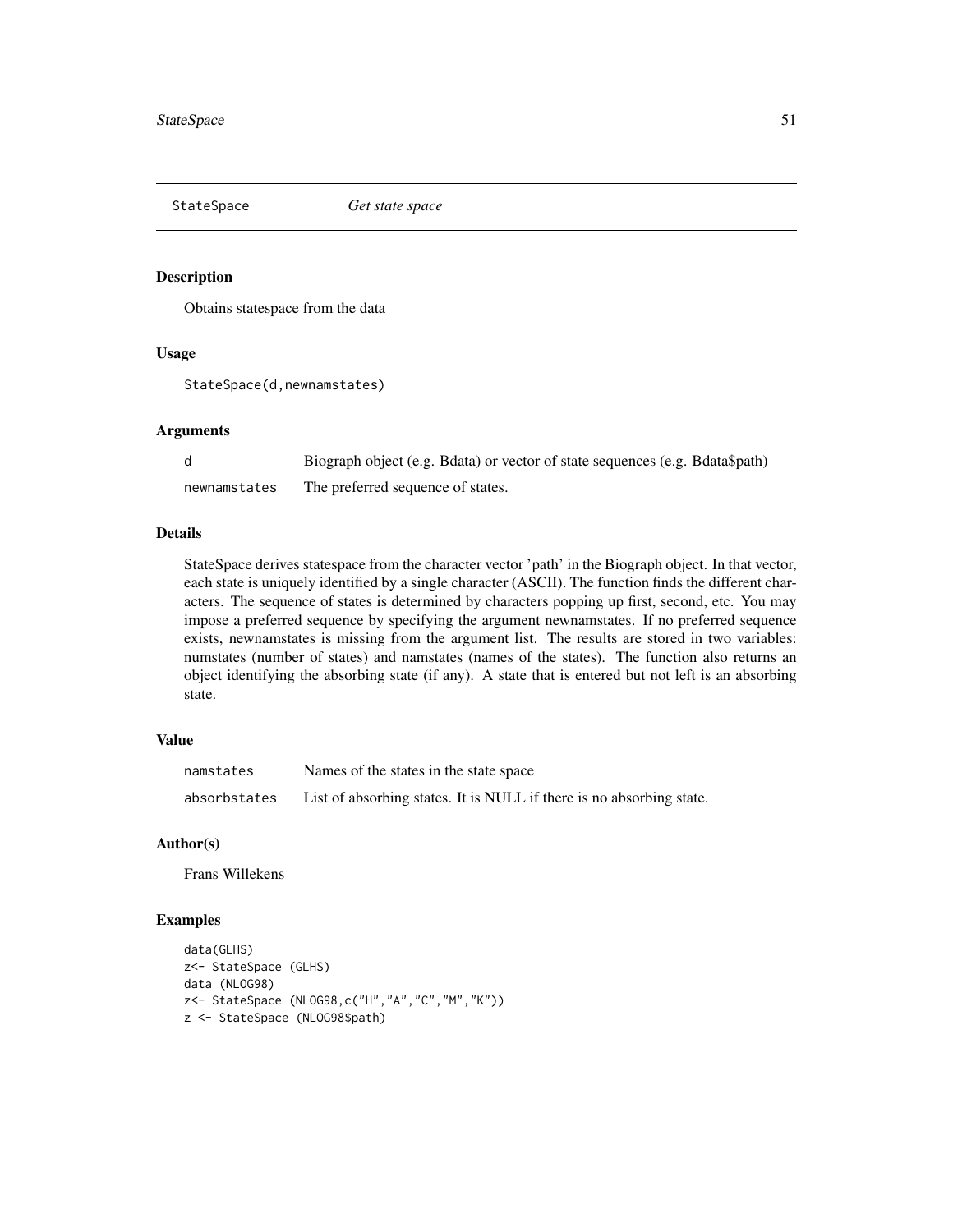<span id="page-51-0"></span>

Determines state occupied at given exact ages (birthdays). The function is used in the Occup function

## Usage

state\_age (Bdata,age,ID)

# Arguments

| Bdata | Biograph object                                                            |
|-------|----------------------------------------------------------------------------|
| age   | Vector of ages for which state occupancy should be determined              |
| ΙD    | Vector of IDs of individuals for whom state occupancy should be determined |

# Value

| nam     | Names of states that can be occupied. The list includes '-' to indicate that at that<br>age observation did not start yet and '+' to indicate that observation ended. |
|---------|-----------------------------------------------------------------------------------------------------------------------------------------------------------------------|
| state   | State occupied at given age by each individual in the study.                                                                                                          |
| state.n | State occupied at given age: all individuals (table).                                                                                                                 |

# Author(s)

Frans Willekens and Sabine Zinn

## See Also

**Occup** 

```
data(GLHS)
param <- Parameters(GLHS)
agetrans <- AgeTrans(Bdata=GLHS)
z <- state_age (Bdata=GLHS,age=c(20,30),ID=c(15,208))
```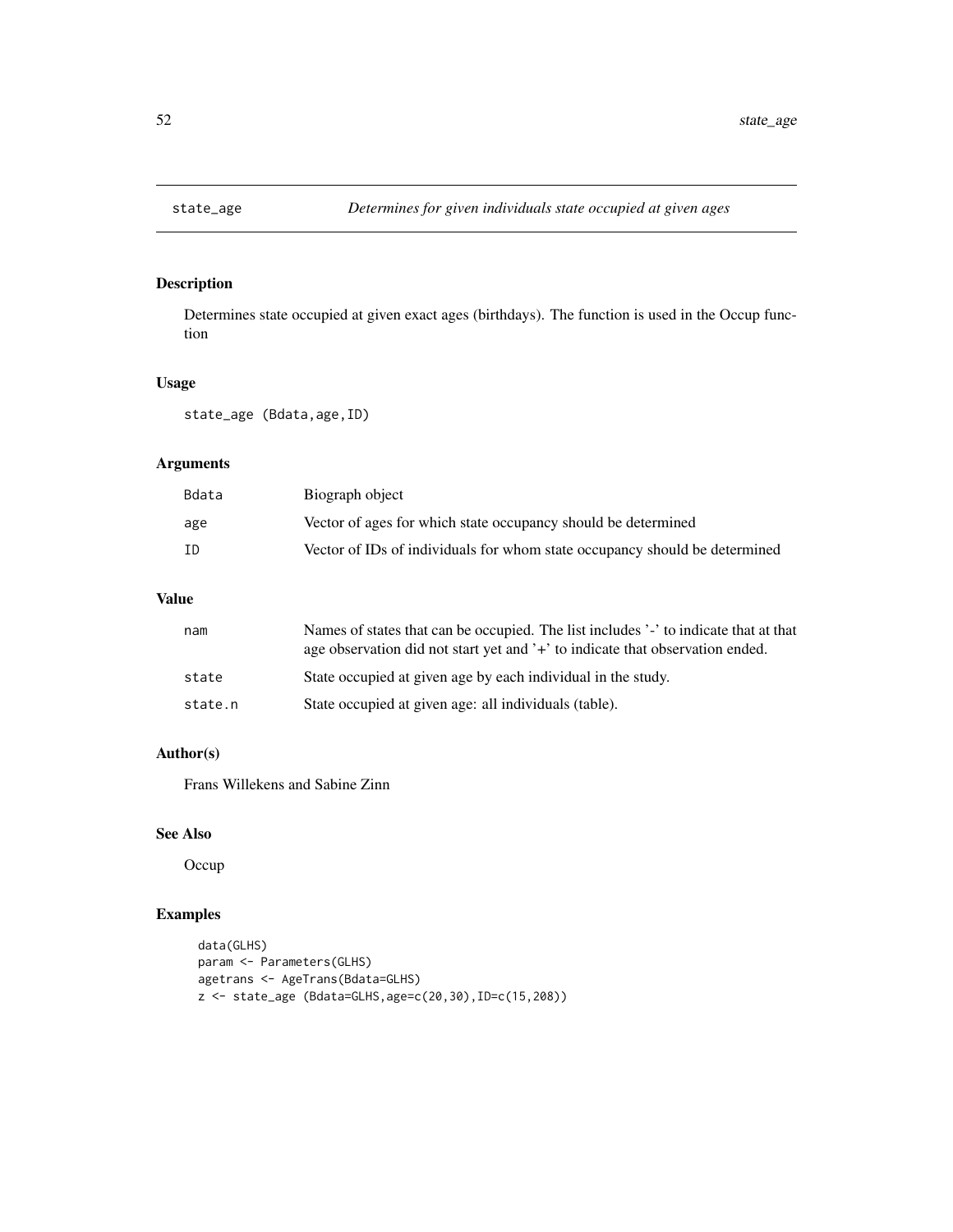<span id="page-52-0"></span>

Determines for given individuals state occupation times at all ages. The function is used in the Occup function

## Usage

state\_time (Bdata,ID)

# Arguments

| Bdata | Biograph object                                                            |
|-------|----------------------------------------------------------------------------|
| ΙD    | Vector of IDs of individuals for whom state occupancy should be determined |

# Value

| state     | Individual state occupancies at each birthday                                                                                                 |
|-----------|-----------------------------------------------------------------------------------------------------------------------------------------------|
| state.n   | State occupancies by age                                                                                                                      |
| sjt_age_1 | For each subject selected: occupation time in each state during age intervals of<br>one year (time in years).                                 |
| tsit      | For total of selected individuals: number of years spent in each state during age<br>intervals of one year (all ages) (time in person-years). |

# Author(s)

Frans Willekens and Sabine Zinn

#### See Also

**Occup** 

```
data(GLHS)
param <- Parameters(GLHS)
zz <- state_time (Bdata=GLHS,ID=c(15,208))
```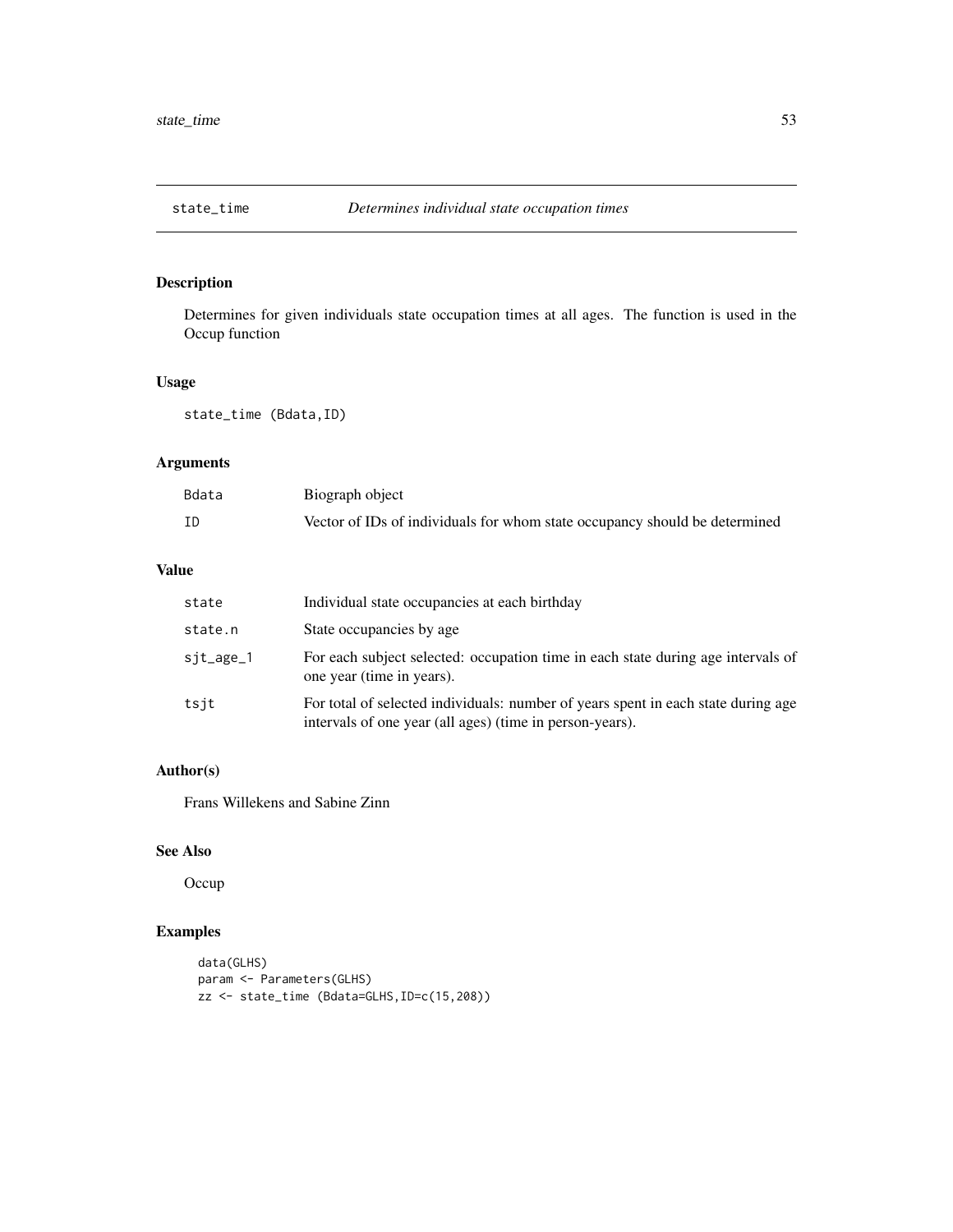<span id="page-53-0"></span>

Removes blanks in character string and returns string without blanks.

#### Usage

```
string.blank.omit(string)
```
## Arguments

string Character string

#### Value

The function returns the string with blanks removed.

## Author(s)

Frans Willekens

## Examples

z <- string.blank.omit ("This is a test ") y <- string.blank.omit (" A B C ")

stringf *Converts character string to vector*

## Description

Converts character string to vector

## Usage

stringf(string)

## Arguments

string character string

# Details

Converts string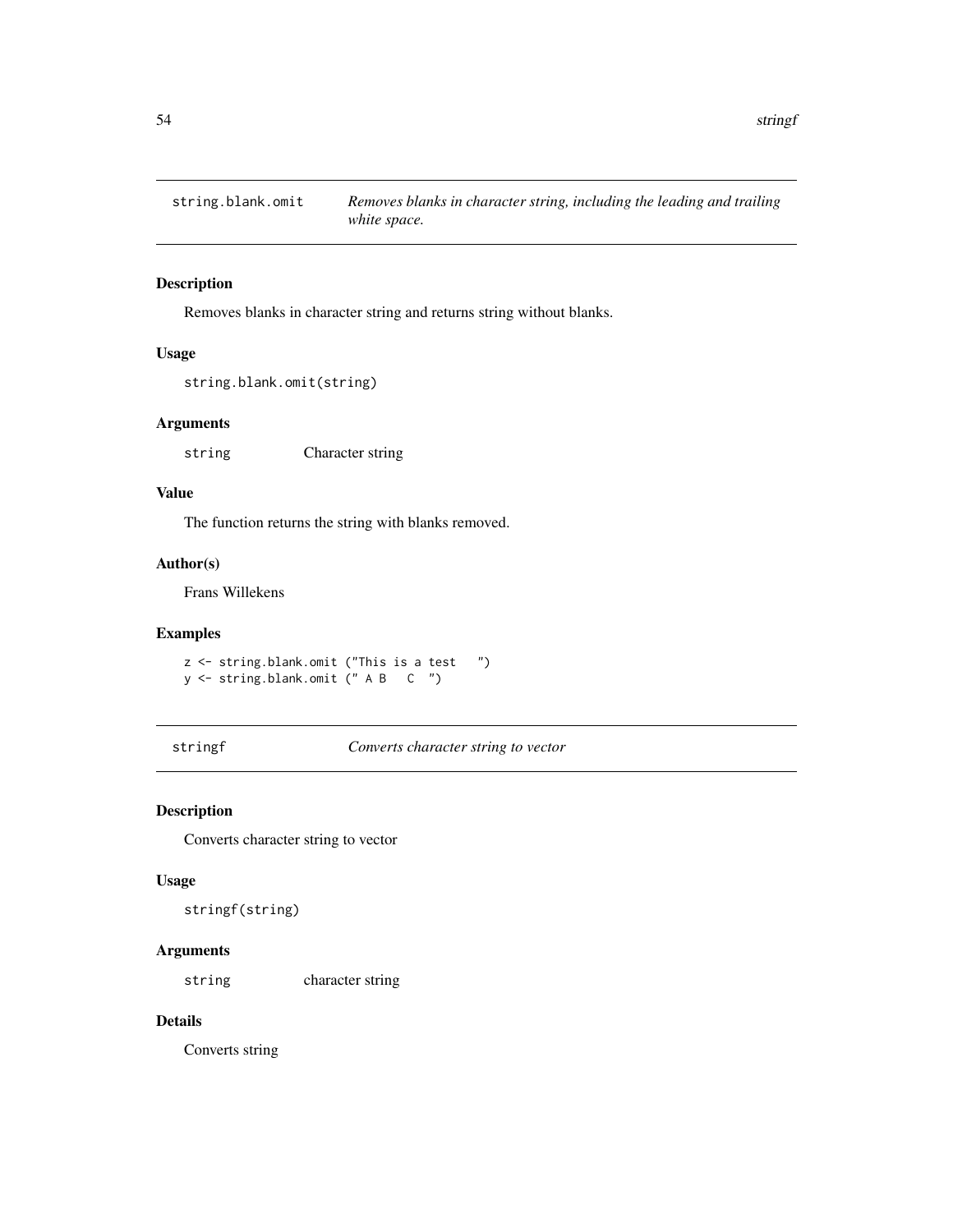#### <span id="page-54-0"></span>Trans 55

# Value

The function returns a vector with elements the characters of a character string.

## Author(s)

Frans Willekens

## Examples

z <- stringf("test")

Trans *Transitions by age*

## Description

Produces tables of transitions: (1) by origin and destination and (2) by origin, destination and age. It also computes the mean ages at transition.

## Usage

Trans(Bdata)

# Arguments

Bdata Biograph object

## Value

| Ttrans                 | Total number of transitions by origin and destination.                                 |  |
|------------------------|----------------------------------------------------------------------------------------|--|
| meanage                | Mean age of transitions by origin and destination                                      |  |
| trans                  | Number of transitions by origin, destination and age                                   |  |
| states_during_interval |                                                                                        |  |
|                        | Number of states occupied during an age interval of one year by an average<br>subject. |  |

# Author(s)

Frans Willekens

```
data (GLHS)
y<- Parameters(GLHS)
z <- Trans (GLHS)
```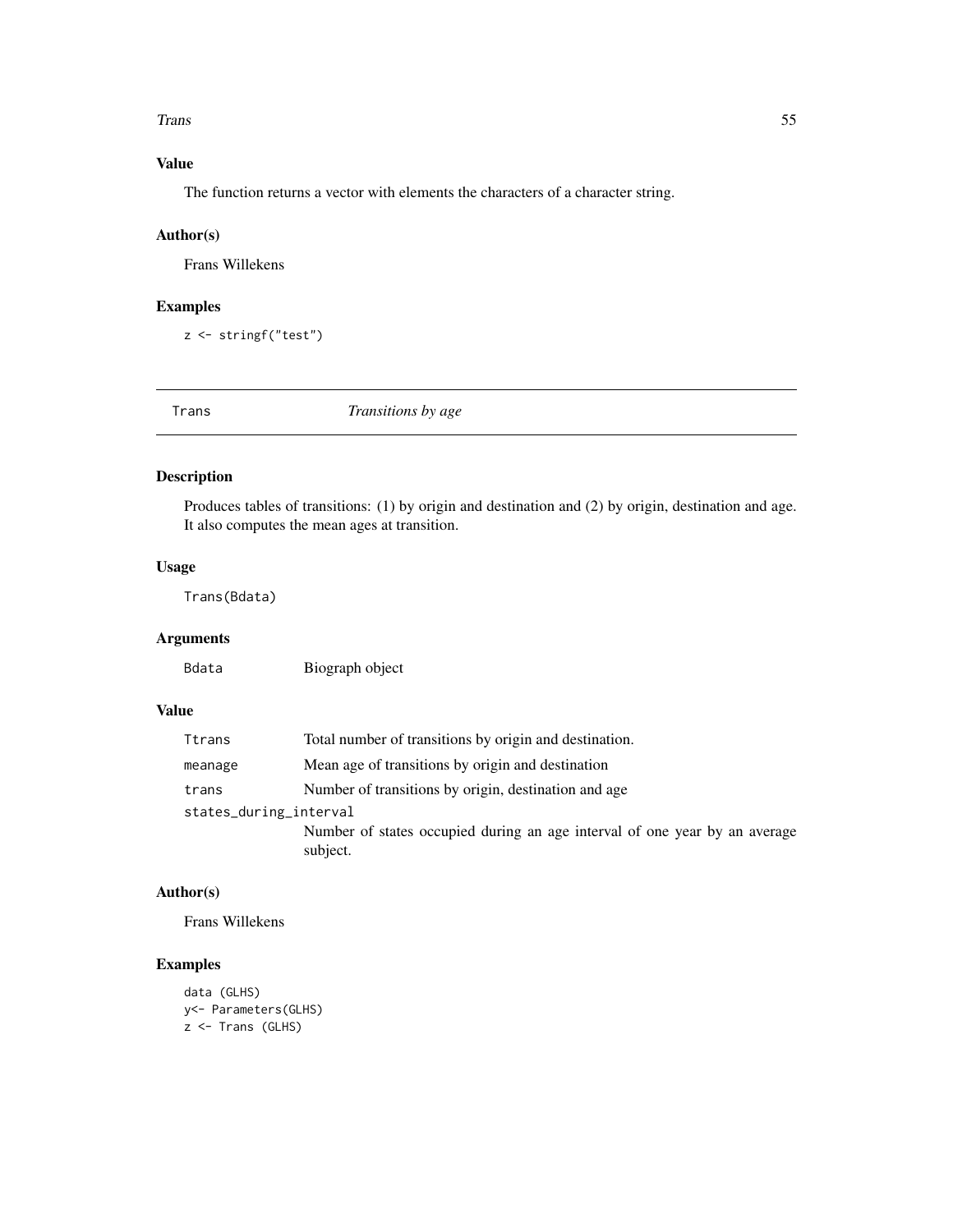<span id="page-55-0"></span>

Determines for a given transition the number of transitions by age

## Usage

TransitionAB(Bdata, transition,keep)

## Arguments

| Bdata      | Biograph object                                                                                                                                                   |
|------------|-------------------------------------------------------------------------------------------------------------------------------------------------------------------|
| transition | Selected transition                                                                                                                                               |
| keep       | Logical variable indicating whether observations (subjects) with the selected<br>transition missing should be kept (TRUE) or removed (FALSE). Default: keep=FALSE |

# Value

| case   | The transition                                                                                                                                                                                                                                                                                     |
|--------|----------------------------------------------------------------------------------------------------------------------------------------------------------------------------------------------------------------------------------------------------------------------------------------------------|
| n      | Number of subjects in the sample experiencing the selected transition (transition)<br>count).                                                                                                                                                                                                      |
| id     | Identification number of subjects that experienced the transition                                                                                                                                                                                                                                  |
| pos    | Position of the selected transition in the state sequence (path variable Bdata\$path<br>of the Biograph object). If transition = "*N" and N is the first state, then that<br>state is skipped. If a subject experienced several of the selected transition, the<br>first transition is considered. |
| date   | For each subject experiencing the transition, date of transition                                                                                                                                                                                                                                   |
| age    | For each subject experiencing the transition, age at transition                                                                                                                                                                                                                                    |
| year   | For each subject experiencing the transition, year of transition (year is real vari-<br>able, including fraction of year)                                                                                                                                                                          |
| cohort | For each subject experiencing the transition, birth cohort                                                                                                                                                                                                                                         |

## Author(s)

Frans Willekens

# Examples

```
# Example 1: Transition NJ in GLHS data set
  data (GLHS)
  z <- TransitionAB (GLHS,"NJ",keep=TRUE)
```
# Example 2: Transition HM in NLOG98 data set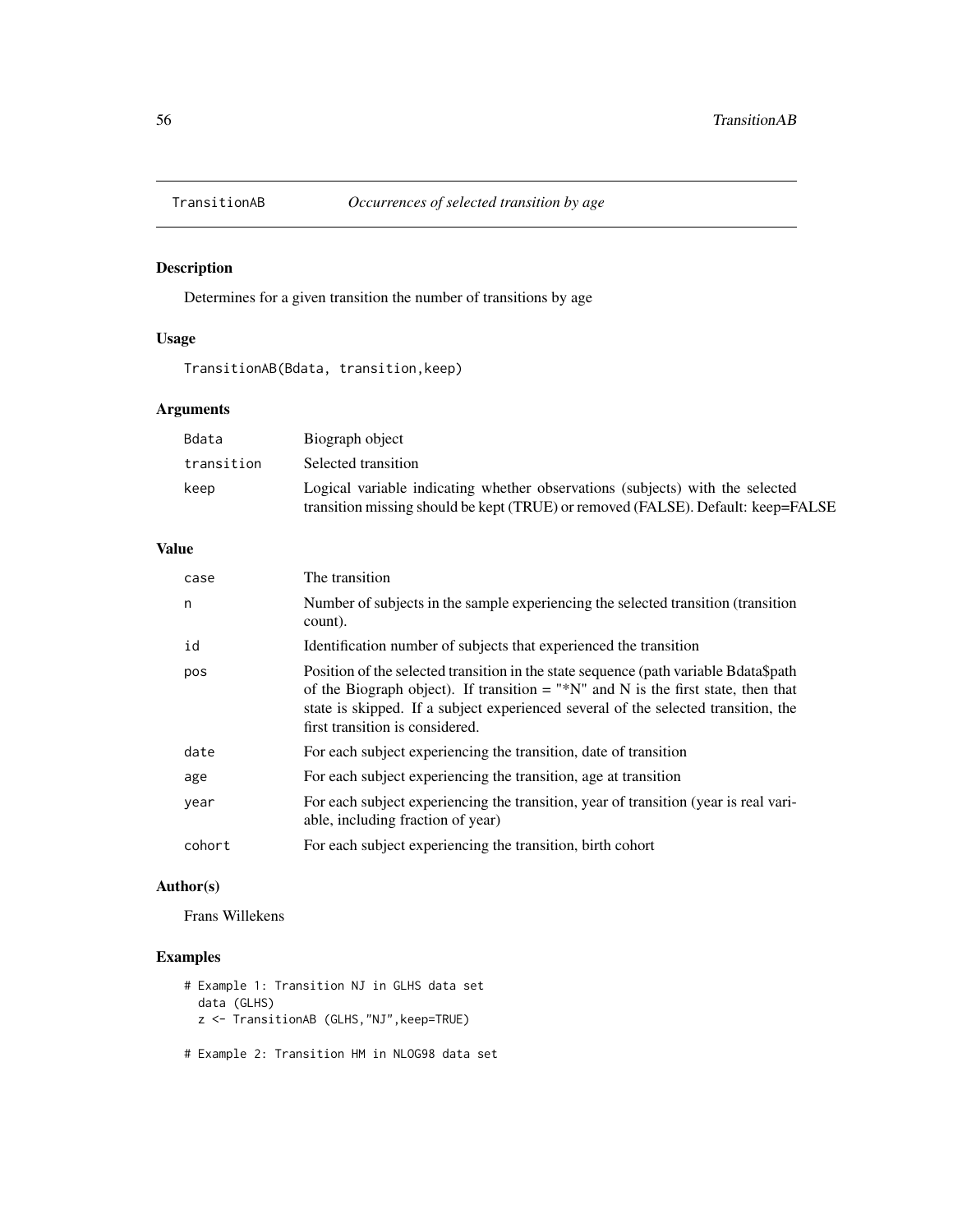#### <span id="page-56-0"></span>transitions 57

```
data (NLOG98)
  z <- TransitionAB (NLOG98,"HM")
# Example 3: Transition 'Leaving parental home", irrespective of destination state
  data (NLOG98)
  z <- TransitionAB (NLOG98,"H*")
# Example 4: First marriage, irrespective of origin state
  data (NLOG98)
  z <- TransitionAB (NLOG98,"*M")
```
transitions *Generate flow table*

## Description

Generates table of transitions by origin and destination.

# Usage

transitions(Bdata,newnamstates)

## Arguments

| Bdata        | Biograph object         |
|--------------|-------------------------|
| newnamstates | New names of the states |

#### Value

| nsample     | Sample size                                                                                    |
|-------------|------------------------------------------------------------------------------------------------|
| namstates   | Names of the states                                                                            |
| ntrans      | Number of possible interstate transitions                                                      |
| nntrans     | Transition count by origin and destination                                                     |
|             | trans_possible Logical variable indicating which transitions are feasible                      |
| transitions | List of feasible transitions: line number of transition, origin state and destination<br>state |
| tmat        | Line numbers of the feasible transitions                                                       |

## Author(s)

Frans Willekens

```
data (GLHS)
z <- transitions (GLHS)
```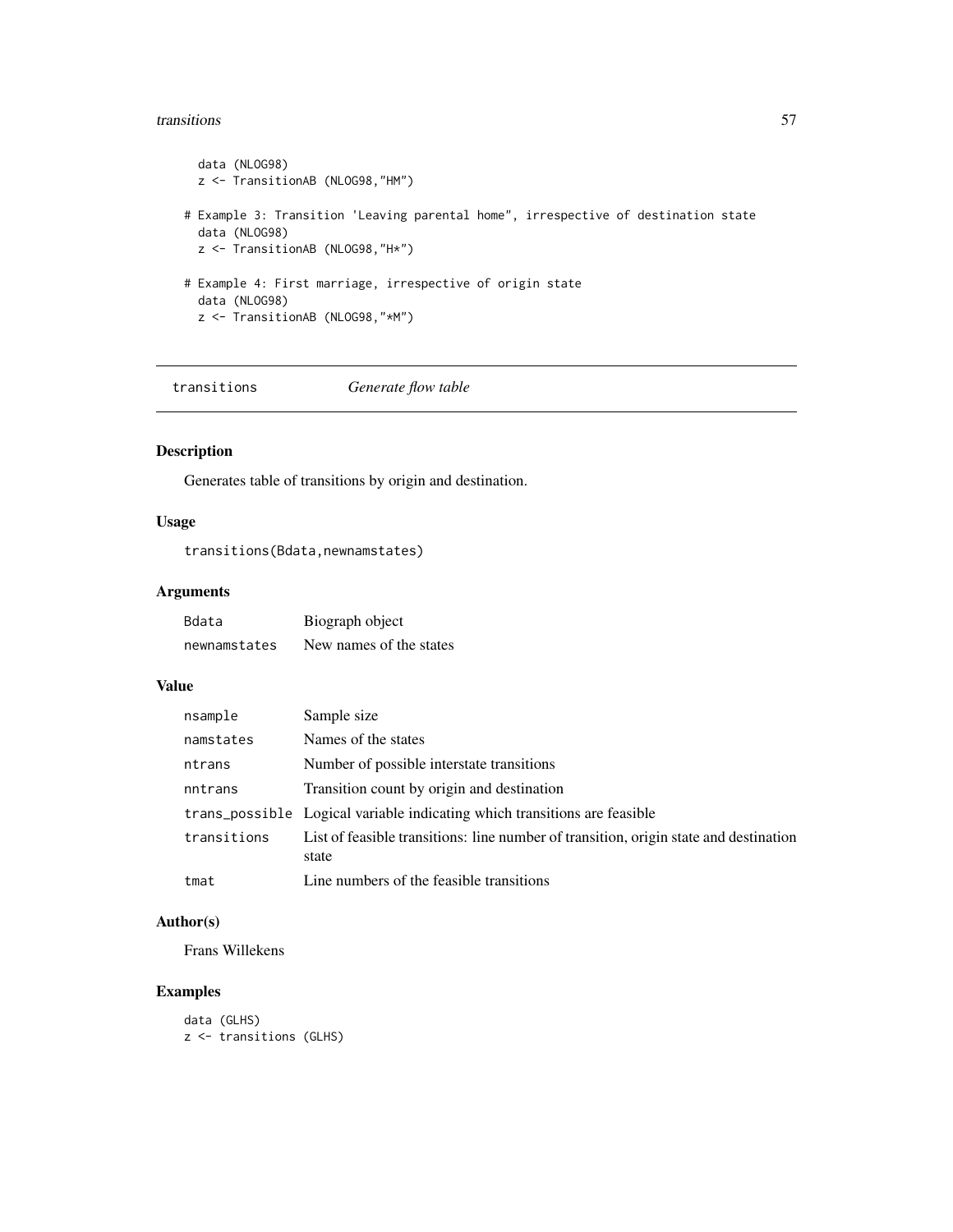<span id="page-57-0"></span>

Converts dates at transition to decimal years at transition (years and fraction of year)

## Usage

YearTrans(Bdata)

## Arguments

Bdata Biograph object

# Value

For each subject, years at transition

# Note

For each subject under observation, the years of the following events are given: birth, entry into observation, end of observation, each transition.

## Author(s)

Frans Willekens

## See Also

CMC\_as\_year and AgeTrans

## Examples

data(GLHS) yeartrans <- YearTrans(GLHS)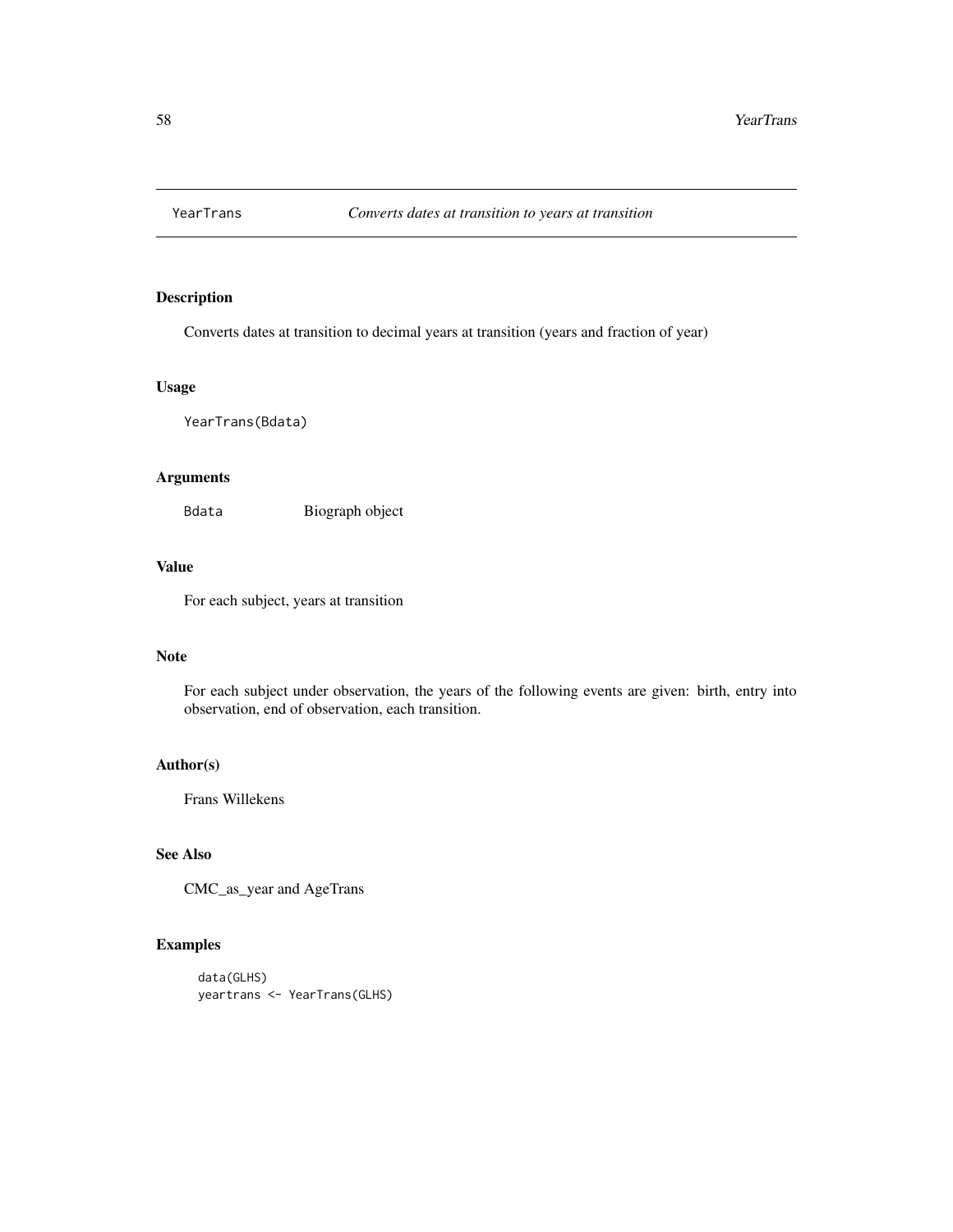<span id="page-58-0"></span>

Converts a vector of decimal years to ages. The function requires birth dates.

# Usage

year\_as\_age (x,born,format.born)

## Arguments

| X           | Vector of decimal years.                  |
|-------------|-------------------------------------------|
| born        | Vector of dates of birth. Class is 'Date' |
| format.born | format of dates of birth.                 |

# Value

age

## Author(s)

Frans Willekens

# Examples

```
year_as_age (2010.578,"1990-10-30","%Y-%m-%d")
   # result: 19.7506
```
year\_as\_cmc *Converts decinal years to cmc.*

## Description

Converts a vector of decimal years to CMC.

## Usage

year\_as\_cmc (x)

## Arguments

x Vector of decimal years.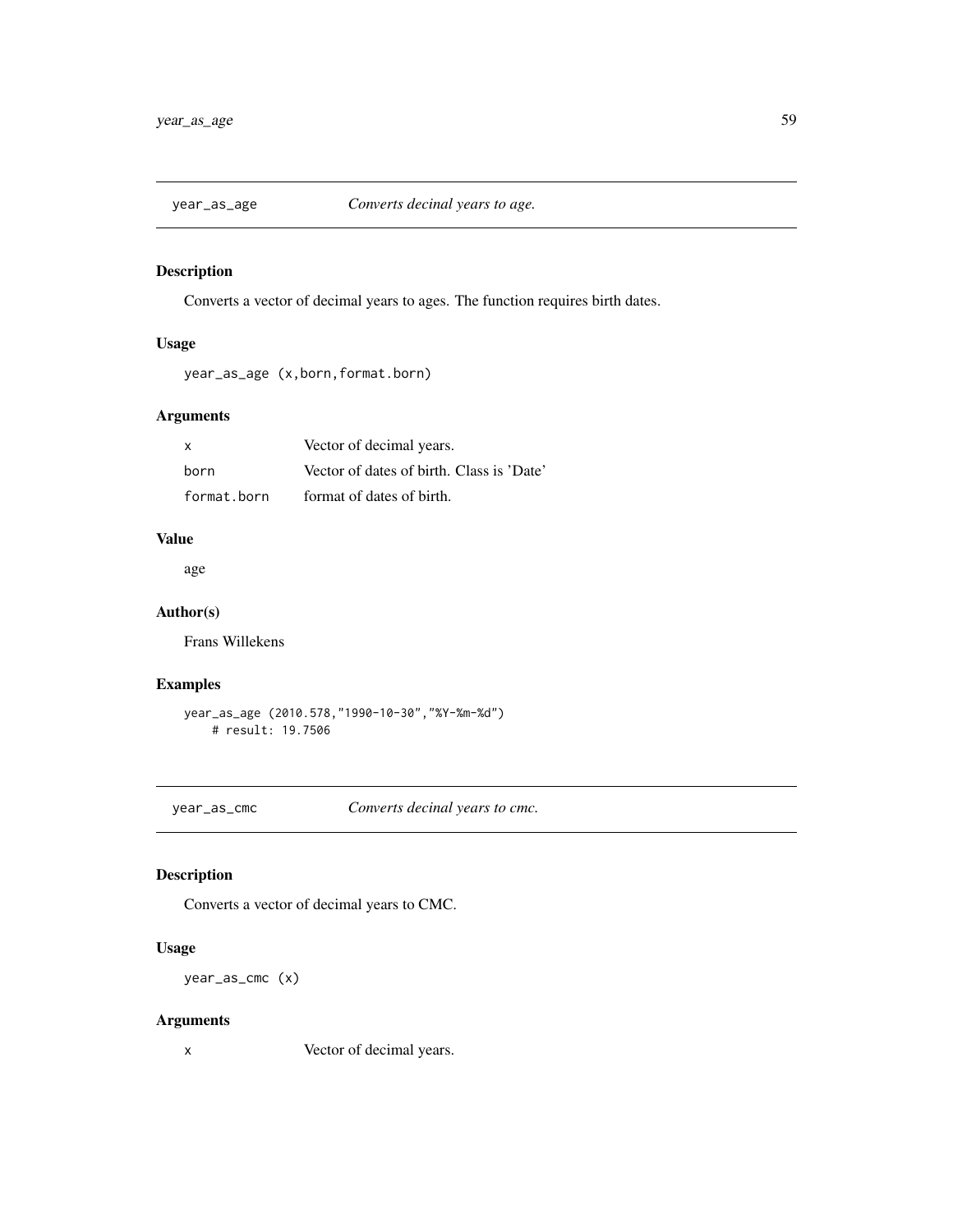## Value

cmc

## Author(s)

Frans Willekens

## Examples

year\_as\_cmc (2010.578)

| year_as_Date | Converts a vector of dates in decimal years (calendar years and frac- |
|--------------|-----------------------------------------------------------------------|
|              | <i>tions of year) to object of class 'Date'.</i>                      |

# Description

Converts vector of calendar years and fractions of year to object of class 'Date'.

## Usage

year\_as\_Date (x,format.out)

## Arguments

|            | Calendar year and fraction of year, e.g. 2012.448 |
|------------|---------------------------------------------------|
| format.out | Format of date                                    |

## Value

date as object of class Date: days since 1-1-1970 and printed as date in Gregorian calendar, e.g. "1946-03-01"

## Author(s)

Frans Willekens

```
# d=1946.167, which is March 1,1946
year_as_Date (x=1946.167,format.out='%d-%m-%Y')
```
<span id="page-59-0"></span>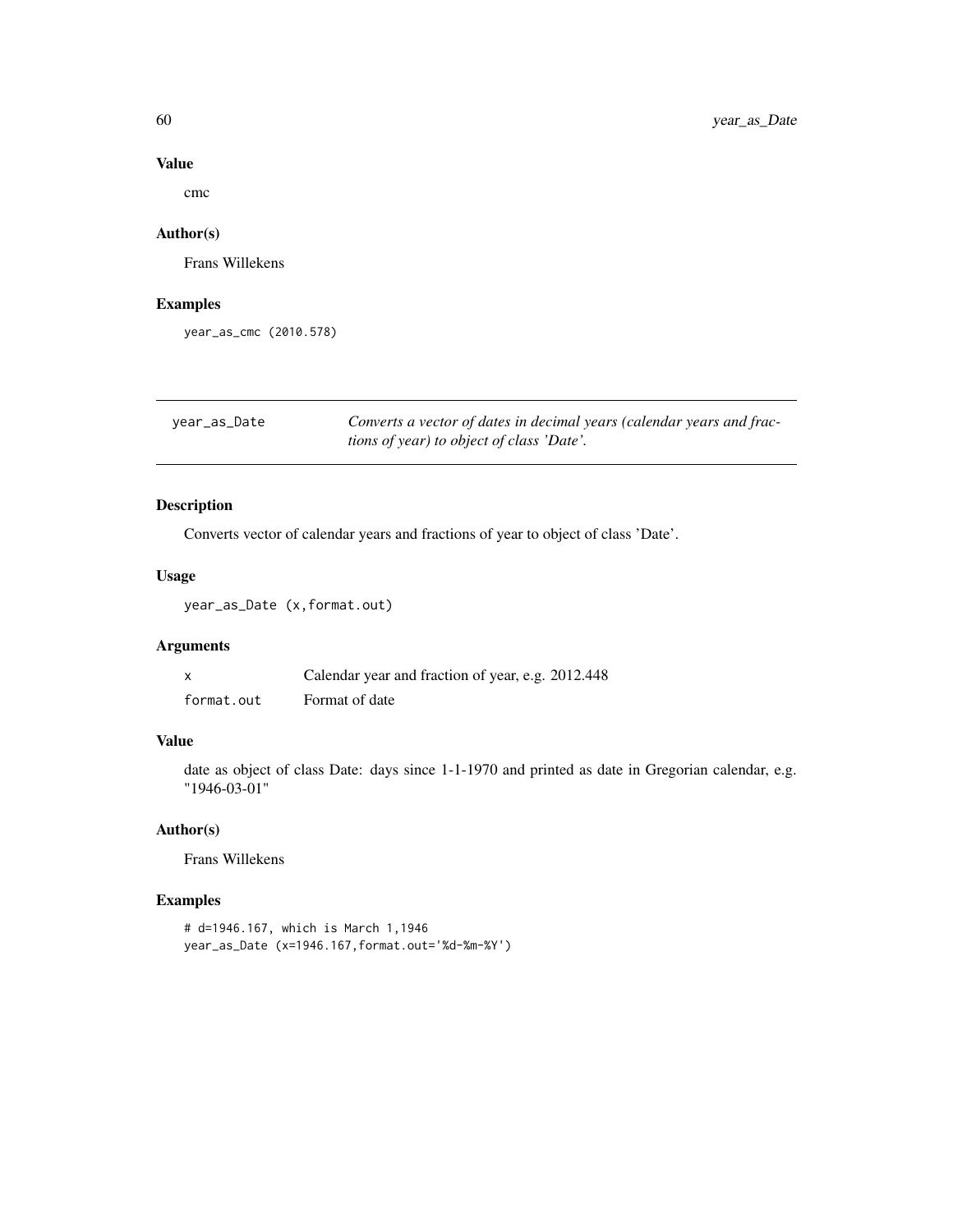# <span id="page-60-0"></span>Index

∗Topic Exposure RateTable, [45](#page-44-0) ∗Topic Lexis Biograph.Lexis, [7](#page-6-0) ∗Topic Transitions RateTable, [45](#page-44-0) ∗Topic datasets Biograph-package, [3](#page-2-0) GLHS, [21](#page-20-0) NLOG98, [33](#page-32-0) rrdat, [46](#page-45-0) ∗Topic long Biograph.long, [7](#page-6-0) ∗Topic msdata Biograph.mstate, [9](#page-8-0) ∗Topic package Biograph-package, [3](#page-2-0) ∗Topic remove.intrastate Biograph.mstate, [9](#page-8-0) ∗Topic survival Biograph-package, [3](#page-2-0) Biograph.long, [7](#page-6-0)

age\_as\_Date, [5](#page-4-0) age\_as\_year, [6](#page-5-0) AgeTrans, [4](#page-3-0)

Biograph *(*Biograph-package*)*, [3](#page-2-0) Biograph-package, [3](#page-2-0) Biograph.Lexis, [7](#page-6-0) Biograph.long, [7](#page-6-0) Biograph.msm, *[8](#page-7-0)*, [8](#page-7-0) Biograph.mstate, *[8](#page-7-0)*, [9](#page-8-0) Biograph.mvna, *[8](#page-7-0)*, [10](#page-9-0)

ChangeObservationWindow.e, [11](#page-10-0) ChangeObservationWindow.t, [12](#page-11-0) check.par, [13](#page-12-0) cmc\_as\_age, [14](#page-13-0) cmc\_as\_Date, [14](#page-13-0)

cmc\_as\_year, [15](#page-14-0) Cumrates, [16,](#page-15-0) *[39](#page-38-0)* Date\_as\_age, [17](#page-16-0) Date\_as\_cmc, [18](#page-17-0) Date\_as\_year, [19](#page-18-0) date\_b, [19](#page-18-0) date\_convert, [20](#page-19-0) GLHS, [21,](#page-20-0) *[47](#page-46-0)* GLHS.IllnessDeath, [22](#page-21-0) GLHS.trans, [23](#page-22-0) Lexis.lines, [24](#page-23-0) Lexis.points, [25](#page-24-0) Lexislines *(*Lexislines.episodes*)*, [26](#page-25-0) Lexislines.episodes, [26](#page-25-0) LexisOccExp, [28](#page-27-0) Lexispoints, [29](#page-28-0) locpath, [30](#page-29-0) MSLT, [31](#page-30-0) MSLT.S, *[40](#page-39-0)* NLOG98, [33](#page-32-0) Occup, [34,](#page-33-0) *[41](#page-40-0)* OverviewEpisodes, [35](#page-34-0) OverviewTransitions, [36](#page-35-0) Parameters, [37](#page-36-0) plot.cumrates, [39](#page-38-0) plot.MSLT.S, *[32](#page-31-0)*, [40](#page-39-0) plot.occup.S, [41](#page-40-0) pos.char, [42](#page-41-0) pos.charstr, [43](#page-42-0) Rates.ac, [44](#page-43-0) RateTable, [45](#page-44-0) Ratetable *(*RateTable*)*, [45](#page-44-0) Remove.intrastate, [46](#page-45-0)